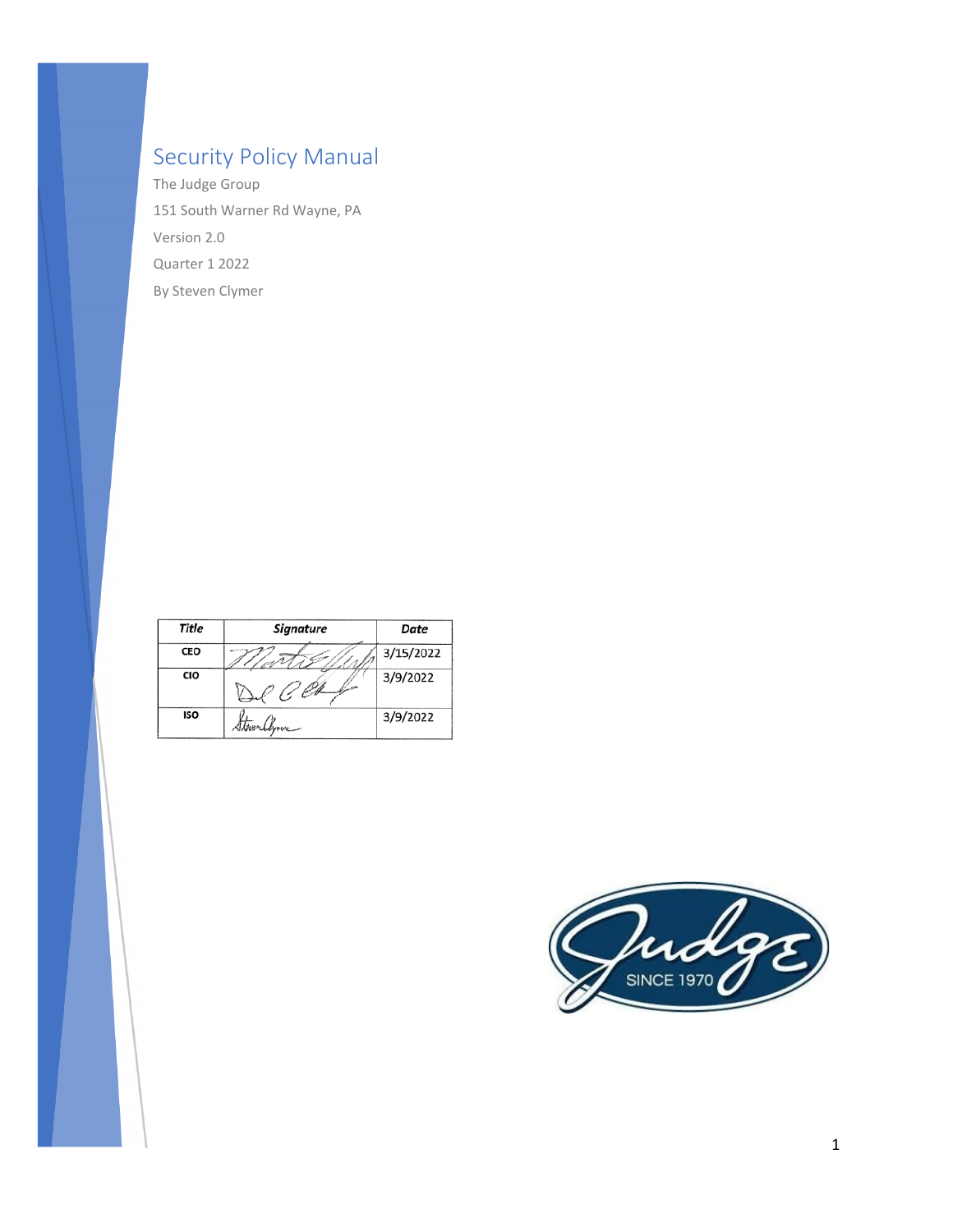## Contents

| 1.  |  |
|-----|--|
| 2.  |  |
| 1.  |  |
| 2.  |  |
| 3.  |  |
| 4.  |  |
| 5.  |  |
| 6.  |  |
| 7.  |  |
| 8.  |  |
|     |  |
|     |  |
|     |  |
|     |  |
|     |  |
|     |  |
|     |  |
| 2.1 |  |
| 1.  |  |
| 2.  |  |
| 3.  |  |
| 4.  |  |
| 5.  |  |
| 6.  |  |
| 7.  |  |
| 8.  |  |
|     |  |
|     |  |
|     |  |
|     |  |
|     |  |
|     |  |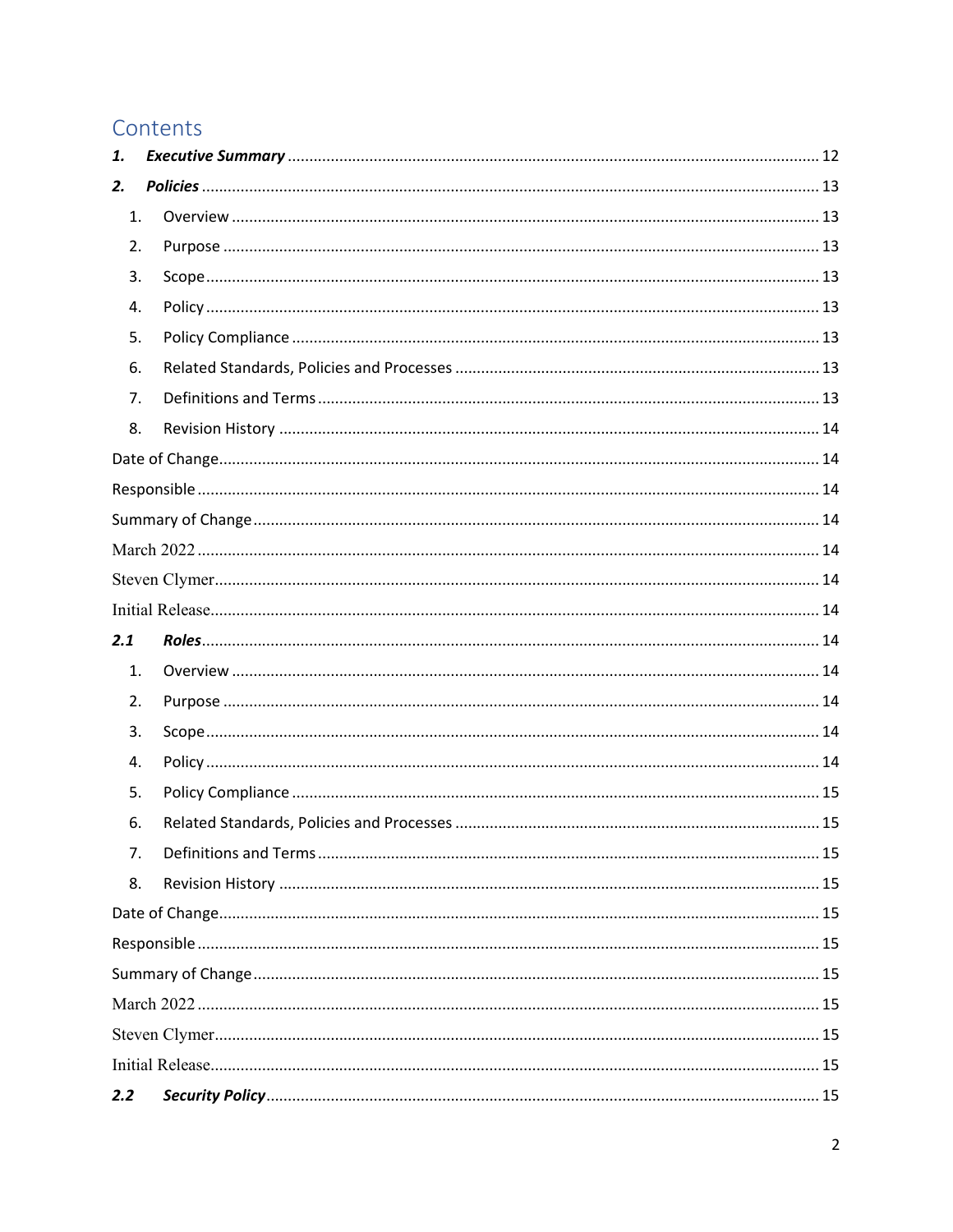| 1.  |  |
|-----|--|
| 2.  |  |
| 3.  |  |
| 4.  |  |
| 5.  |  |
| 6.  |  |
| 7.  |  |
| 8.  |  |
|     |  |
|     |  |
|     |  |
|     |  |
|     |  |
|     |  |
| 2.3 |  |
| 1.  |  |
| 2.  |  |
| 3.  |  |
| 4.  |  |
| 5.  |  |
| 6.  |  |
| 7.  |  |
| 8.  |  |
|     |  |
|     |  |
|     |  |
|     |  |
|     |  |
|     |  |
| 2.4 |  |
| 1.  |  |
| 2.  |  |
| 3.  |  |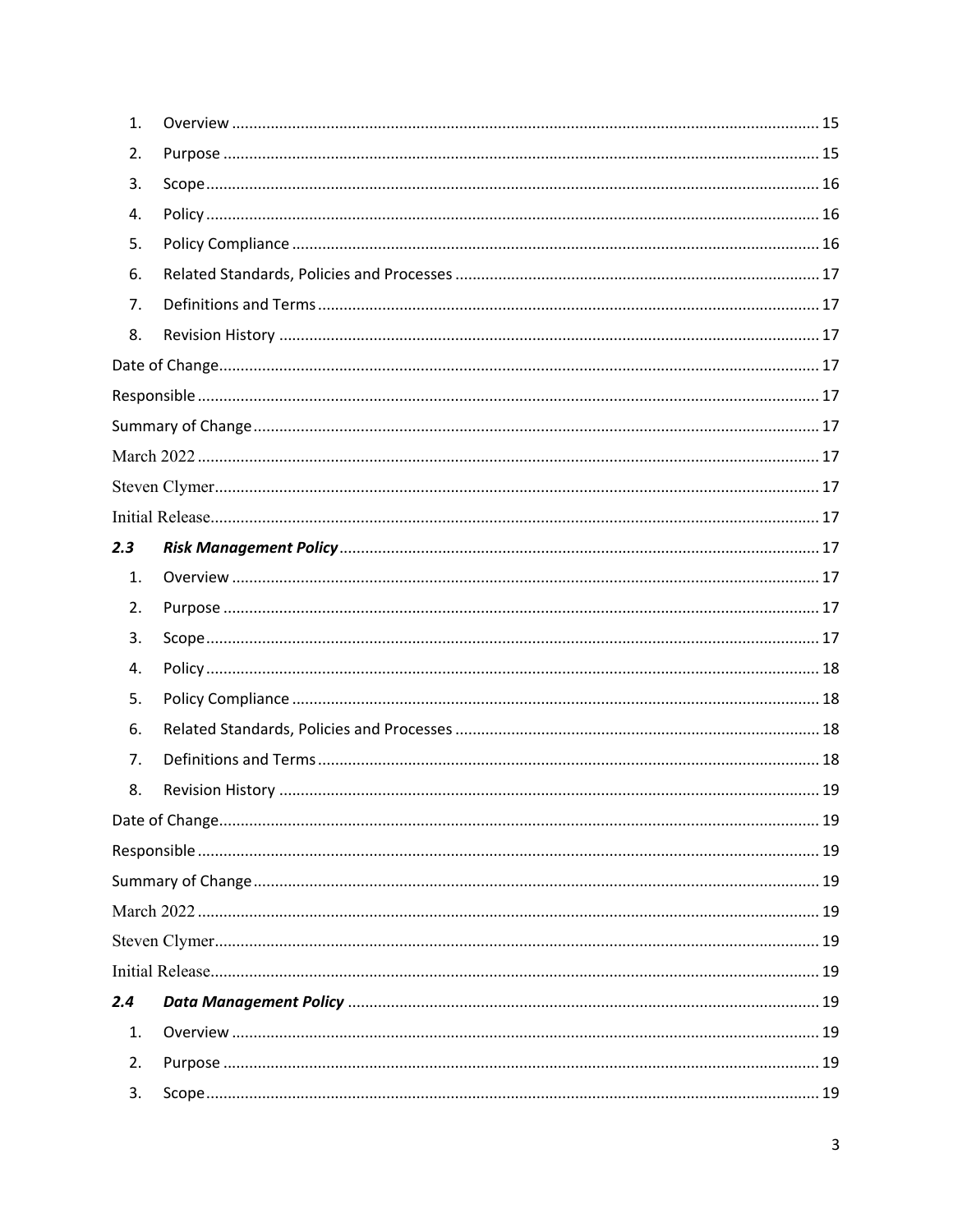| 4.  |  |
|-----|--|
| 5.  |  |
| 6.  |  |
| 7.  |  |
| 8   |  |
|     |  |
|     |  |
|     |  |
|     |  |
|     |  |
|     |  |
| 2.5 |  |
| 1.  |  |
| 2.  |  |
| 3.  |  |
| 4.  |  |
| 5.  |  |
| 6.  |  |
| 7.  |  |
| 8.  |  |
|     |  |
|     |  |
|     |  |
|     |  |
|     |  |
|     |  |
| 2.6 |  |
| 1.  |  |
| 2.  |  |
| 3.  |  |
| 4.  |  |
| 5.  |  |
| 6.  |  |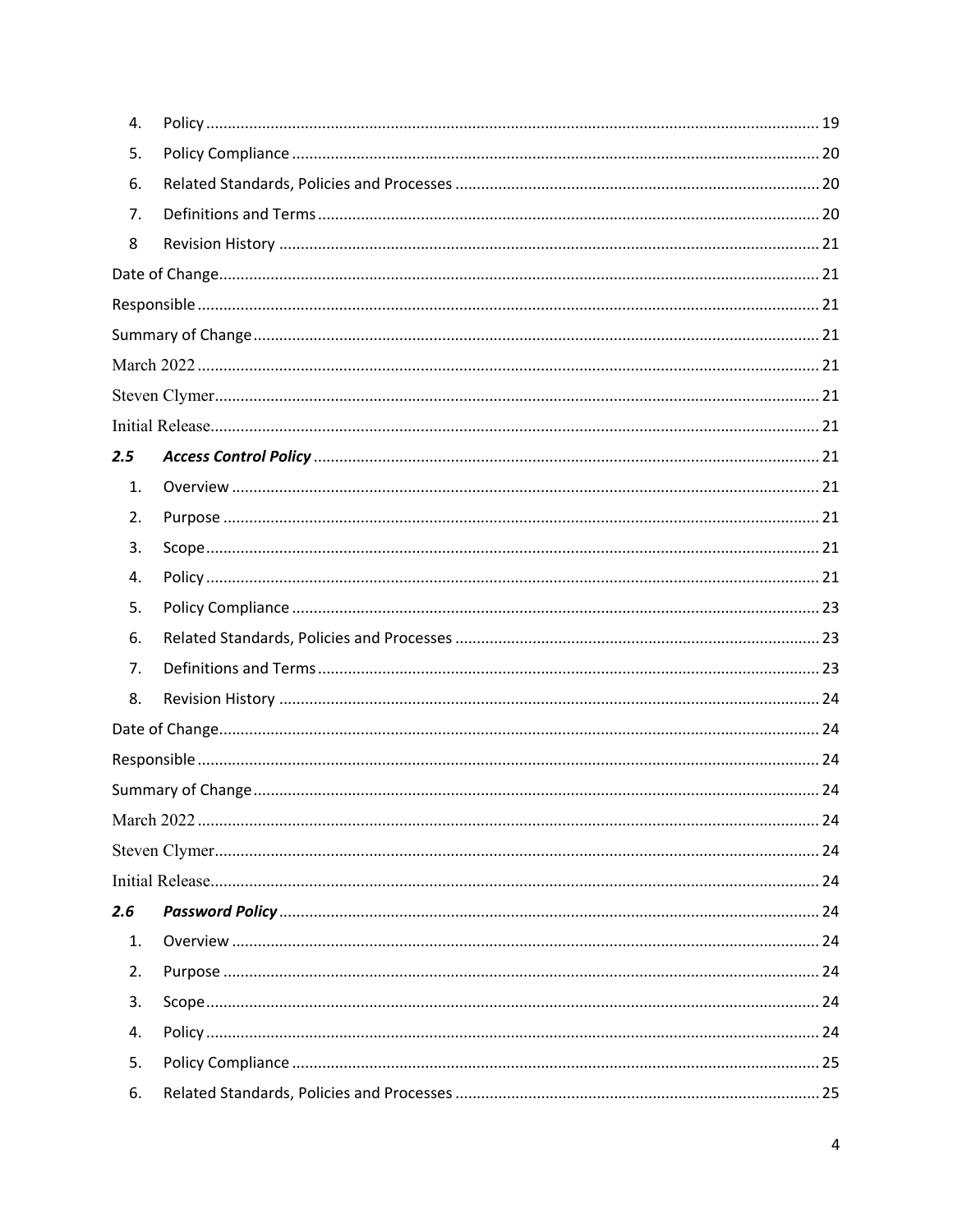| 7.  |  |
|-----|--|
| 8.  |  |
|     |  |
|     |  |
|     |  |
|     |  |
|     |  |
|     |  |
| 2.7 |  |
| 1.  |  |
| 2.  |  |
| 3.  |  |
| 4.  |  |
| 5.  |  |
| 6.  |  |
| 7.  |  |
| 8.  |  |
|     |  |
|     |  |
|     |  |
|     |  |
|     |  |
|     |  |
| 2.8 |  |
| 1.  |  |
| 2.  |  |
| 3.  |  |
| 4.  |  |
| 5.  |  |
| 6.  |  |
| 7.  |  |
| 8.  |  |
|     |  |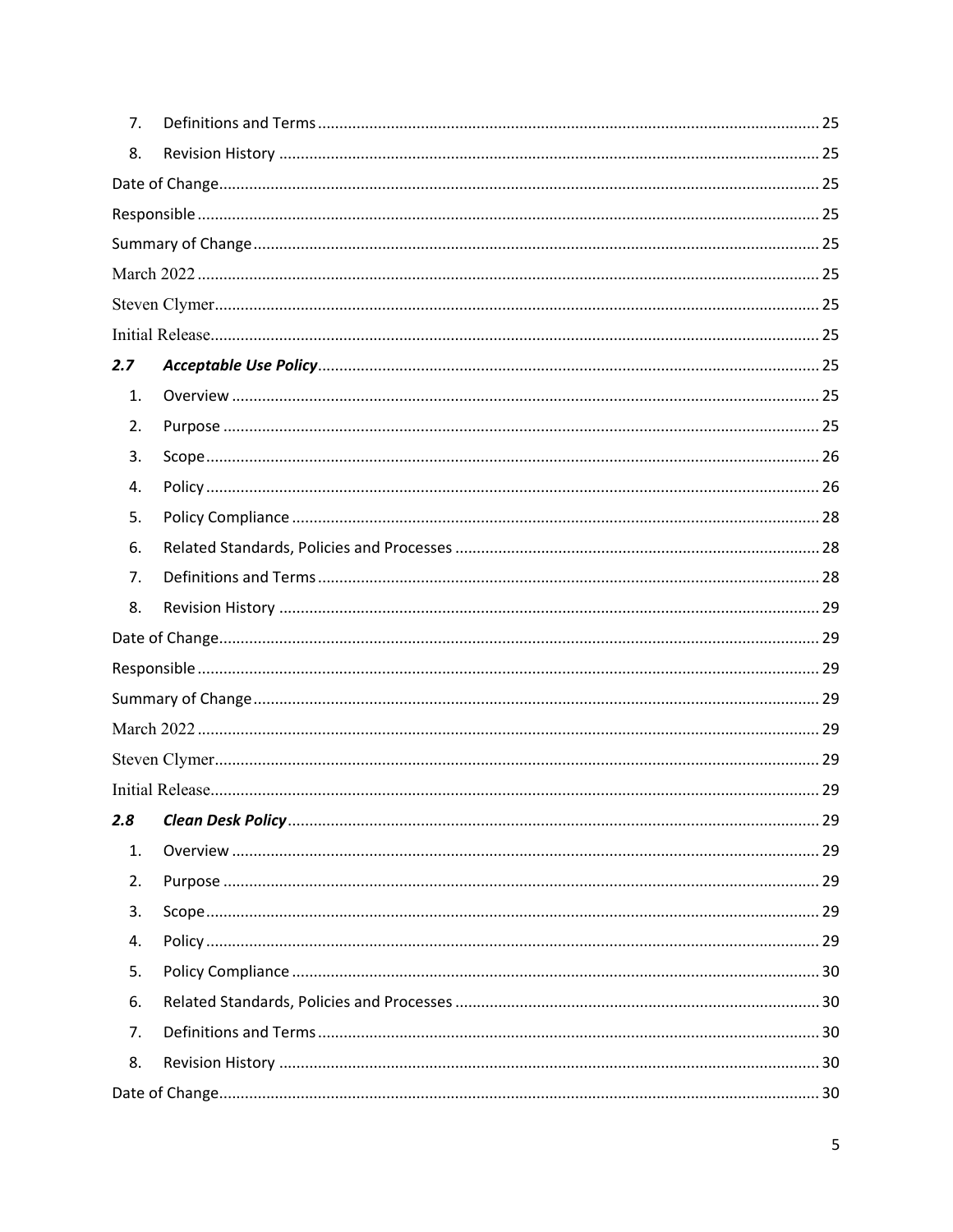| 2.9  |  |  |
|------|--|--|
| 1.   |  |  |
| 2.   |  |  |
| 3.   |  |  |
| 4.   |  |  |
| 5.   |  |  |
| 6.   |  |  |
| 7.   |  |  |
| 8.   |  |  |
|      |  |  |
|      |  |  |
|      |  |  |
|      |  |  |
|      |  |  |
|      |  |  |
| 2.10 |  |  |
| 1.   |  |  |
| 2.   |  |  |
| 3.   |  |  |
| 4.   |  |  |
| 5.   |  |  |
| 6.   |  |  |
| 7.   |  |  |
| 8.   |  |  |
|      |  |  |
|      |  |  |
|      |  |  |
|      |  |  |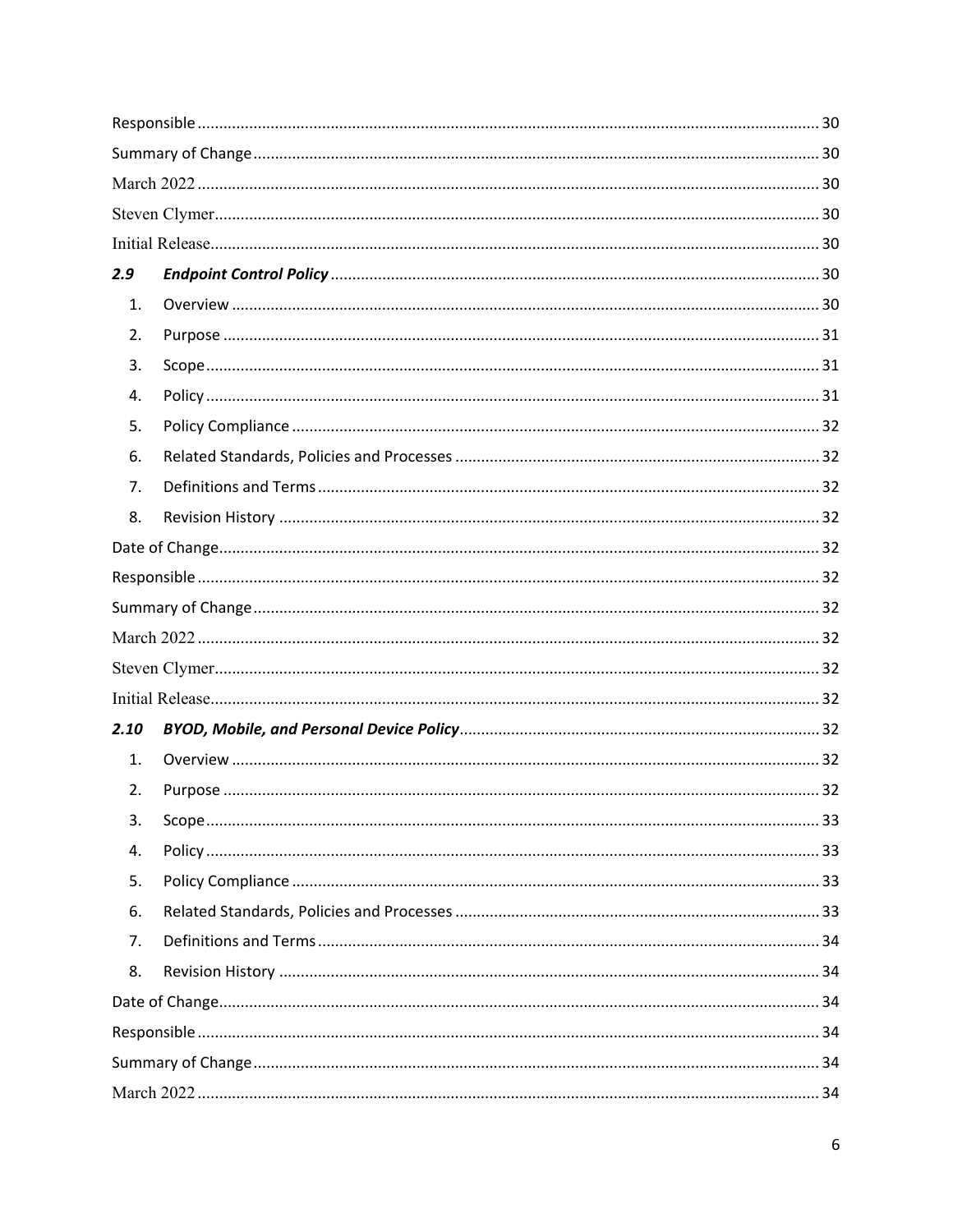| 2.11 |  |
|------|--|
| 1.   |  |
| 2.   |  |
| 3.   |  |
| 4.   |  |
| 5.   |  |
| 6.   |  |
| 7.   |  |
| 8.   |  |
|      |  |
|      |  |
|      |  |
|      |  |
|      |  |
|      |  |
| 2.12 |  |
| 1.   |  |
| 2.   |  |
| 3.   |  |
| 4.   |  |
| 5.   |  |
| 6.   |  |
| 7.   |  |
| 8.   |  |
|      |  |
|      |  |
|      |  |
|      |  |
|      |  |
|      |  |
| 2.13 |  |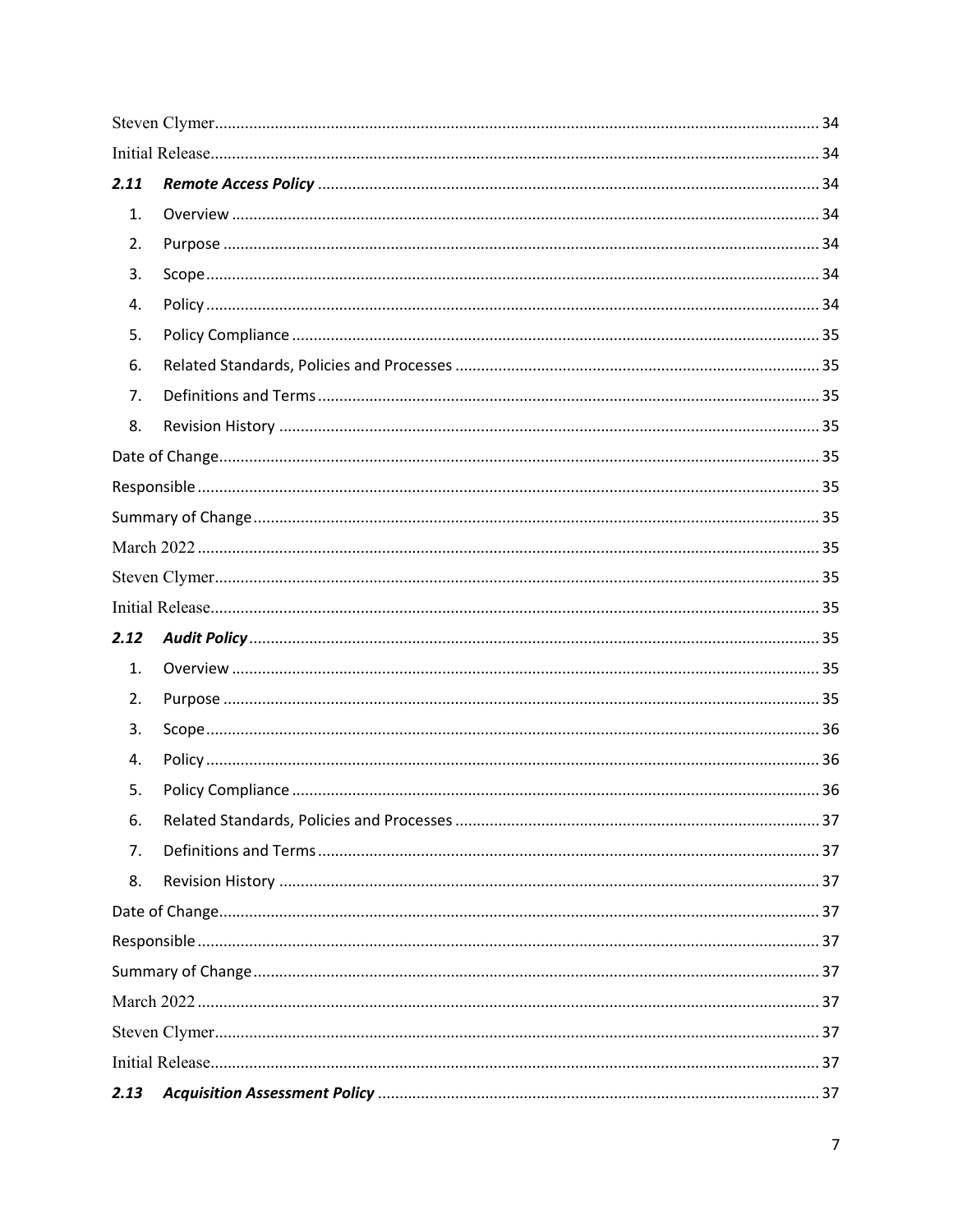| 1.   |  |
|------|--|
| 2.   |  |
| 3.   |  |
| 4.   |  |
| 5.   |  |
| 6.   |  |
| 7.   |  |
| 8.   |  |
|      |  |
|      |  |
|      |  |
|      |  |
|      |  |
|      |  |
| 2.14 |  |
| 1.   |  |
| 2.   |  |
| 3.   |  |
| 4.   |  |
| 5.   |  |
| 6.   |  |
| 7.   |  |
| 8.   |  |
|      |  |
|      |  |
|      |  |
|      |  |
|      |  |
|      |  |
| 2.15 |  |
| 1.   |  |
| 2.   |  |
| 3.   |  |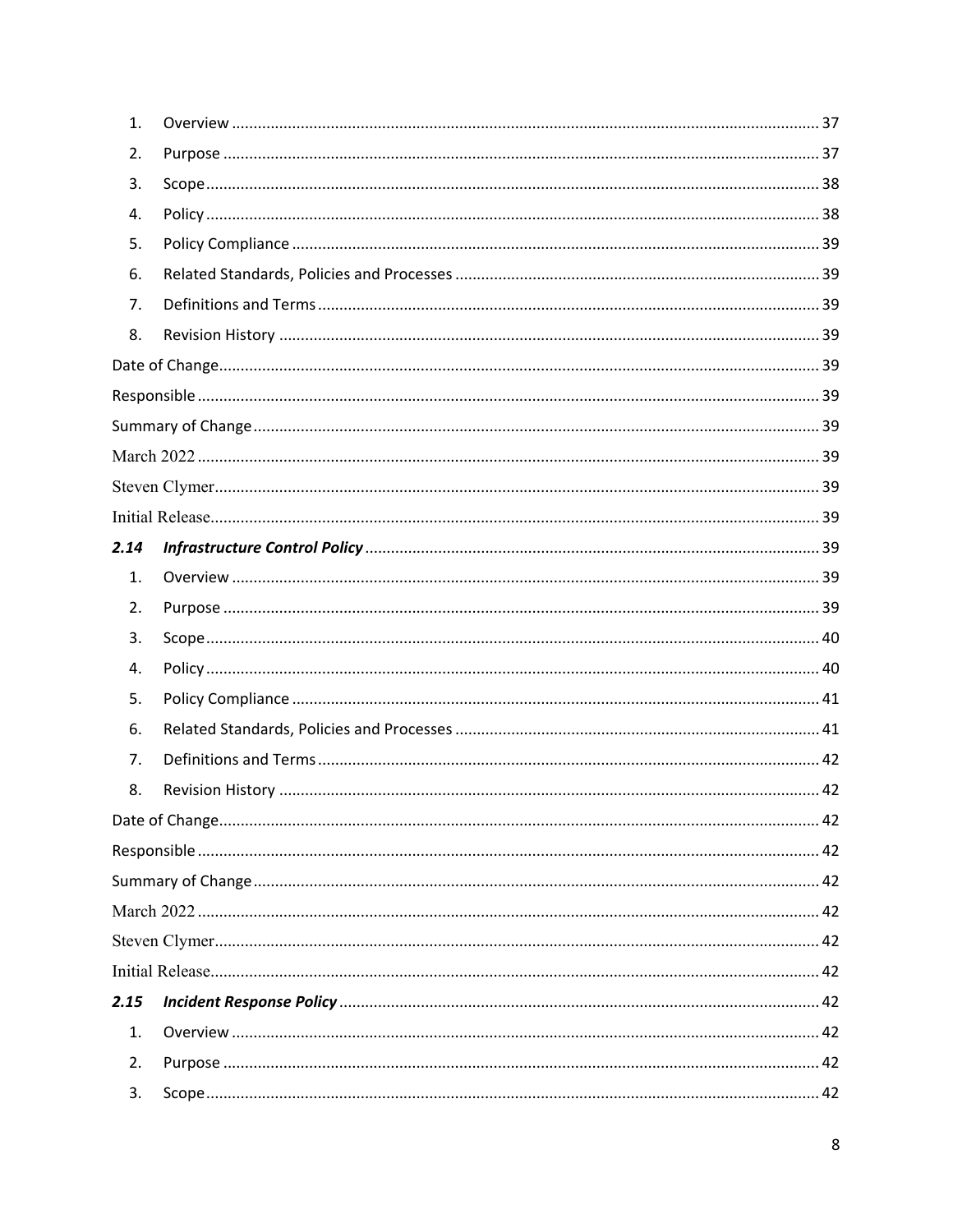| 4.   |  |
|------|--|
| 5.   |  |
| 6.   |  |
| 7.   |  |
| 8.   |  |
|      |  |
|      |  |
|      |  |
|      |  |
|      |  |
|      |  |
| 2.16 |  |
| 1.   |  |
| 2.   |  |
| 3.   |  |
| 4.   |  |
| 5.   |  |
| 6.   |  |
| 7.   |  |
| 8.   |  |
|      |  |
|      |  |
|      |  |
|      |  |
|      |  |
|      |  |
| 2.17 |  |
| 1.   |  |
| 2.   |  |
| 3.   |  |
| 4.   |  |
| 5.   |  |
| 6.   |  |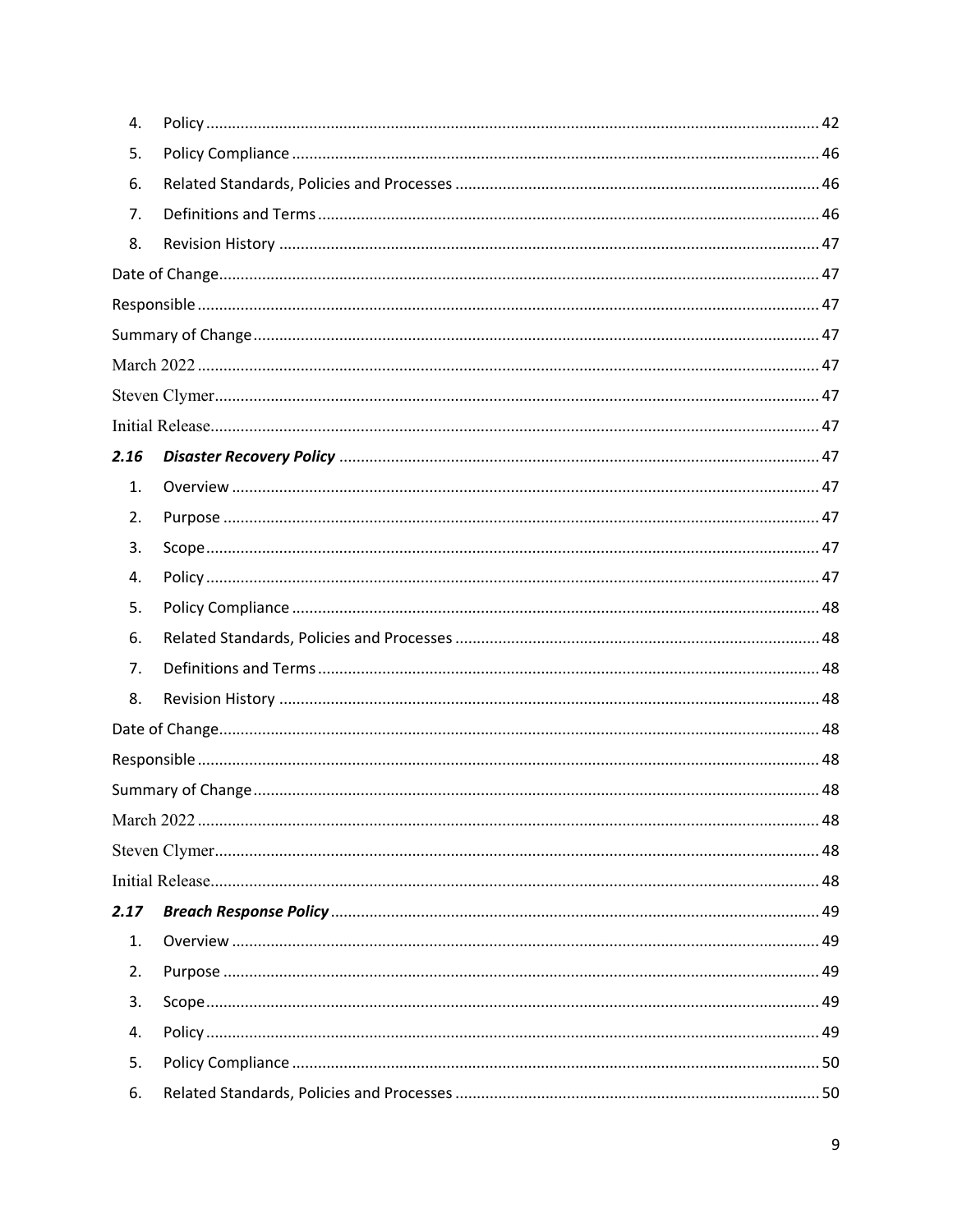| 7.   |  |
|------|--|
| 8.   |  |
|      |  |
|      |  |
|      |  |
|      |  |
|      |  |
|      |  |
| 2.18 |  |
| 1.   |  |
| 2.   |  |
| 3.   |  |
| 4.   |  |
| 5.   |  |
| 6.   |  |
| 7.   |  |
| 8.   |  |
|      |  |
|      |  |
|      |  |
|      |  |
|      |  |
|      |  |
| 2.19 |  |
| 1.   |  |
| 2.   |  |
| 3.   |  |
| 4.   |  |
| 5.   |  |
| 6.   |  |
| 7.   |  |
| 8.   |  |
|      |  |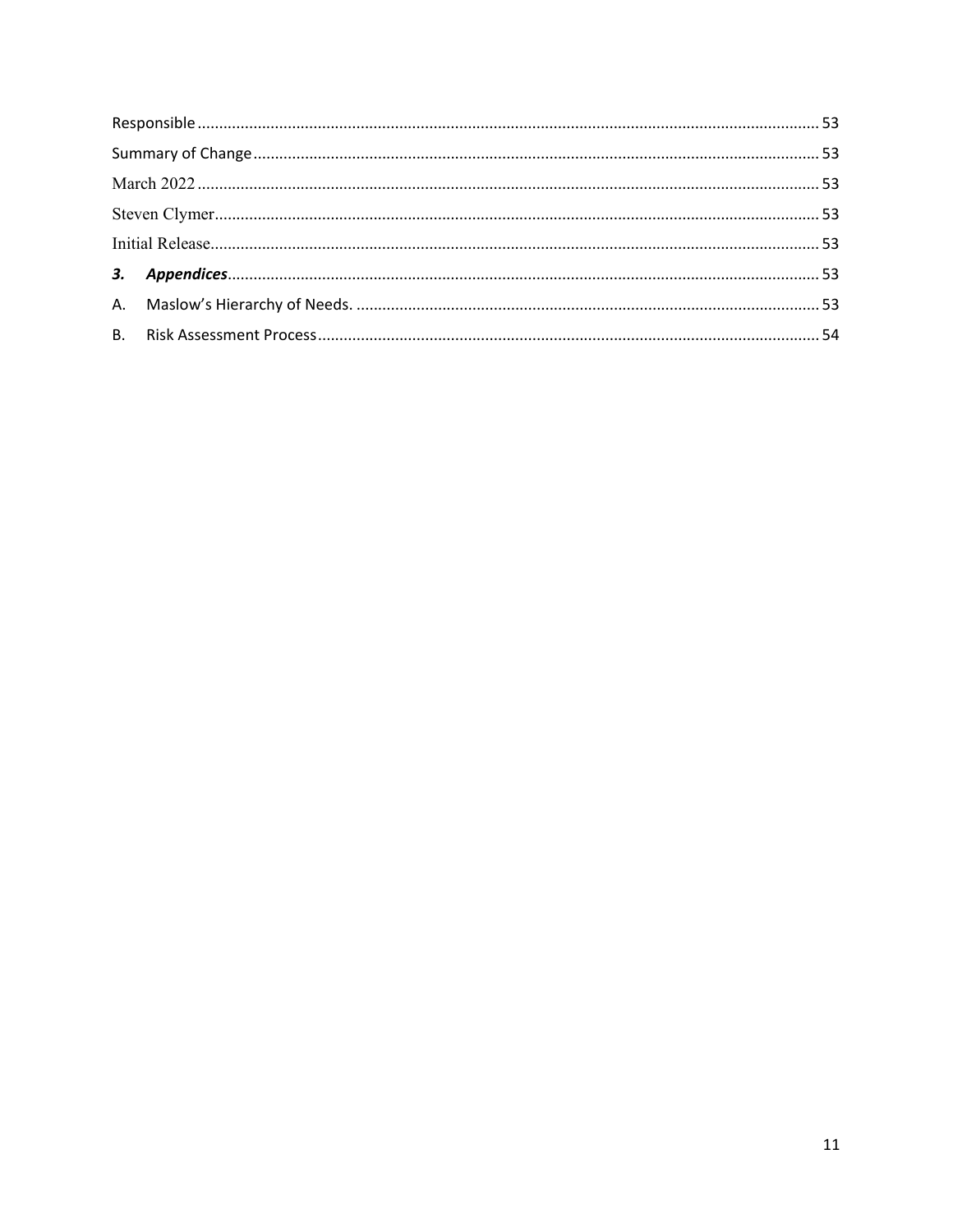## <span id="page-11-0"></span>1. Executive Summary

In the  $20<sup>th</sup>$  Century Abraham Maslow's Hierarchy of human needs was a theory he developed that stated human motivation is based on people seeking fulfillment and change through personal growth. Many adaptations of this theory now exist including some used in Corporate Leadership training courses. A simple Google search of" leadership training based on Maslow's hierarchy of needs" will return many results. Maslow's hierarchy is organized as a pyramid (*see appendix A*) with basic needs such as air, water, and food forming the base. The second tier of need is **security**. Curiously, this broad need disappears in many corporate leadership training courses or is listed as a poor disengaged employee state if mentioned at all. Security is a critical need that both individuals and organizations must account for to be the best that they can be.

Security is a collective enterprise with all people sharing some responsibility. This is true from individuals to family, community, state, and country, all the way up to the planetary level should the security threat be large enough. This is not an easy concept to grasp given the siloed and divisive environment that exists in society. In the corporate environment, security is also a shared responsibility because if one company experiences a serious security incident this potentially affects its business partners and customers in the supply chain. All participants in the supply chain have a responsibility not to jeopardize the chain. The further up the chain that a company progresses the greater care it must take to ensure that it and its' partners protect the chain. Legally the Chief Executive Officer and Senior Management team is held responsible for ensuring that the company exercises due care with regard to protecting its' clients and customers. With support of senior management, the security team devises and implements a security program to help ensure that under legal scrutiny the company can in good faith be seen to have acted prudently, thereby reducing the risk of severe criminal or financial punishment in the event of a severe security incident.

The Judge Group now has more than fifty years of operational expertise and is committed to ensuring the confidentiality, integrity, and availability of systems and data that support our operations and the needs of our clients. The Judge Group continues to invest the needed resources in tools and infrastructure to guarantee the dependability that our clients look for in a caring and trusted partner. The thoughtful application of the security policies contained within this manual underscore the Information Security team's desire to empower The Judge Group to achieve its' business objectives and allow the organization to persevere in the event of disaster. The Infosec team strives to collaborate with other departments within The Judge Group to promote security awareness and continually improve our security practices.

If you require additional information or would like to request access to audit or other regulatory information, please emai[l infosec@judge.com](mailto:infosec@judge.com)

Kind Regards,

Steven Clymer, Information Security Officer

The Judge Group 2022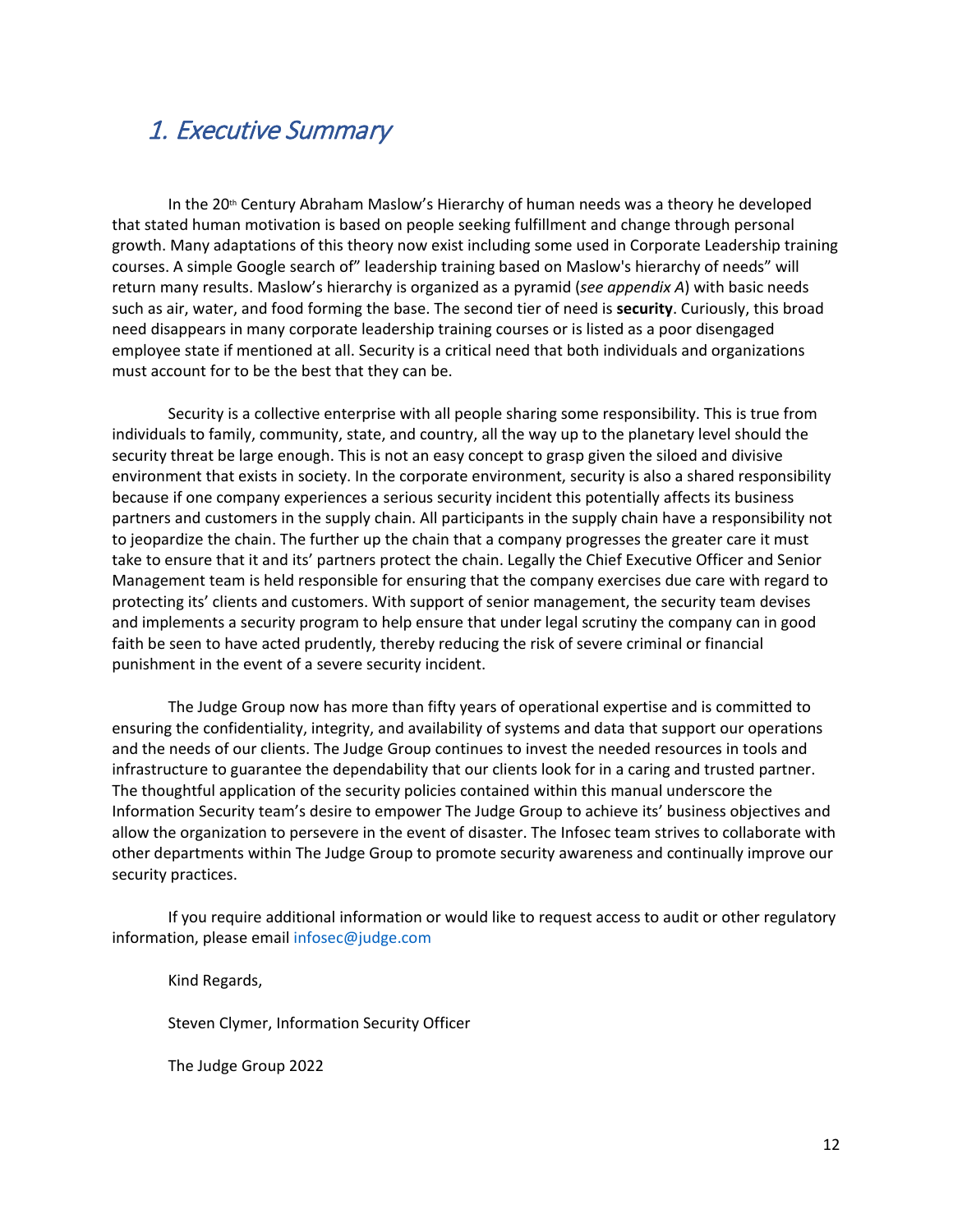## <span id="page-12-0"></span>2. Policies

## <span id="page-12-1"></span>1. Overview

Policies are pre-defined principals and courses of action tailored to meet specific physical, mental, or existential needs. Governments, businesses, groups, and individuals develop policies to increase operational efficiency, assist in decision making, and provide collective understanding to groups so that they can better align to achieve goals as well as comply with legal and ethical responsibilities.

## <span id="page-12-2"></span>2. Purpose

The purpose for this policy is to establish a common format for Judge Group Information Security Policies to promote an accessible, consistent, and understandable policy framework.

## <span id="page-12-3"></span>3. Scope

This policy applies to all policies recorded and maintained in the Security Policy Manual.

## <span id="page-12-4"></span>4. Policy

- 4.1 Policies published to the Security Policy Manual are meant to promote operational efficiency, reduce risk, help ensure legal compliance, promote ethical standards, enable operational integrity and as such should be supported by Senior Management.
- 4.2 All employees and affiliates should be familiar with the specific policies that relate to their functions, duties, and relationship to the company.
- 4.3 Compliance with policies should be compulsory unless a specific exception is granted by a company officer, legal agent, or senior management.
- 4.4 Policies should be reviewed for accuracy and relevance on an annual basis.
- 4.5 Unless otherwise stated, the responsible party listed in the history table is the Owner of the policy.
- 4.6 The standard outline for published policies should consist of the following sections: Overview, Purpose, Scope, Policy, Compliance, Related Standards, Definitions, and Revision
- 4.7 The Information Security Officer or delegated agent should publish policies to the manual.
- 4.8 Distributed copies of policies should be considered invalid\obsolete one year from the printed date.

## <span id="page-12-5"></span>5. Policy Compliance

- 5.1 Compliance Measurement The Infosec team will verify compliance to this policy annually via internal audit.
- <span id="page-12-6"></span>6. Related Standards, Policies and Processes
- <span id="page-12-7"></span>7. Definitions and Terms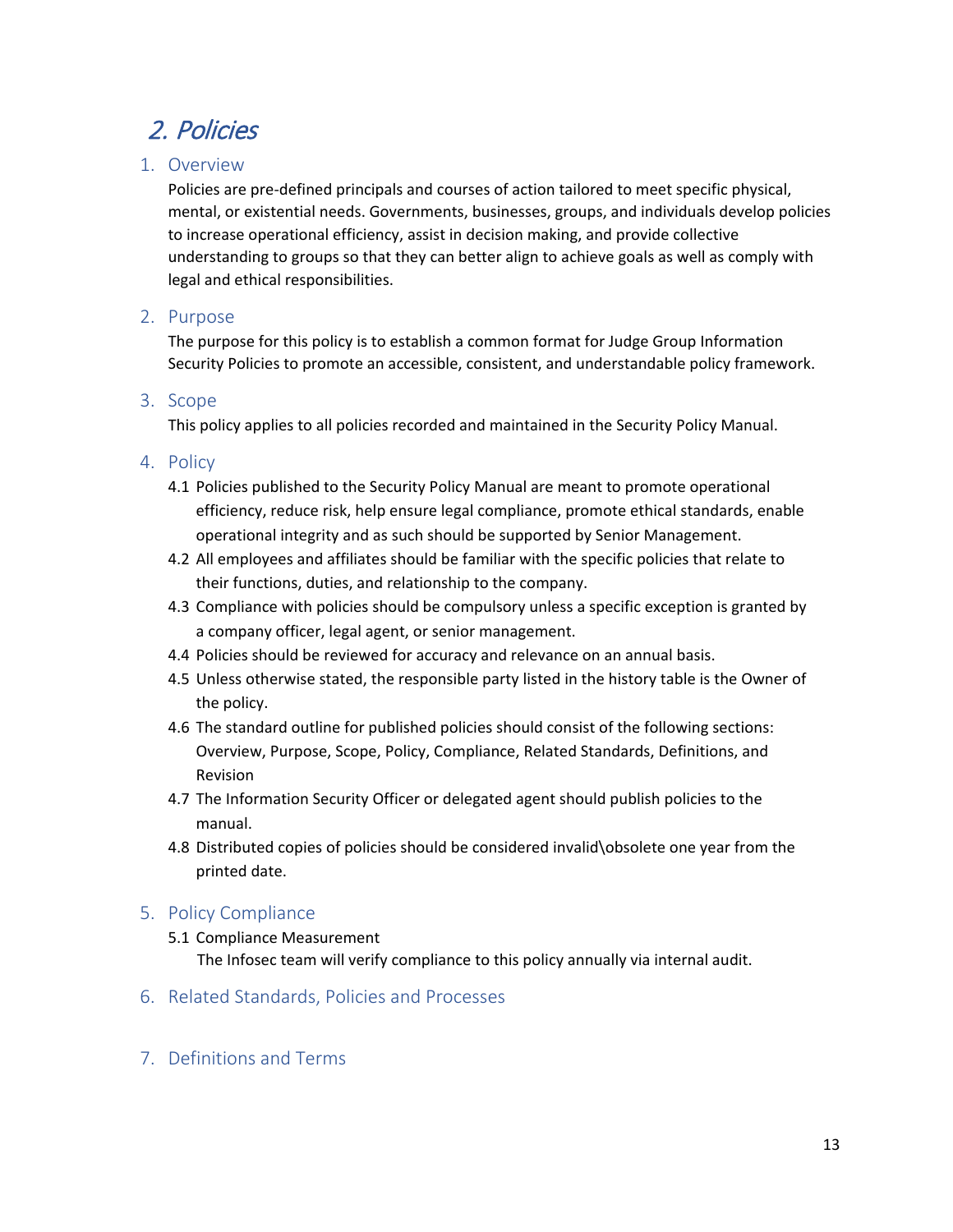#### <span id="page-13-6"></span><span id="page-13-5"></span><span id="page-13-3"></span><span id="page-13-2"></span>8. Revision History

<span id="page-13-4"></span><span id="page-13-1"></span><span id="page-13-0"></span>

| Date of Change | Responsible   | <b>Summary of Change</b> |
|----------------|---------------|--------------------------|
| March 2022     | Steven Clymer | Initial Release          |
|                |               |                          |

## <span id="page-13-7"></span>2.1 Roles

### <span id="page-13-8"></span>1. Overview

We are all part of one community or another. Each member of a community fills a role within that community to support the goals that brought the community together. Security is a community affair and everyone in the community has a role to play in keeping the community safe.

### <span id="page-13-9"></span>2. Purpose

The purpose of this policy is to define the Information Security roles and responsibilities of The Judge Group community to ensure all members understand what their contributions to the confidentiality, integrity, and availability of Judge data and systems entails.

#### <span id="page-13-11"></span><span id="page-13-10"></span>3. Scope

This policy applies to all Judge Group employees and affiliates.

- 4.1 **Users:** Anyone and everyone who accesses Judge Group facilities, systems, or data. All Users are required to adhere to the policies detailed in this manual. Anyone utilizing Judge Group systems should apply prudence to their actions to safeguard people, data, and systems. No Users should purposefully try to inflict harm.
- 4.2 **Custodians:** In addition to the responsibilities of Users, Custodians are charged with designing, implementing, maintaining, and managing Judge Group systems and data with focus on the security program while fulfilling their daily functions. Custodians devise procedures to comply with security and facilitate operations.
- 4.3 **Privacy Officer** is responsible for ensuring The Judge Group remains compliant with information privacy laws and regulations. The Privacy Officer will provide guidance for privacy awareness training for all Judge Group staff.
- 4.4 **Information Security Officer** is responsible for the development, implementation, and maintenance of The Judge Group information security program.
- 4.5 **Chief Information Officer** will be kept informed of information security activity, provide prioritization of resources, and supply executive oversite to The Judge Group Information Security program.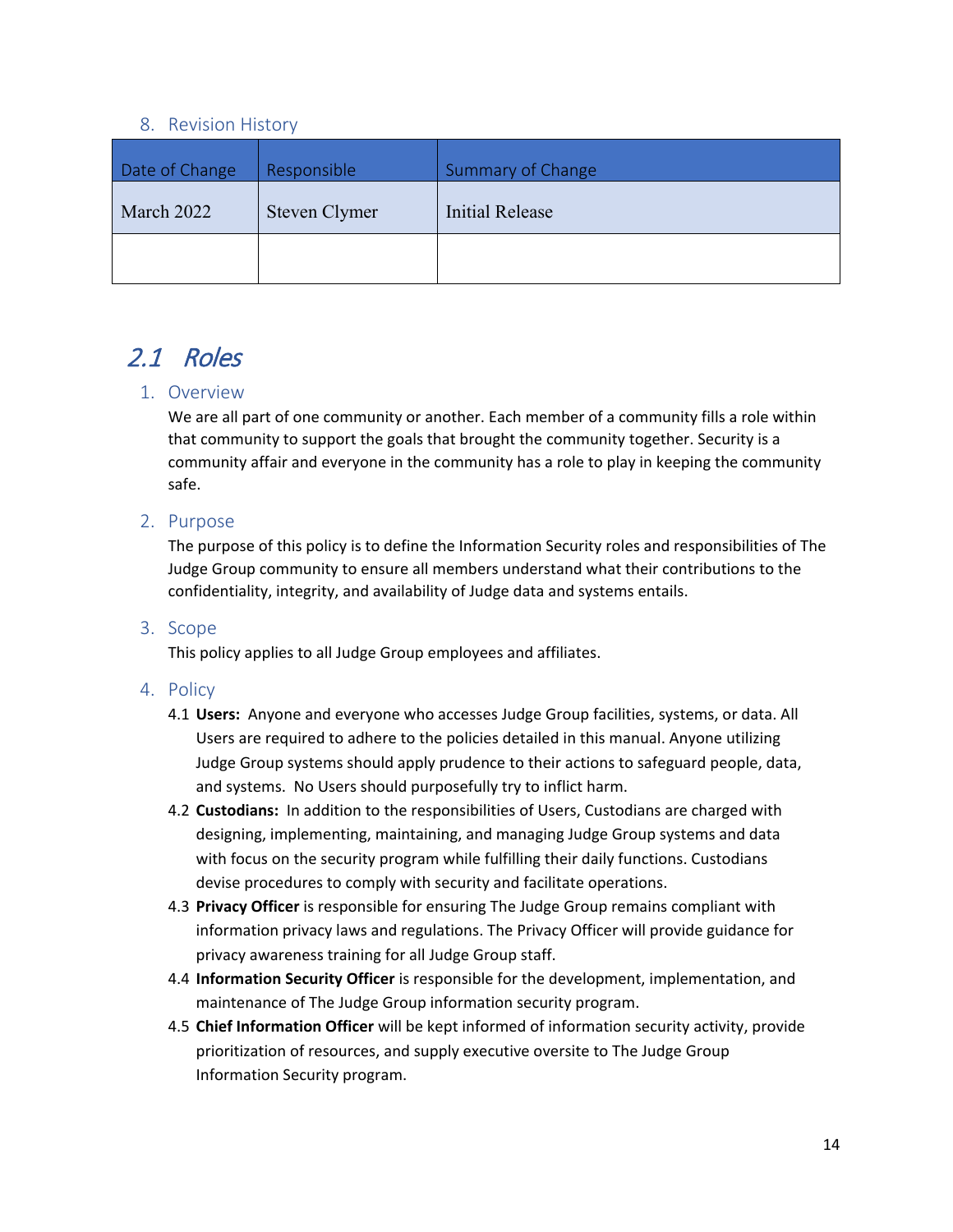4.6 **Chief Executive Officer** bears the primary responsibility for the safety of all Judge Group people, data, systems, and facilities. Without the support and sign off the Chief Executive no security program can be successful.

### <span id="page-14-0"></span>5. Policy Compliance

5.1 Compliance Measurement The above listed officers will ensure compliance through various methods.

5.2 Exceptions

5.3 Non-Compliance

### <span id="page-14-1"></span>6. Related Standards, Policies and Processes

### <span id="page-14-2"></span>7. Definitions and Terms

#### <span id="page-14-9"></span><span id="page-14-8"></span><span id="page-14-6"></span><span id="page-14-5"></span>8. Revision History

<span id="page-14-7"></span><span id="page-14-4"></span><span id="page-14-3"></span>

| Date of Change | Responsible   | Summary of Change      |
|----------------|---------------|------------------------|
| March 2022     | Steven Clymer | <b>Initial Release</b> |
|                |               |                        |

# <span id="page-14-10"></span>2.2 Security Policy

#### <span id="page-14-11"></span>1. Overview

Operating in a secure manner is fundamental to the safety and profitability of any commercial enterprise and providing clearly defined expectations of security parameters is essential. Security policies provide the broad instruction set for security and information workers to organize their focused efforts to maintain the confidentiality, integrity, and availability of company data and systems.

#### <span id="page-14-12"></span>2. Purpose

The purpose of the security policy, along with its' related polices, is to define the provisions under which the company operates to achieve its' core mission as well as maintain the confidentiality, integrity, and availability of data and systems. Reduction of risk, enumerating access and roles, defining system and application standards as well as response to threats or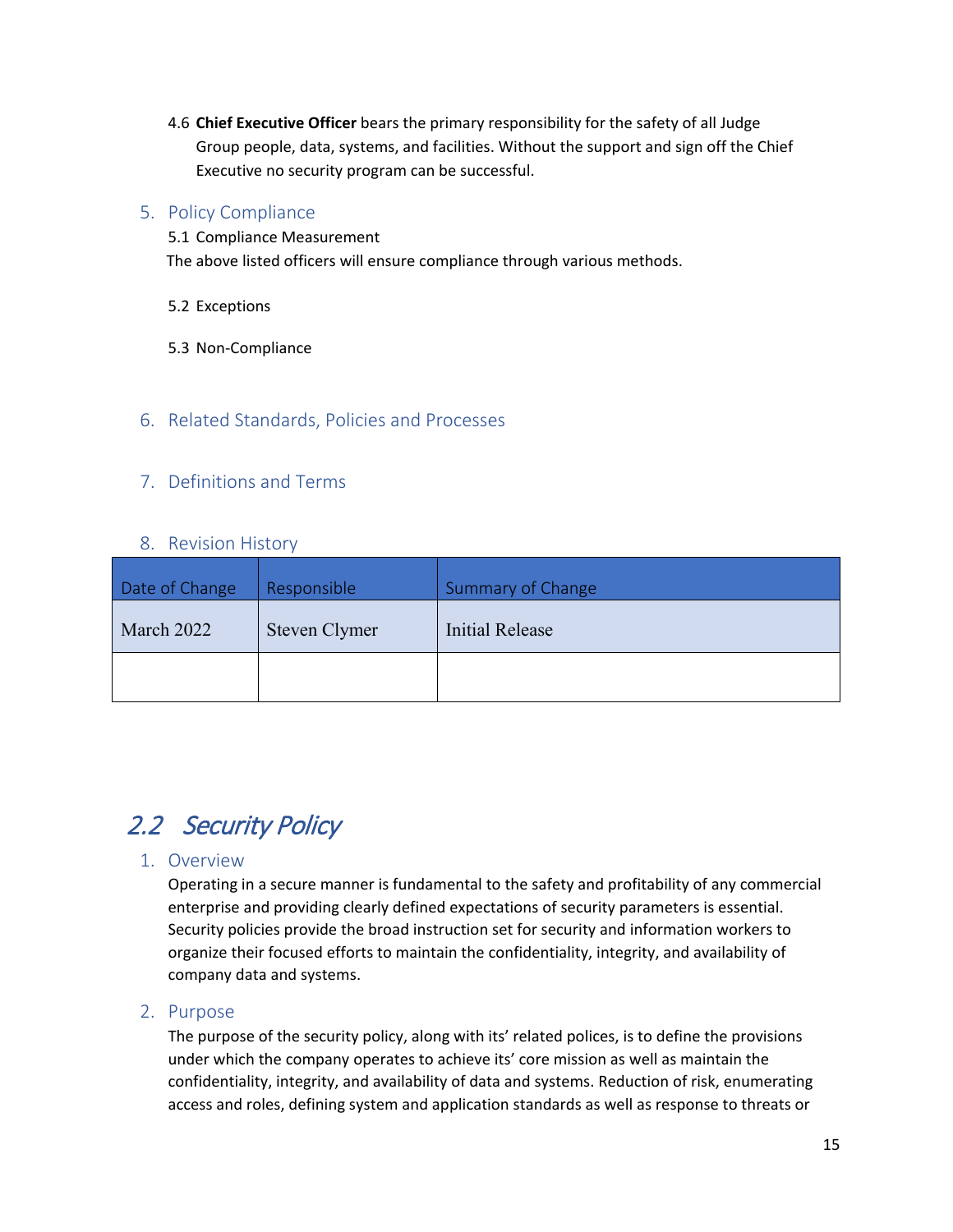disasters needs to be detailed to provide a workable framework of enforceable actions and consequences to ensure continued success.

#### <span id="page-15-0"></span>3. Scope

This policy applies to all Judge Group employees, contactors, third-party affiliates, systems, applications, and facilities both domestic and international.

## <span id="page-15-1"></span>4. Policy

- 4.1 All systems owned by the company can be accessed by IT admin staff at any time and no expectation of privacy should be expected.
- 4.2 An accurate accounting of all assets should be maintained and their role and importance to the operation of the company should be classified and reviewed on a periodic basis.
- 4.3 Information security efforts should align with company objectives and those objectives should be clearly communicated by the business so that proper resources can be allocated, and informed risk decisions can be made.
- 4.4 The infosec team is responsible for presenting meaningful risk information to the business so that tolerances, and priorities can be established to make sound risk decisions.
- 4.5 Access to company physical and logical assets may only be granted to authorized subjects.
- 4.6 A continual education effort must be undertaken to make all staff, senior leaders, and third-party affiliates aware of security duties and responsibilities.
- 4.7 Data must be managed to ensure the confidentiality, integrity, and availability of company information.
- 4.8 Clearly defined procedures need to be maintained for the management of information systems.
- 4.9 Information Technology staff must perform regular system maintenance to ensure operation of systems and maintain record of maintenance levels.
- 4.10 Infosec staff must monitor systems in a consistent manner to identify events and report on findings.
- 4.11 Event findings must be analyzed to understand impacts.
- 4.12 The team responding to incidents needs to be supported by senior management so that it can react in a timely manner, communicate events clearly and to mitigate events based on their impact.
- 4.13 A recovery plan must be maintained and tested to ensure systems and operations are restored in an acceptable time frame when an event occurs.

## <span id="page-15-2"></span>5. Policy Compliance

5.1 Compliance Measurement

The Infosec team will verify compliance to this policy through various methods, including but not limited to, tool reports, internal and external audits, direct monitoring, and feedback from staff.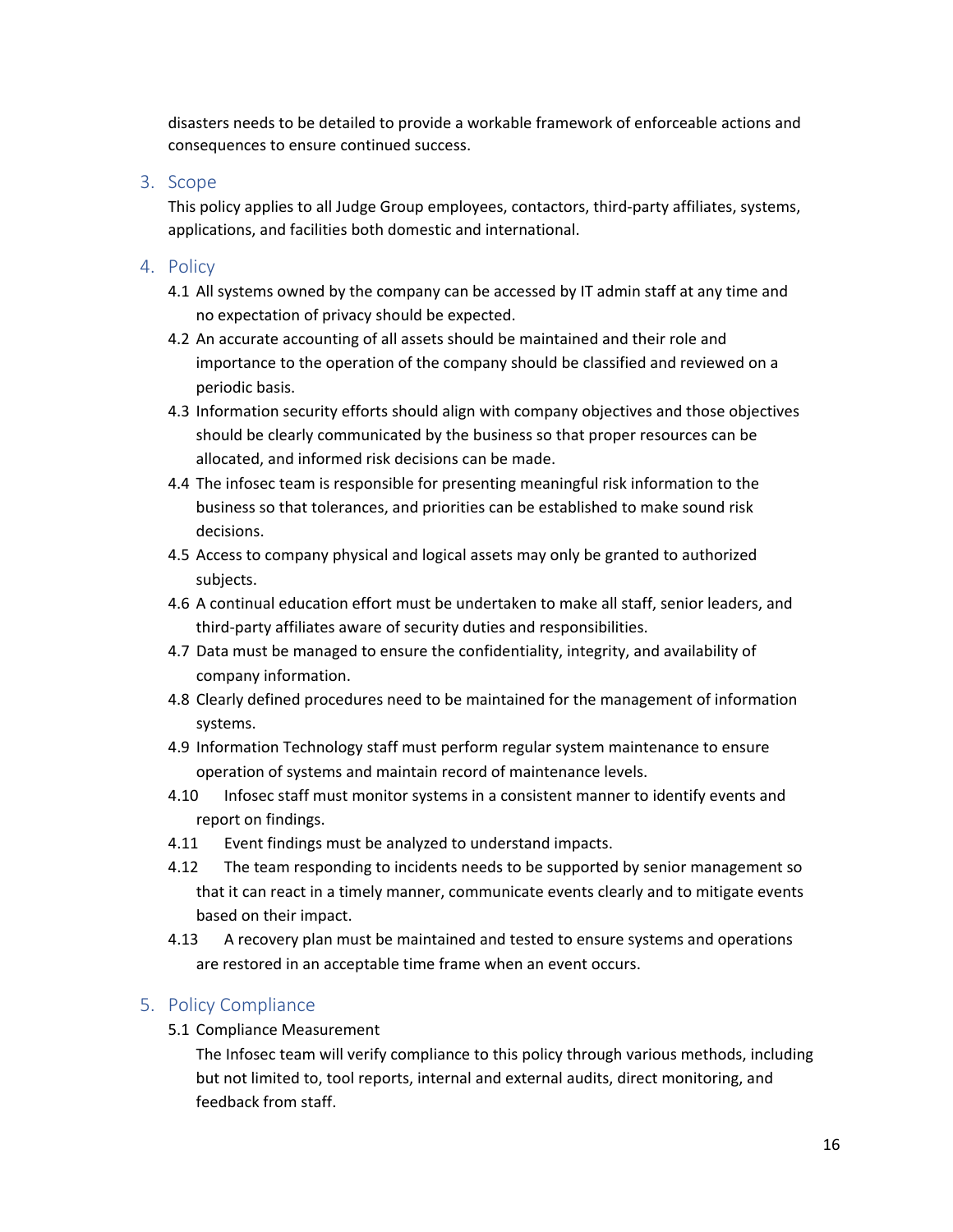#### 5.2 Exceptions

Any exception to the policy must be approved by the CEO, CIO, or ISO in advance.

5.3 Non-Compliance

An employee found to have violated this policy may be subject to disciplinary action, up to and including termination of employment.

<span id="page-16-0"></span>6. Related Standards, Policies and Processes

## <span id="page-16-1"></span>7. Definitions and Terms

### <span id="page-16-8"></span><span id="page-16-7"></span><span id="page-16-5"></span><span id="page-16-4"></span>8. Revision History

<span id="page-16-6"></span><span id="page-16-3"></span><span id="page-16-2"></span>

| Date of Change | Responsible   | Summary of Change |
|----------------|---------------|-------------------|
| March 2022     | Steven Clymer | Initial Release   |
|                |               |                   |

## <span id="page-16-9"></span>2.3 Risk Management Policy

## <span id="page-16-10"></span>1. Overview

Every action or inaction carries with it some level of risk. Once a risk is identified it must never be ignored. The appropriate responses to risk are avoidance, acceptance, reduction, and transference. Selecting the best response will help maximize the chance of a positive outcome for all risks encountered.

#### <span id="page-16-11"></span>2. Purpose

The purpose of this policy is to establish a framework under which the Infosec team can perform risk assessments to determine areas of vulnerability and react with appropriate remediation steps to minimize residual risk to an acceptable level. Timely and thorough practices are important to ensure that the Judge Group takes due care to protect Judge Group and customer data.

#### <span id="page-16-12"></span>3. Scope

This policy applies to all Judge Group systems, applications, and facilities both domestic and international. Risk assessments can be conducted on any information system, server, application, network, or procedural process in production or being evaluated by The Judge Group.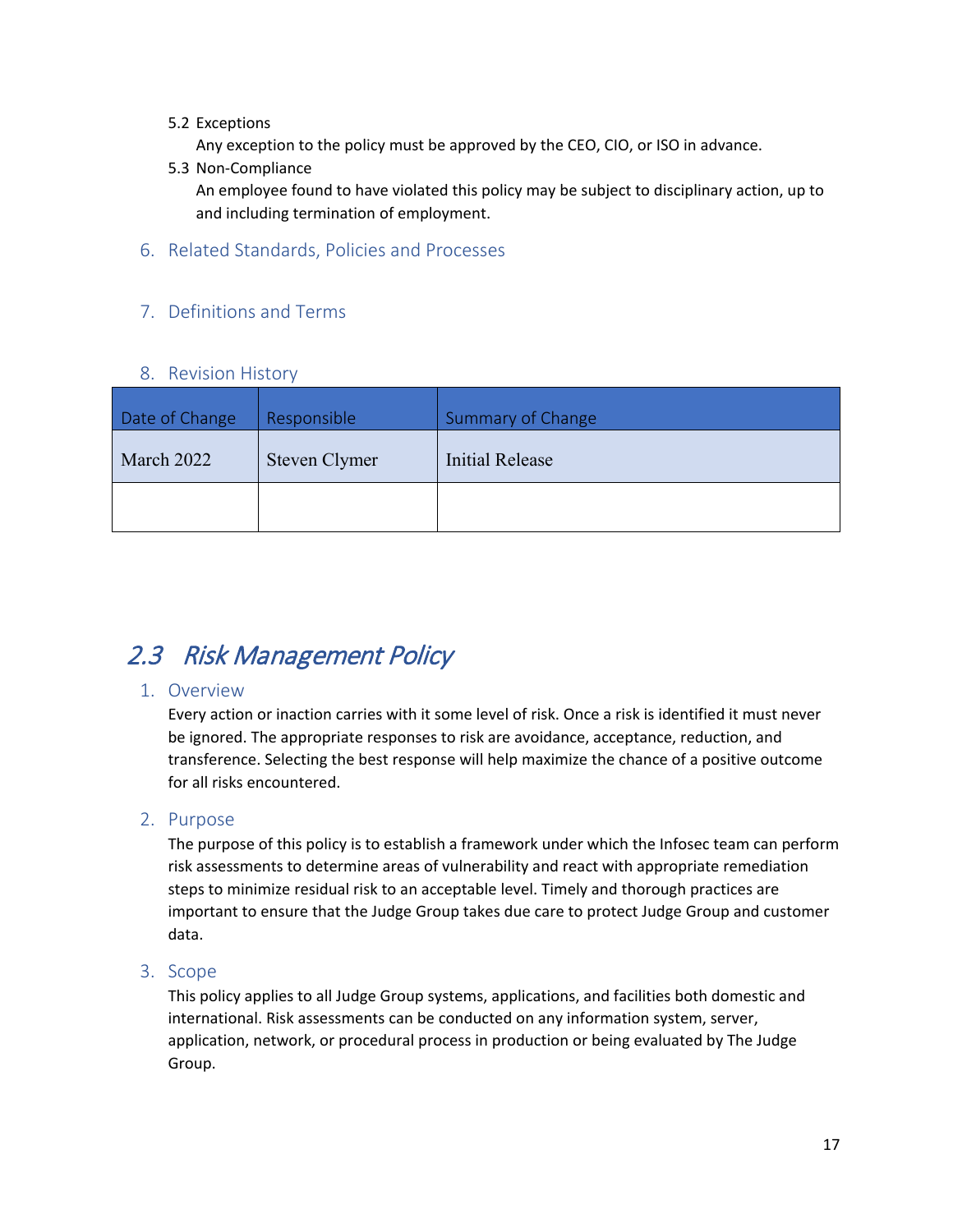#### <span id="page-17-0"></span>4. Policy

- 4.1 Risk assessment and remediation is a joint responsibility between Infosec and The Judge Group department, entity, custodian, or owner of the target of assessment.
- 4.2 Employees must cooperate with individuals granted rights to perform risk assessments regardless of whether they are internal or external personnel.
- 4.3 It is incumbent upon the responsible party to work with the Infosec team to come up with and execute a remediation plan.
- 4.4 Risk assessments must be carried out periodically to account for changes, new needs, and potential shifts in risk.
- 4.5 A security assessment should be included in the initial phase of any project to ensure that due care is taken while conducting company operations.
- 4.6 A systematic approach should be taken when conducting risk assessments that can be repeatedly followed to produce consistent results.
- 4.7 Findings from completed assessments should be presented to senior management or stakeholders to sign off on whether risk should be avoided, reduced, transferred, or accepted.
- 4.8 Risk reports should be kept for five years.
- 4.9 Automated risk tools should be deployed where practical and possible to provide on demand or scheduled risk assessments of critical systems.
- 4.10 Risk reports should be detailed based on the audience reviewing the findings.

## <span id="page-17-1"></span>5. Policy Compliance

5.1 Compliance Measurement

The Infosec Team will verify compliance to this policy through various methods, including but not limited to, tool reports, direct monitoring, and feedback from staff.

5.2 Exceptions

Any exception to the policy must be approved by the CEO, CIO, or ISO in advance.

5.3 Non-Compliance

An employee found to have violated this policy may be subject to disciplinary action, up to and including termination of employment.

#### <span id="page-17-2"></span>6. Related Standards, Policies and Processes

Appendix B Risk process.

<span id="page-17-3"></span>7. Definitions and Terms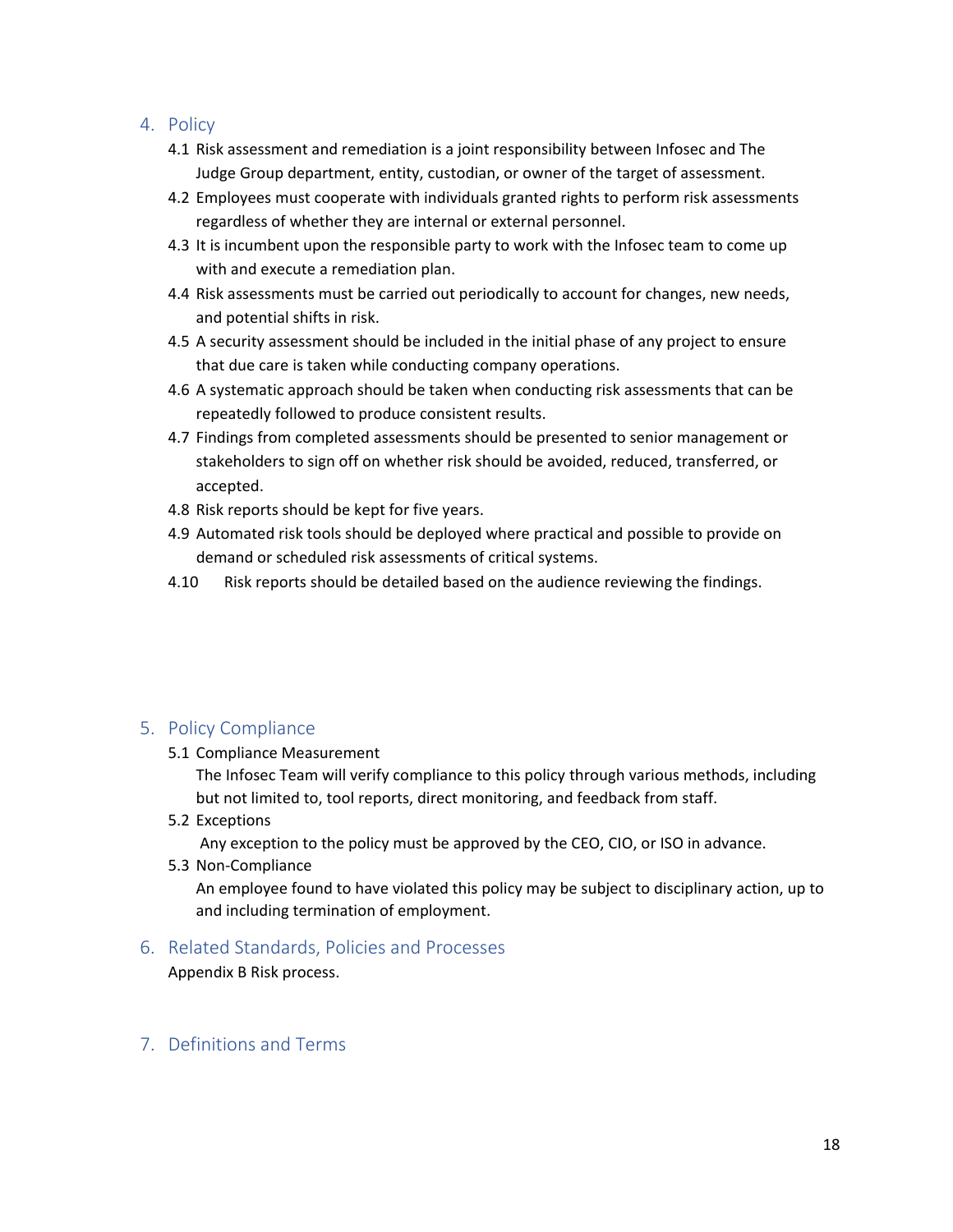#### <span id="page-18-6"></span><span id="page-18-5"></span><span id="page-18-3"></span><span id="page-18-2"></span>8. Revision History

<span id="page-18-4"></span><span id="page-18-1"></span><span id="page-18-0"></span>

| Date of Change | Responsible   | <b>Summary of Change</b> |
|----------------|---------------|--------------------------|
| March 2022     | Steven Clymer | <b>Initial Release</b>   |
|                |               |                          |

# <span id="page-18-7"></span>2.4 Data Management Policy

#### <span id="page-18-8"></span>1. Overview

In the  $21<sup>st</sup>$  century data is what empowers leaders to make decisive decisions to accomplish core objectives and gain competitive advantage over rivals. Data represents the second most valuable asset of an organization. Understanding what data is available, how it is used, and how to protect it is vital to the success of any group.

### <span id="page-18-9"></span>2. Purpose

The purpose of this policy is to provide guidance about how Judge Group data should be governed, protected, and classified so that it is not, and does not cause harm to The Judge Group, affiliates, or customers.

## <span id="page-18-10"></span>3. Scope

This policy applies to all Judge Group structured and unstructured data stored or transmitted by any system owned or leased by The Judge Group and its affiliates. Any customer data that is stored or processed by Judge systems or staff should be afforded the same level of care with regards to protection.

- <span id="page-18-11"></span>4.1 All data created or collected by The Judge Group and its affiliates is owned by The Judge Group and not any specific person, department, or business unit within the enterprise. This applies to both structured and unstructured data. Customer data that The Judge Group is temporarily custodian of remains the property of the customer or client.
- 4.2 The Judge Group shall only collect data deemed relevant to the services that the organization provides and shall ensure that collected data complies with applicable laws and regulations with regards to collection, storage, and destruction.
- 4.3 The three classification levels of data in use at The Judge Group are confidential, restricted, and public.
- 4.4 All Judge Group data should be assigned a security classification appropriate to its' importance to the company.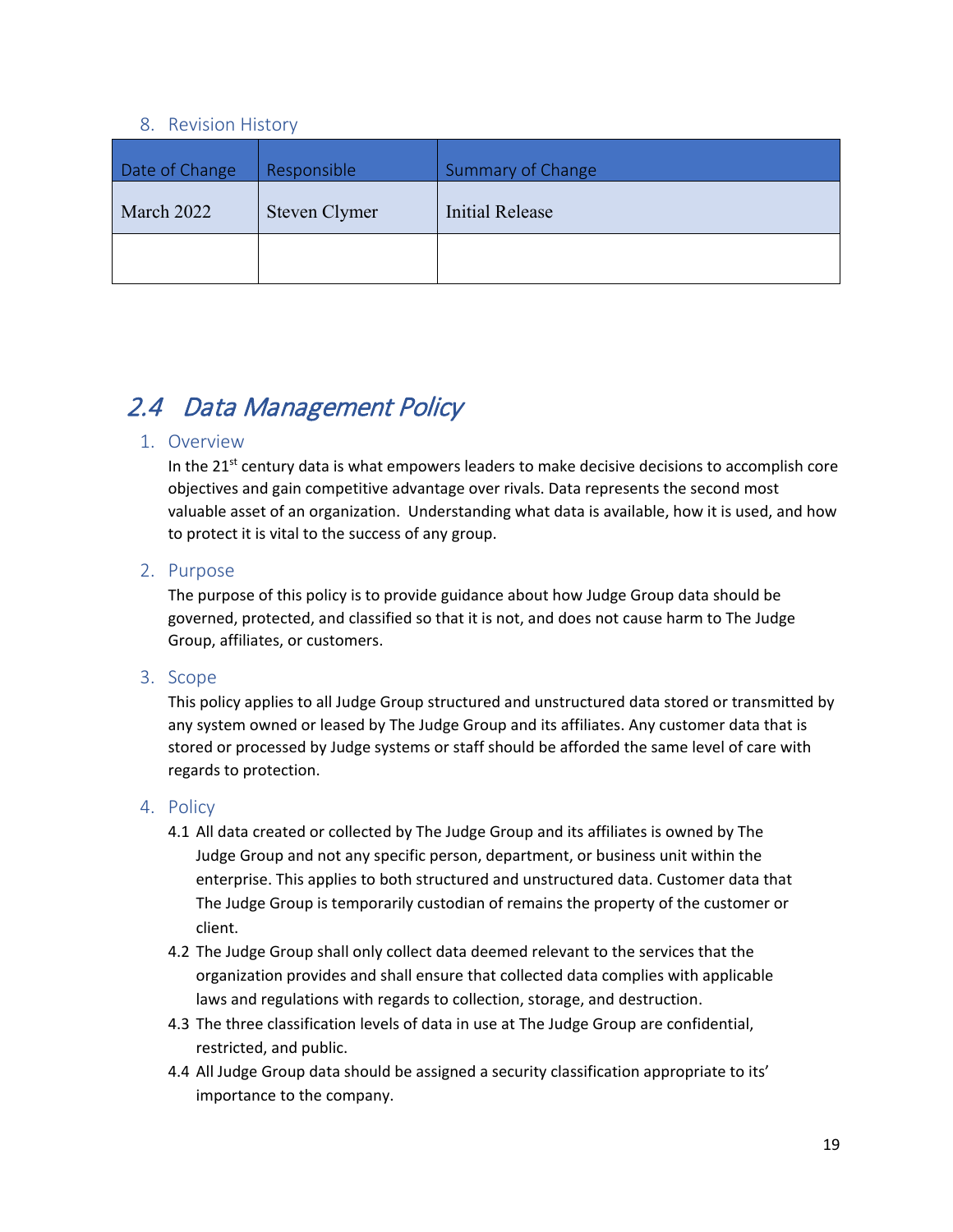- 4.5 Data that no longer has any value to the company should be destroyed and all data should be periodically assessed for quality to determine the current value of the data.
- 4.6 Retained data should be encrypted to meet current industry standards to ensure confidentiality at all times. The current minimum-security standard is AES with a 256bit encryption key.
- 4.7 All data should be reliably backed up on at least a daily basis and routinely restored to ensure a high level of integrity and availability.
- 4.8 Due care should be taken to reduce the number of duplicate data sets to reduce costs, ease management and increase the overall security of Judge Group data.
- 4.9 Data should be modeled in a consistent format so that structured data can be more easily shared and reused. This will increase efficiency and foster a better organizational wide understanding of company data and its value.
- 4.10 All company documents should have some level of version control applied to maintain integrity and to provide historical record of evolving changes.
- 4.11 Custodians shall develop, maintain, and record levels of access rights and privileges to data sets.
- 4.12 Custodians are responsible for ensuring that only authorized personnel, in a proper role, will be granted access to data sets.
- 4.13 Users shall be given the least amount of access to data that their specific function requires to complete successfully.
- 4.14 Paper records should never be used to store anything other than public data and paper used to record any other data type must be destroyed within thirty days by cross shredding or complete disintegration.

<span id="page-19-0"></span>5.1 Compliance Measurement

The Infosec team will verify compliance to this policy through various methods, including but not limited to, tool reports, direct monitoring, and feedback from staff.

5.2 Exceptions

Any exception to the policy must be approved by the CEO, CIO, or ISO in advance.

5.3 Non-Compliance

An employee found to have violated this policy may be subject to disciplinary action, up to and including legal prosecution.

## <span id="page-19-1"></span>6. Related Standards, Policies and Processes

#### <span id="page-19-2"></span>7. Definitions and Terms

7.1 Confidential: Data that is considered legally regulated and /or data that could be used to identify a specific individual or data that is considered essential to the vitality of business operations.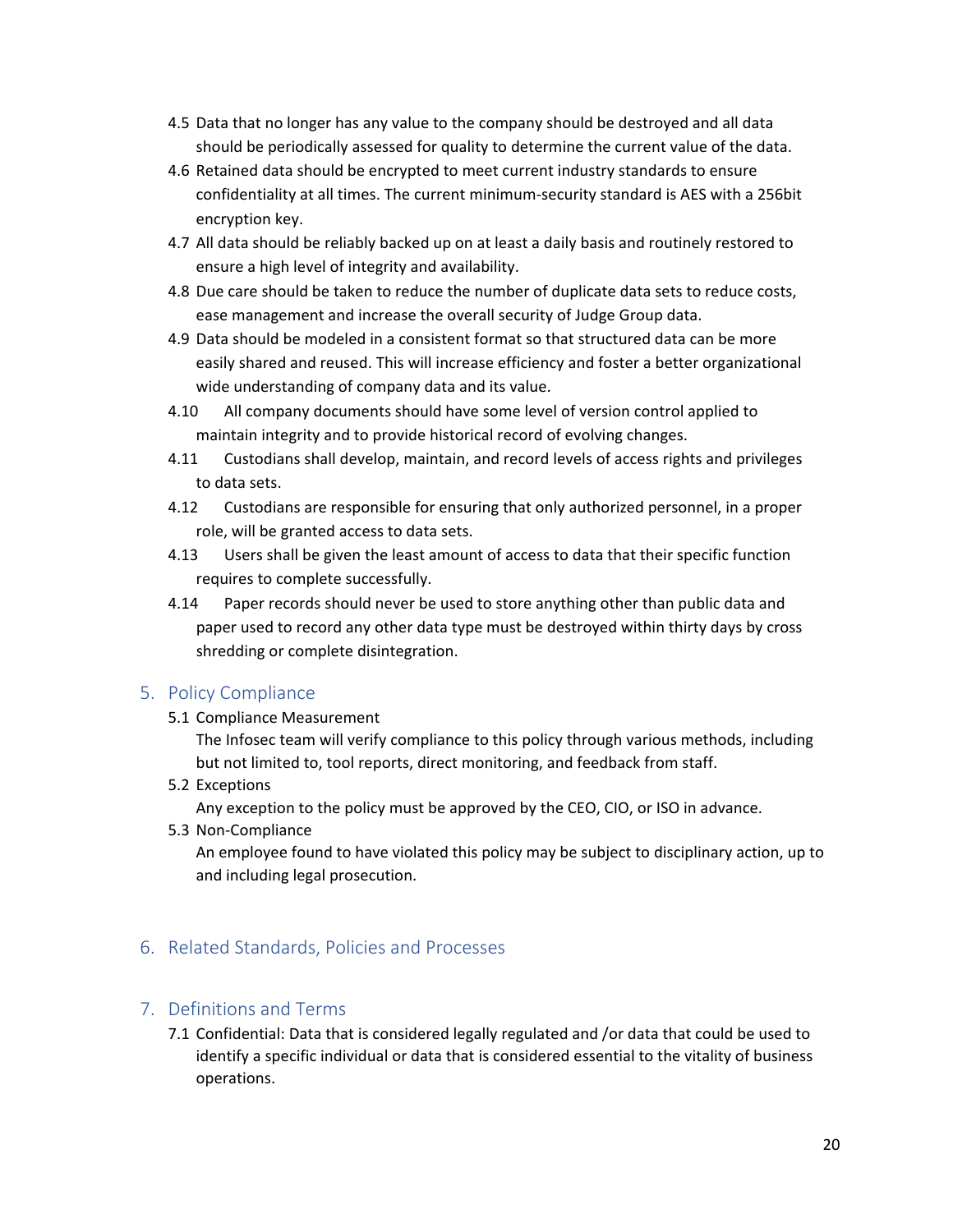- 7.2 Restricted: Data that custodians have decided should not be made available to staff in general but can be disclosed to groups or individuals when business needs require access be granted.
- 7.3 Public: Data containing no confidential or strategic value that requires no access restrictions.
- <span id="page-20-6"></span><span id="page-20-3"></span>7.4 Retained Data: Any data at rest that is stored on Judge Group systems.

### <span id="page-20-0"></span>8 Revision History

<span id="page-20-5"></span><span id="page-20-4"></span><span id="page-20-2"></span><span id="page-20-1"></span>

| Date of Change | Responsible   | Summary of Change |
|----------------|---------------|-------------------|
| March 2022     | Steven Clymer | Initial Release   |
|                |               |                   |

## <span id="page-20-7"></span>2.5 Access Control Policy

#### <span id="page-20-8"></span>1. Overview

Access control has been a security concern since the formation of societies. Proper implementation of access control ensures that people, data, facilities, and systems stay safe and secure. Access controls come in both physical and logical forms. Consideration needs to be given to both forms to be effective.

#### <span id="page-20-9"></span>2. Purpose

The purpose of this policy is to detail the required minimum physical facility standards and data access controls to be instituted by The Judge Group to properly protect employees, facilities, and ensure the confidentiality, integrity and availability of systems and data.

#### <span id="page-20-10"></span>3. Scope

This policy applies to all Judge Group facilities and datacenters both owned and leased as well as all Judge Group systems and personnel worldwide.

#### <span id="page-20-11"></span>4. Policy

#### 4.1 **Physical access control**.

- 4.11 To be consistent with other policies, Judge Group facilities should be divided into three security zones, public, restricted, and confidential.
- 4.12 Reception, restroom, break, and lobby areas should be considered public areas and any conversations about restricted or confidential data should not take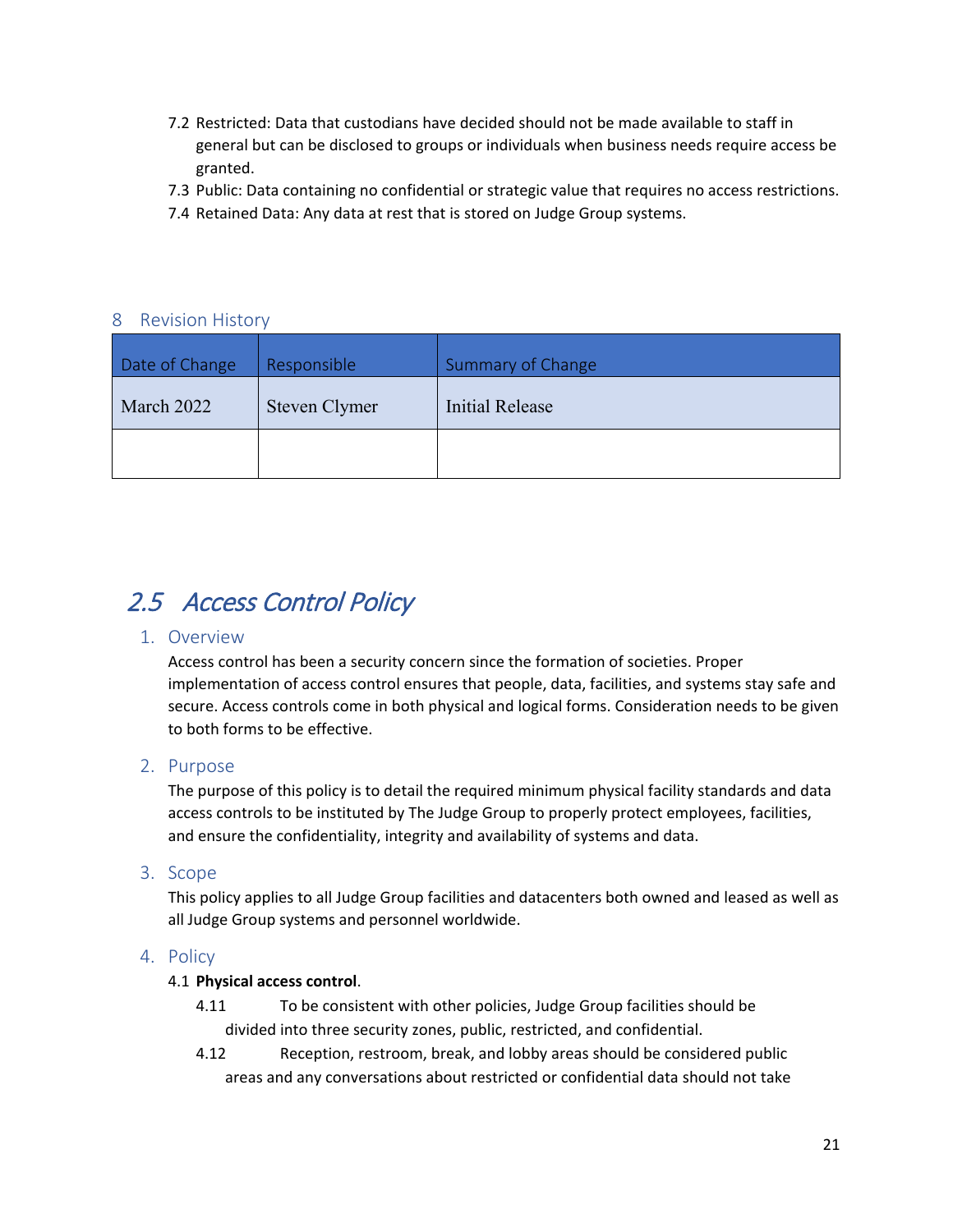place in these areas. Anyone coming into the public space should be identified and their arrival and departure recorded.

- 4.13 Restricted areas consist of all workstations, collaborative, and office spaces within Judge owned or leased facilities. Only Judge employees and trusted third parties should be allowed to move around company spaces unescorted. All guests should be accompanied by Judge staff while in restricted areas. Doors in restricted areas shall be secured at all times.
- 4.14 Confidential areas such as MDFs, IDFs, IT closets, electrical, and mechanical rooms should always be secured, and access restricted to specific individuals whose occupation require access to those facilities. Third party affiliates must be accompanied should they need to work in confidential areas. Confidential areas should be secured so that individual access can be audited.
- 4.15 Should The Judge Group commission a secure hardened facility, Infosec should be involved in the initial planning and site selection. Infosec should work with the facility team to ensure that any selected site follows CPTED and Infosec shall provide a secure facility plan based upon the business requirements of the facility.
- 4.16 All Judge leased or owned facilities shall comply with all local zoning, electrical, mechanical, civil, and fire safety codes. All fire suppression systems must be inspected and maintained per local codes.
- 4.17 All issued physical access devices, access tokens and keys, must be kept secure and promptly reported should they be lost or stolen. Upon termination of relationship any issued device should be deactivated or returned.
- 4.18 In Judge controlled facilities access groups should be created and assigned to control which area of a facility staff may access based upon their role.

#### 4.2 **Logical Access Control**

- 4.21 Before any authentication credentials can be assigned the subjects' identity must be verified. The level of identity assurance must meet company compliance standards based on the privilege level of access being assigned.
- 4.22 Once identity has been verified, a request for access can be submitted to the IT department provided all required information is available.
- 4.23 The IT department will trigger the IAM to create a user account based upon the role information provided in the access request.
- 4.24 All user accounts should be created using the RBAC templates within the IAM. As new roles are needed, the Infosec and Sysops team can create new templates based upon the identified least privilege access to systems and applications required to complete the new roles' responsibilities.
- 4.25 All new templates created should be reviewed by IT management to ensure least privilege is followed before the new template is committed for use.
- 4.26 Any accounts that need to be created via discretionary access must be approved by the ISO with documentation provided why the standard RBAC templates can't be used.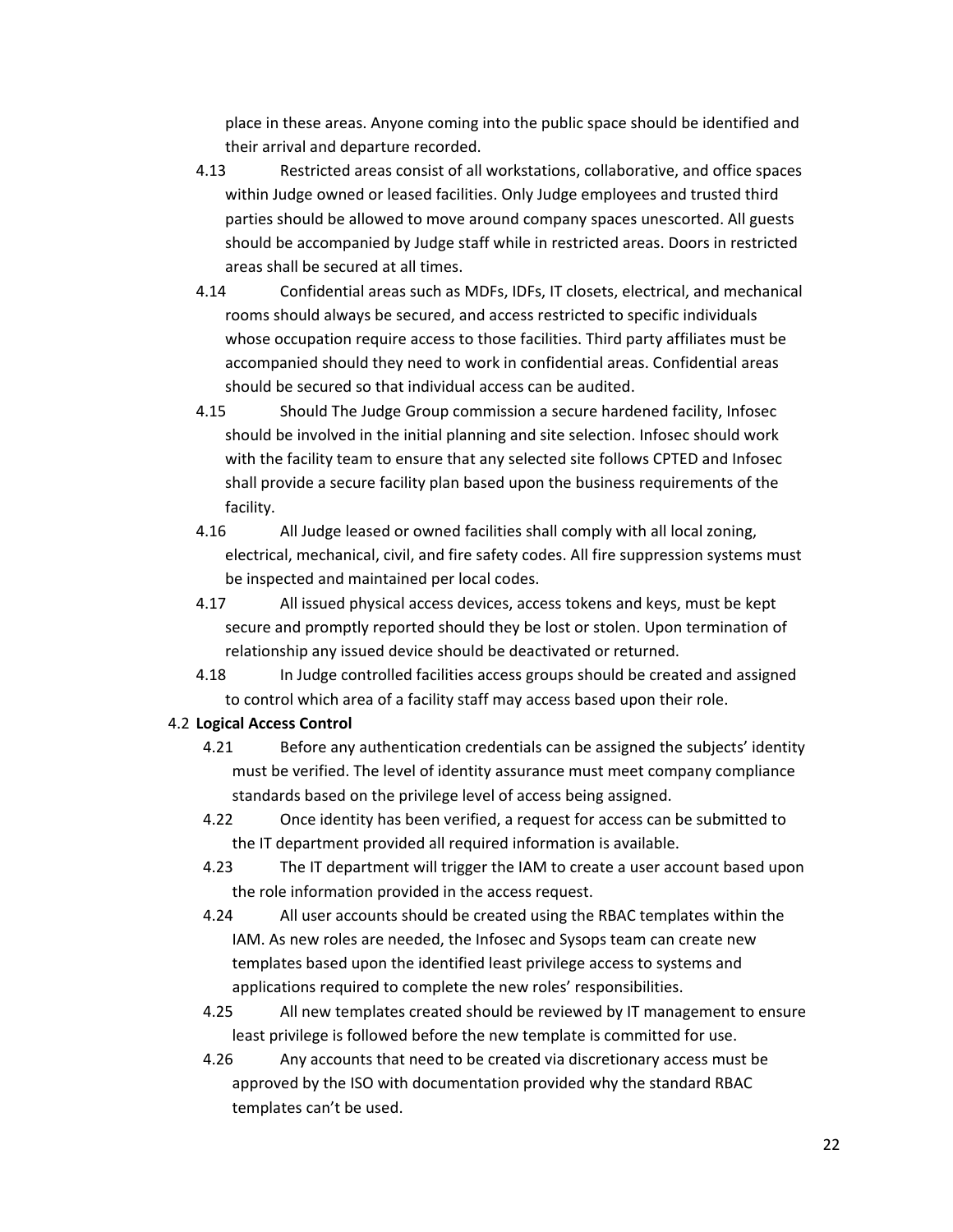- 4.27 Any existing accounts that require discretionary access to be granted must get approval by the ISO or another authorized agent.
- 4.28 No shared accounts shall be used to access Judge Group infrastructure or data systems.
- 4.29 All non-permanent staff accounts will be set to expire based upon their expected engagement.
- 4.30 If a person changes role within the company their access rights should be removed and reprovisioned with the rights from the appropriate RBAC template.
- 4.31 All user accounts should be periodically checked to ensure their access rights match any change in responsibility.
- 4.32 User accounts should be deactivated in a timely manner when the account is no longer needed, or the account holder ends their engagement with the company.
- 4.33 Accounts attempting to access systems with five or more failed attempts in five minutes should be locked for at least thirty minutes from attempting access again.
- 4.34 Accounts connected to resources should reset when 15 minutes of inactivity is reached.

<span id="page-22-0"></span>5.1 Compliance Measurement

The Infosec team will verify compliance to this policy through various methods, including but not limited to, periodic walk-through, video monitoring, business tool reports, internal and external audits, and feedback to the policy owner.

5.2 Exceptions

Any exception to the policy must be approved by the CEO, CIO, or ISO in advance.

5.3 Non-Compliance

An employee found to have violated this policy may be subject to disciplinary action, up to and including termination of employment.

- <span id="page-22-1"></span>6. Related Standards, Policies and Processes
- <span id="page-22-2"></span>7. Definitions and Terms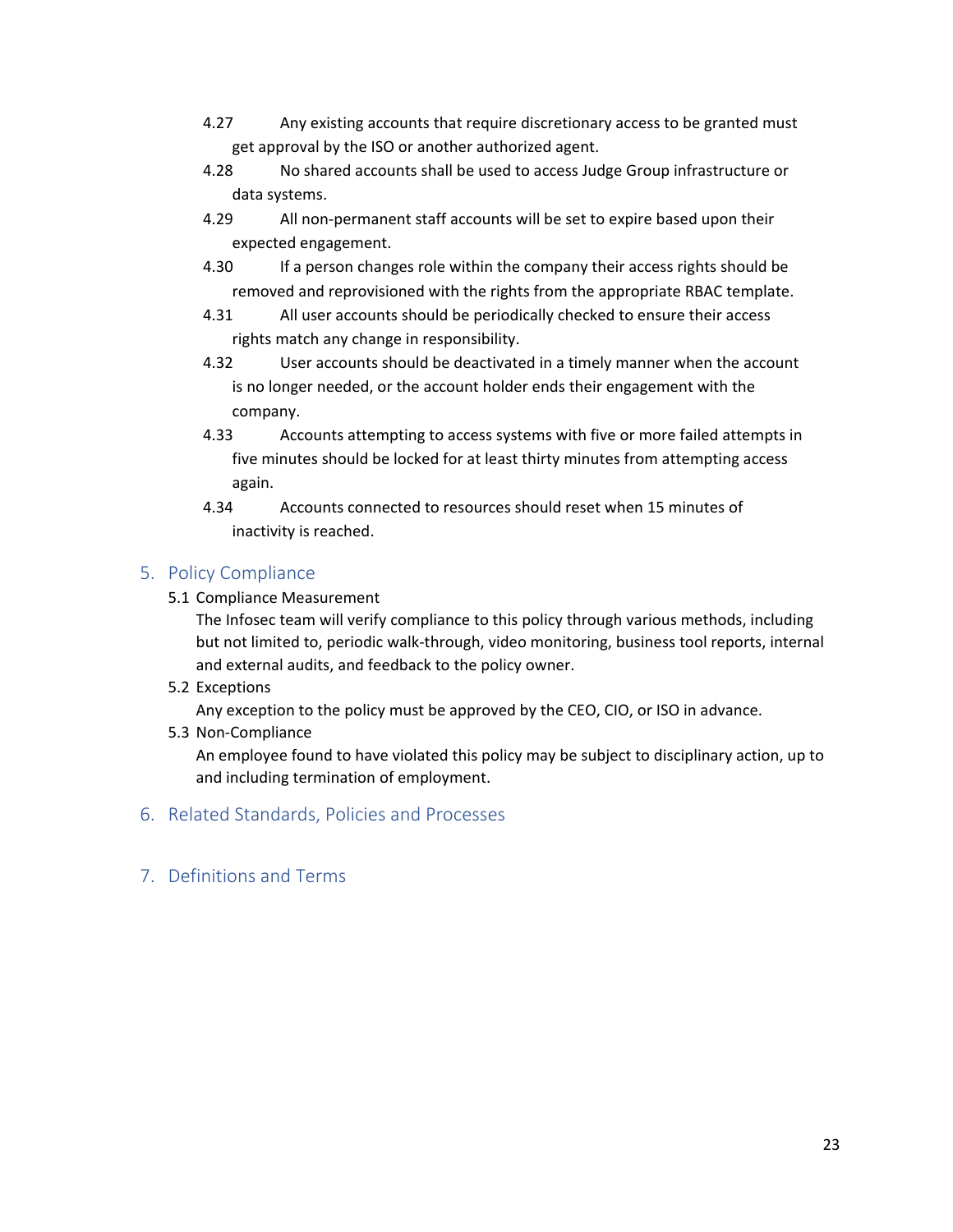#### <span id="page-23-6"></span><span id="page-23-5"></span><span id="page-23-3"></span><span id="page-23-2"></span>8. Revision History

<span id="page-23-4"></span><span id="page-23-1"></span><span id="page-23-0"></span>

| Date of Change | Responsible   | <b>Summary of Change</b> |
|----------------|---------------|--------------------------|
| March 2022     | Steven Clymer | Initial Release          |
|                |               |                          |

# <span id="page-23-8"></span><span id="page-23-7"></span>2.6 Password Policy

#### 1. Overview

Passwords still represent the first and most common method to secure and provide access to systems or services. Poorly designed and managed passwords put everyone at risk.

#### <span id="page-23-9"></span>2. Purpose

The purpose of this policy is to provide clear guidance about how Judge Group passwords should be implemented and managed.

#### <span id="page-23-10"></span>3. Scope

This policy applies to all Judge Group staff, contractors, and affiliates.

- <span id="page-23-11"></span>4.1 Weak passwords cannot be used for any system or account in the organization. Weak password examples include passwords of less than eight characters, passwords that contain personal information such as birthdays or names, passwords with recognizable patterns such as qwerty or abcd1234.
- 4.2 Strong passwords represent the minimum requirement to access any system or services in the organization. Examples of strong passwords include passwords of more than 8 characters, passwords that consist of phrases, and passwords that consist of combinations of upper- and lower-case letters, numbers, and symbols.
- 4.3 **All passwords must meet the following criteria: 8 or more characters, both upperand lower-case letters, at least one number, and at least one special character**.
- 4.4 Passwords will expire every 90 days.
- 4.5 Passwords cannot be reused for at least 6 password cycles.
- 4.6 **Under no circumstances should your password be given to anyone**.
- 4.7 You should never use a password from your Judge Group account for any non-Judge Group account.
- 4.8 Your password should be memorized and never written down.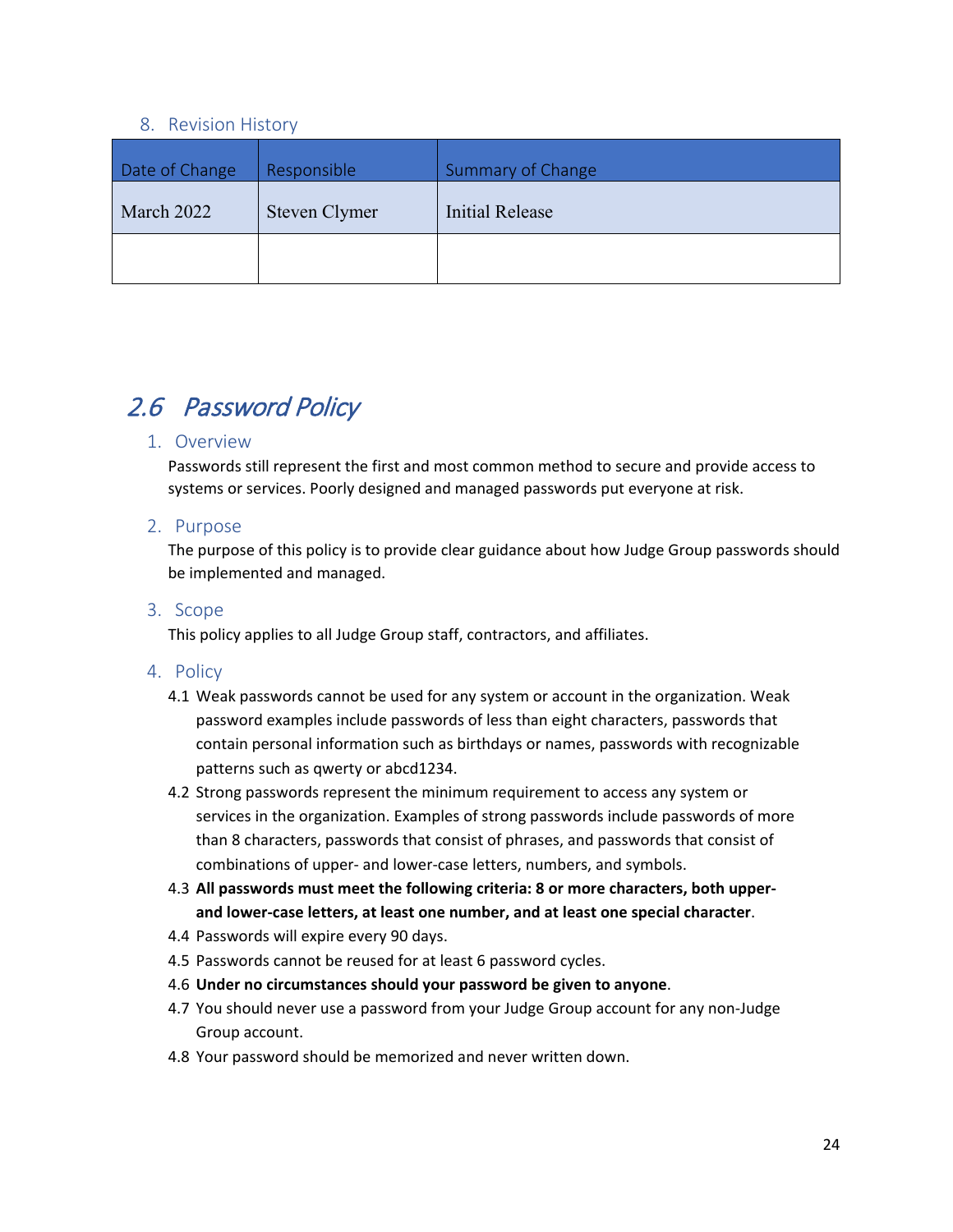<span id="page-24-0"></span>5.1 Compliance Measurement

The Infosec team verify compliance to this policy through various methods, including but not limited to, tool reports, direct monitoring, and feedback from staff.

5.2 Exceptions

Any exception to the policy must be approved by the Infosec team in advance.

5.3 Non-Compliance

An employee found to have violated this policy may be subject to disciplinary action, up to and including termination.

<span id="page-24-1"></span>6. Related Standards, Policies and Processes

### <span id="page-24-2"></span>7. Definitions and Terms

#### <span id="page-24-9"></span><span id="page-24-8"></span><span id="page-24-6"></span><span id="page-24-5"></span>8. Revision History

<span id="page-24-7"></span><span id="page-24-4"></span><span id="page-24-3"></span>

| Date of Change | Responsible   | <b>Summary of Change</b> |
|----------------|---------------|--------------------------|
| March 2022     | Steven Clymer | Initial Release          |
|                |               |                          |

## <span id="page-24-10"></span>2.7 Acceptable Use Policy

#### <span id="page-24-11"></span>1. Overview

The intention for publishing an Acceptable Use Policy is to protect employees, partners, and the company from illegal or damaging actions by individuals, either knowingly or unknowingly. Internet/Intranet/Extranet-related systems, including but not limited to computer equipment, software, operating systems, storage media, network accounts providing electronic mail, WWW browsing, and FTP, are the property of The Judge Group. These systems are to be used for business purposes in serving the interests of the company, our clients, and customers. Effective security is a team effort involving the participation and support of every employee and affiliate who deals with information and/or information systems. It is the responsibility of every computer user to know these guidelines, and to conduct their activities accordingly.

#### <span id="page-24-12"></span>2. Purpose

The purpose of this policy is to outline the acceptable use of The Judge Group's computer systems. These rules are in place to protect the employee and the company. Inappropriate use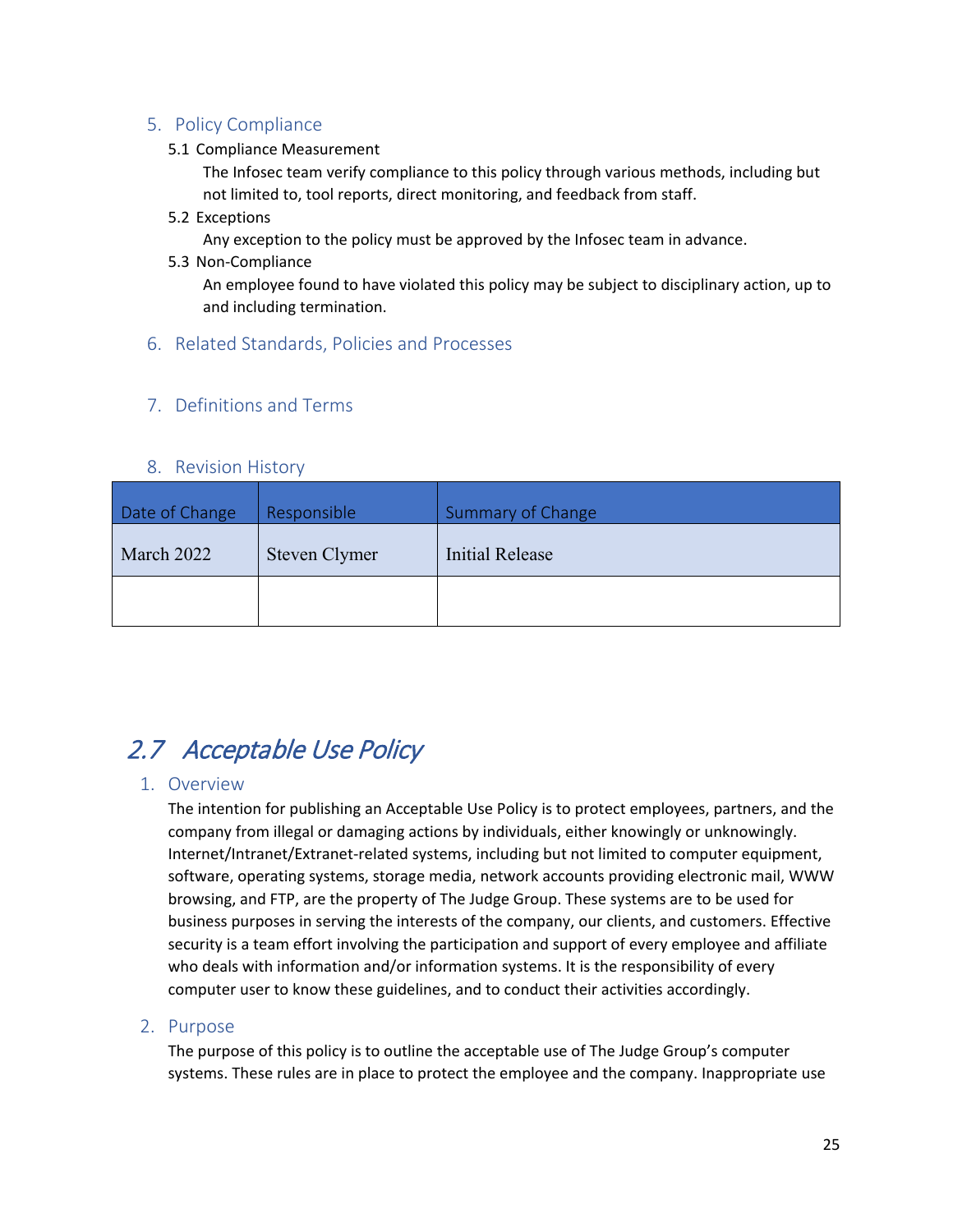exposes The Judge Group to risks including malware, compromise of network systems, services, and legal issues.

### <span id="page-25-0"></span>3. Scope

This policy applies to the use of information, electronic and computing devices, and network resources to conduct business or interact with internal networks and business systems, whether owned or leased by the Judge Group, the employee, or a third party. All employees, contractors, consultants, temporary, and other workers at The Judge Group and its subsidiaries are responsible for exercising good judgment regarding appropriate use of information, electronic devices, and network resources in accordance with The Judge Group policies and standards, as well as local laws and regulations. This policy applies to employees, contractors, consultants, temporaries, and other workers at The Judge Group, including all personnel affiliated with third parties.

- <span id="page-25-1"></span>4.1 General Use and Ownership
	- 4.1.1 Judge Group proprietary information stored on electronic and computing devices whether owned or leased by The Judge Group, its' employees or a third party, remains the sole property of The Judge Group. You must ensure through legal or technical means that proprietary information is protected in accordance with the Data Management Policy.
	- 4.1.2 You have a responsibility to promptly report the theft, loss, or unauthorized disclosure of Judge Group proprietary information.
	- 4.1.3 You may access, use, or share Judge Group proprietary information only to the extent it is authorized and necessary to fulfill your assigned job duties.
	- 4.1.4 Judge supplied computer equipment is meant to be used for the performance of individual job responsibilities and not general personal use. All employees are responsible for exercising good judgement with regards to personal use and no such use should conflict with any Judge policy or regulations. Upon completion of an engagement with The Judge Group, all company owned equipment must be returned in a timely manner and in good condition.
	- 4.1.5 For security and network maintenance purposes, authorized individuals within The Judge Group may monitor equipment, systems, and network traffic at any time without prior notice.
	- 4.1.6 The Judge Group reserves the right to audit networks and systems to ensure compliance with this and other policies.
- 4.2 Security and Proprietary Information
	- 4.2.1 Only Judge owned and maintained mobile devices may connect to the Judge internal wireless network and any non-Judge device may only use guest wireless access.
	- 4.2.2 System level and user level passwords must meet the following criteria be a minimum of 8 characters long, contain both upper- and lower-case letters as well as a number and a special character.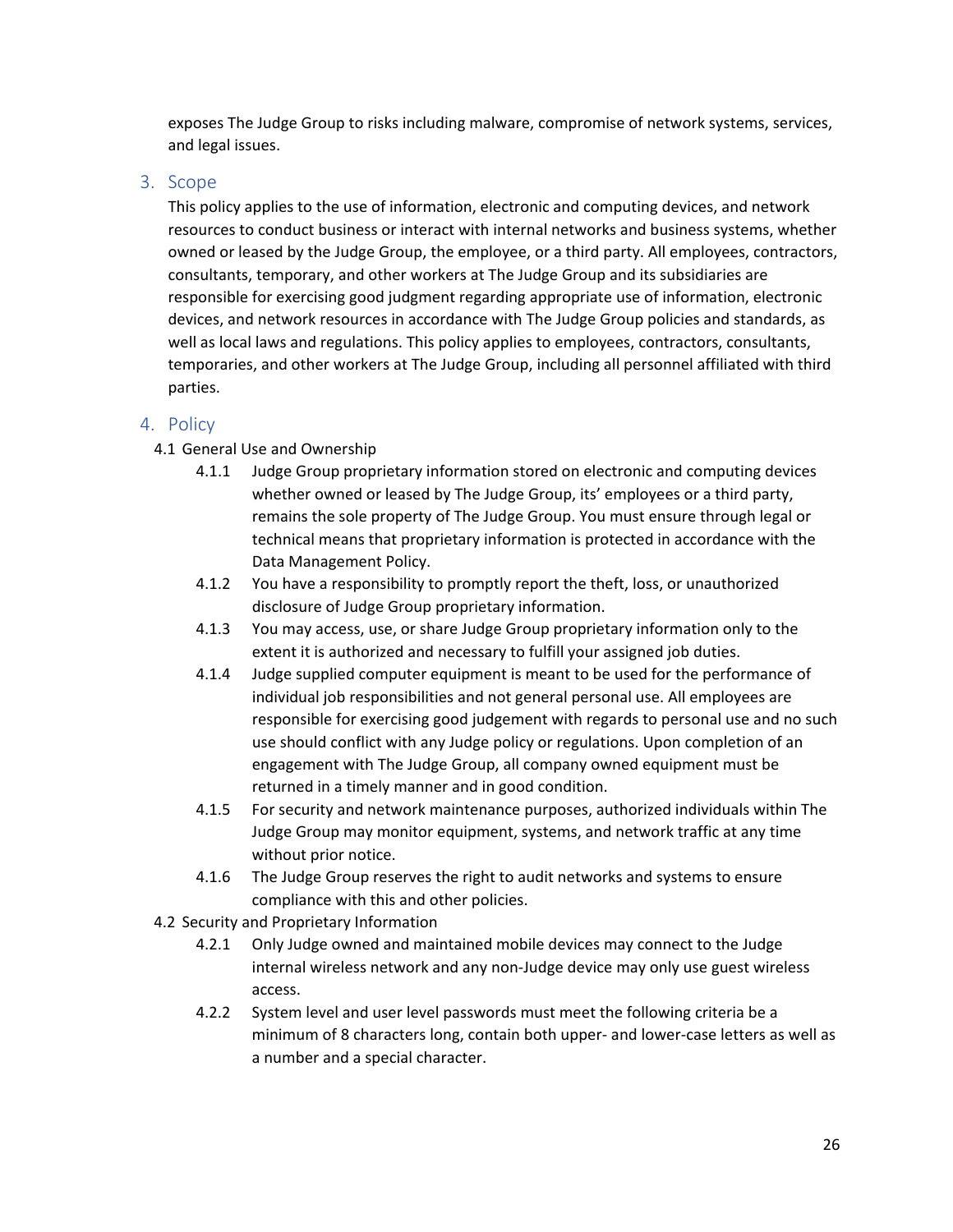- 4.2.3 All computing devices must be secured with a password-protected screen saver with auto activation set at no longer than 15 minutes. Employees must lock their screen or log off when the device is unattended.
- 4.2.4 Postings by employees from a Judge Group email address to newsgroups, social media or other external sites should contain a disclaimer stating that the opinions expressed are strictly their own and not necessarily those of The Judge Group, unless posting in an official course of business duties.
- 4.2.5 Employees must use extreme caution when opening email attachments as they may contain malware
- 4.3 Unacceptable Use
	- 4.3.1 The following activities are, in general, prohibited. Employees may be exempted from these restrictions while performing their legitimate job responsibilities. **Under no circumstances is an employee of The Judge Group authorized to engage in any activity that is illegal under local, state, federal or international law while utilizing Judge Group owned resources**. The lists below are not complete lists but an attempt to provide a framework for activities considered unacceptable use.
	- 4.3.2 System and Network Activities that are strictly prohibited with no exceptions:
	- a. Violations of the rights of any person or company protected by copyright, trade secret, patent or other intellectual property, or similar laws or regulations, including, but not limited to, the installation or distribution of "pirated" or other software products that are not appropriately licensed for use by The Judge Group.
	- b. Unauthorized copying of copyrighted material including, but not limited to, digitization and distribution of photographs from magazines, books or other copyrighted sources, copyrighted music, and the installation of any copyrighted software for which The Judge Group or the end user does not have an active license is strictly prohibited.
	- c. Accessing data, a server, or an account for any purpose other than conducting Judge Group business, even if you have authorized access, is prohibited.
	- d. Exporting software, technical information, encryption software or technology, in violation of international or regional export control laws, is illegal. The appropriate management should be consulted prior to export of any material that is in question.
	- e. Introduction of malicious programs into the network or server (e.g., viruses, worms, Trojan horses, e-mail bombs, etc.).
	- f. Revealing your system or account password to others or allowing use of your account by others. This includes family and other household members when work is being done at home.
	- g. Using a Judge Group computing asset to actively engage in procuring or transmitting material that is in violation of sexual harassment or hostile workplace laws in the user's local jurisdiction.
	- h. Making fraudulent offers of products, items, or services originating from any Judge account.
	- i. Signing up for any service or site with a Judge Group user or email account unless that site or service is directly related to legitimate job functions.
	- j. Making statements about warranty, expressly or implied, unless it is a part of normal job duties.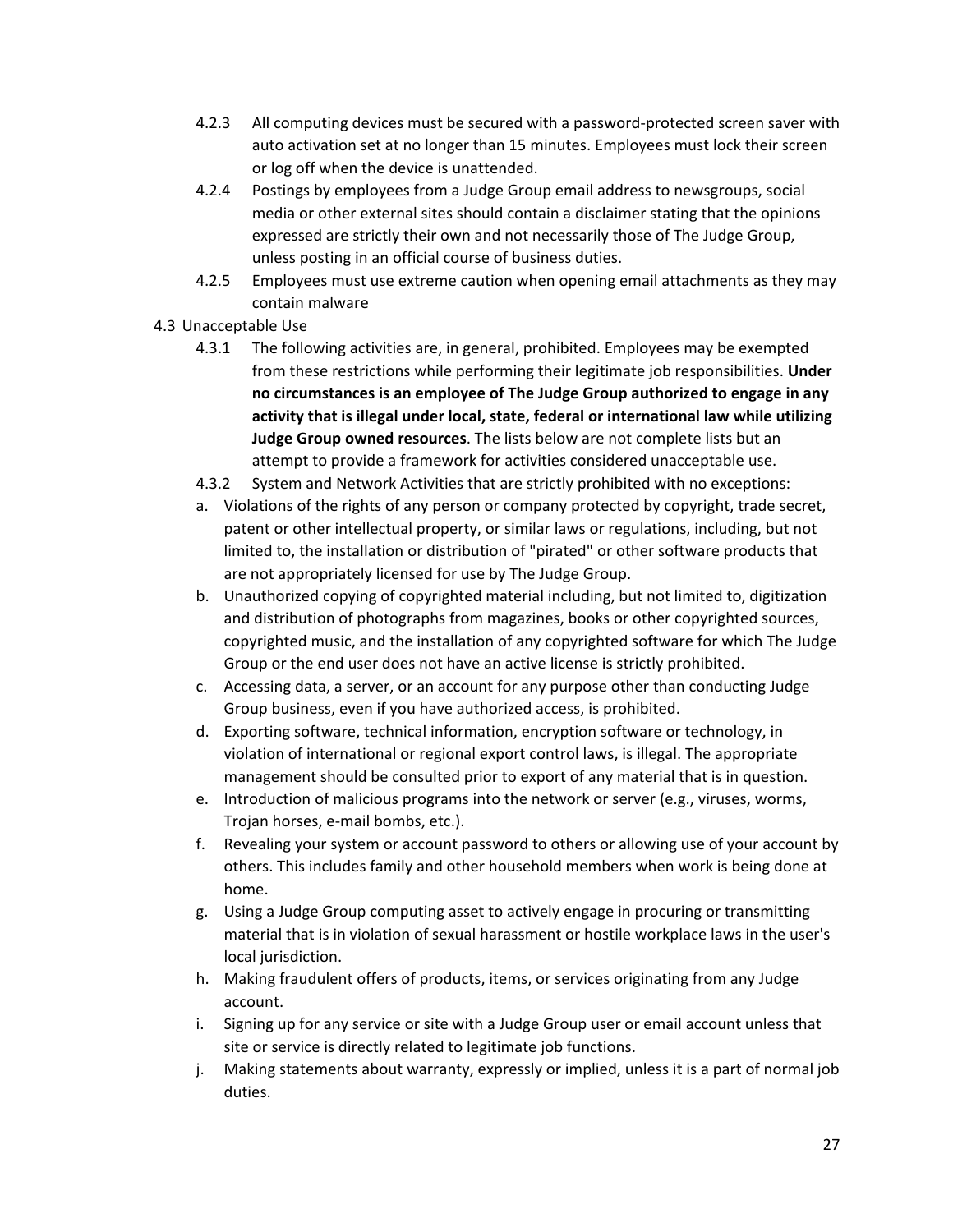- k. Effecting security breaches or disruptions of network communication. Security breaches include, but are not limited to, accessing data of which the employee is not an intended recipient or logging into a server or account that the employee is not expressly authorized to access, unless these duties are within the scope of regular duties. For purposes of this section, "disruption" includes, but is not limited to, network sniffing, pinged floods, packet spoofing, denial of service, and forged routing information for malicious purposes.
- l. Port scanning or security scanning is expressly prohibited unless prior notification to Infosec is made.
- m. Connecting any non-Judge owned equipment to the Judge network without prior authorization
- n. Introducing honeypots, honeynets, or similar technology on the Judge Group network.
- o. Interfering with or denying service to any user. (Example, denial of service attack).
- p. Installing any unauthorized software on Judge Group systems.
- q. Using any program/script/command, or sending messages of any kind, with the intent to interfere with, or disable, a user's terminal session, via any means, locally or via the Internet/Intranet/Extranet.
- r. Providing information about, or lists of, Judge Group employees to parties outside of the Judge Group unless this is for legitimate Judge Group business.
- s. Downloading and storing customer or client data onto a Judge workstation or onto personal file space is prohibited.

<span id="page-27-0"></span>5.1 Compliance Measurement

The Infosec team will verify compliance to this policy through various methods, including but not limited to, periodic walk-thru, video monitoring, business tool reports, internal and external audits, and feedback to the policy owner.

5.2 Exceptions

Any exception to the policy must be approved by the Infosec team in advance.

5.3 Non-Compliance

An employee found to have violated this policy may be subject to disciplinary action, up to and including legal prosecution.

- <span id="page-27-1"></span>6. Related Standards, Policies and Processes
- <span id="page-27-2"></span>7. Definitions and Terms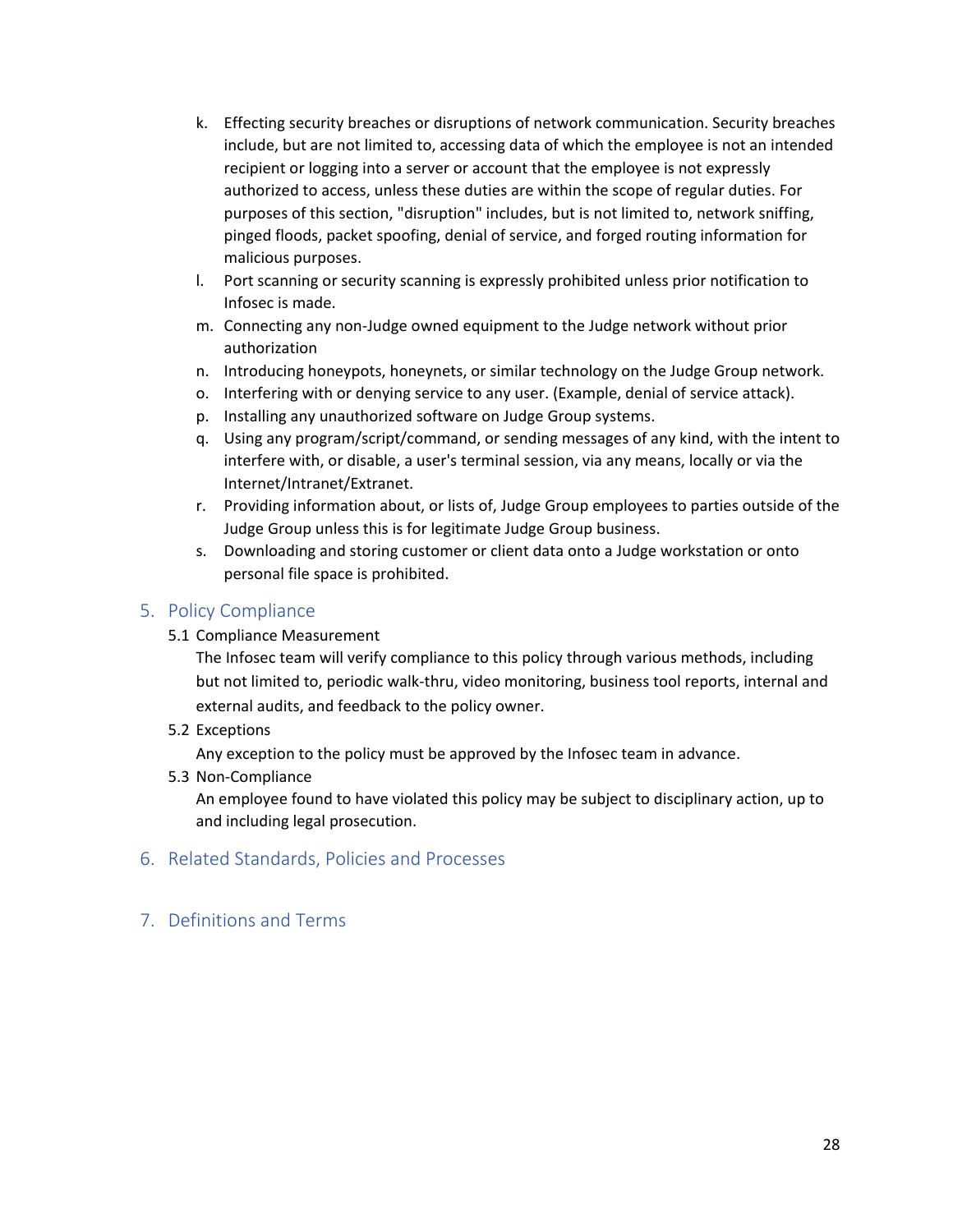#### <span id="page-28-6"></span><span id="page-28-5"></span><span id="page-28-3"></span><span id="page-28-2"></span>8. Revision History

<span id="page-28-4"></span><span id="page-28-1"></span><span id="page-28-0"></span>

| Date of Change | Responsible   | <b>Summary of Change</b> |
|----------------|---------------|--------------------------|
| March 2022     | Steven Clymer | Initial Release          |
|                |               |                          |

# <span id="page-28-7"></span>2.8 Clean Desk Policy

#### <span id="page-28-8"></span>1. Overview

A clean desk policy can be an important tool to ensure that all sensitive/confidential materials are removed from an end user workspace and locked away when the items are not in use, or an employee leaves his/her workstation. It is one of the top strategies to utilize when trying to reduce the risk of security breaches in the workplace. Such a policy can also increase employee's awareness about protecting sensitive information.

### <span id="page-28-9"></span>2. Purpose

The purpose for this policy is to establish the minimum requirements for maintaining a "clean desk" – where sensitive/critical information about our employees, our intellectual property, our customers, and our vendors is secure in locked areas and out of site. A Clean Desk policy is not only ISO 27001/17799 compliant, but it is also part of standard basic privacy controls.

#### <span id="page-28-10"></span>3. Scope

This policy applies to all Judge Group employees and affiliates.

- <span id="page-28-11"></span>4.1 Sensitive information shall not be left unattended so employees must secure any such information before leaving their desk or leaving open workspaces in Judge facilities.
- 4.2 Sensitive information includes but is not limited to name, address, social security number, date of birth, driver's license number, passport number, or any image displaying personal information.
- 4.3 Documents containing sensitive information should be placed in locked bins and then shredded when no longer needed.
- 4.4 Computers should be locked when leaving the workstation for any reason.
- 4.5 Sensitive information should only be sent to secure print stations.
- 4.6 Any restricted or sensitive information must be removed from the desk and locked in a secure location at the end of the day.
- 4.7 File cabinets containing restricted or sensitive information must be kept closed and locked when not in use or when not attended.
- 4.8 Keys used for access to restricted or sensitive information must not be left at an unattended or unlocked desk.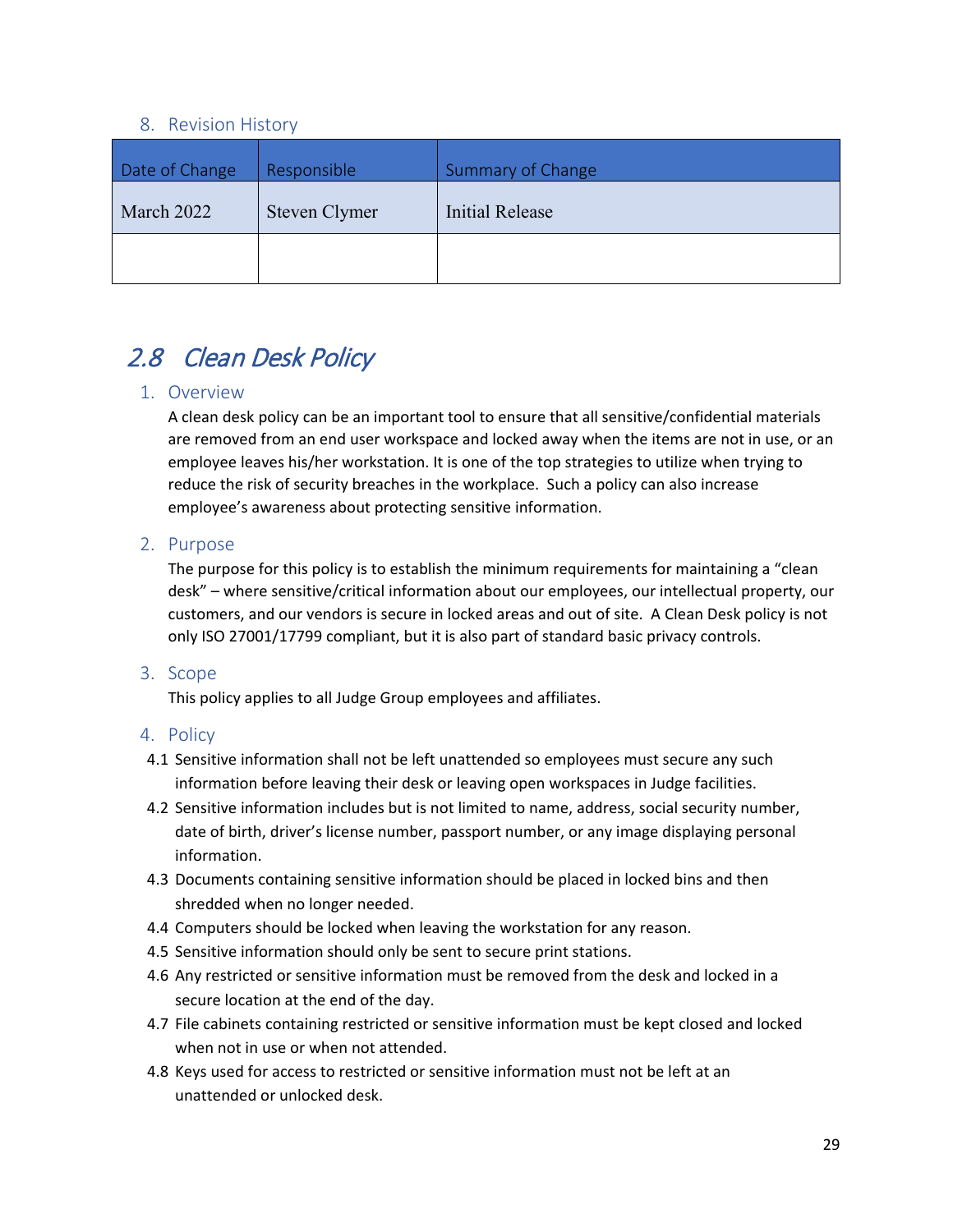- 4.9 Passwords may not be left on sticky notes posted on or under a computer, nor may they be left written down.
- 4.10 Whiteboards containing restricted and/or sensitive information should be erased after use.
- 4.11 Lock away portable computing devices such as laptops and tablets.
- 4.12 Treat USB drives as sensitive and secure them in a locked drawer.

<span id="page-29-0"></span>5.1 Compliance Measurement

The Infosec team will verify compliance through various methods, including but not limited to, periodic walk-through

5.2 Exceptions

Any exception to this policy must be approved in advance by the Infosec team.

5.3 Non-Compliance

An employee found to have violated this policy may be subject to disciplinary action, up to and including termination of employment.

### <span id="page-29-1"></span>6. Related Standards, Policies and Processes

## <span id="page-29-2"></span>7. Definitions and Terms

#### <span id="page-29-9"></span><span id="page-29-8"></span><span id="page-29-6"></span><span id="page-29-5"></span>8. Revision History

<span id="page-29-7"></span><span id="page-29-4"></span><span id="page-29-3"></span>

| Date of Change | Responsible   | <b>Summary of Change</b> |
|----------------|---------------|--------------------------|
| March 2022     | Steven Clymer | Initial Release          |
|                |               |                          |

## <span id="page-29-10"></span>2.9 Endpoint Control Policy

#### <span id="page-29-11"></span>1. Overview

After people, endpoints pose the most significant danger to the security of data and systems. The sheer volume and diversity of devices that potentially get connected to company infrastructure mandates that clear control and accountability of those devices is required to protect the infrastructure.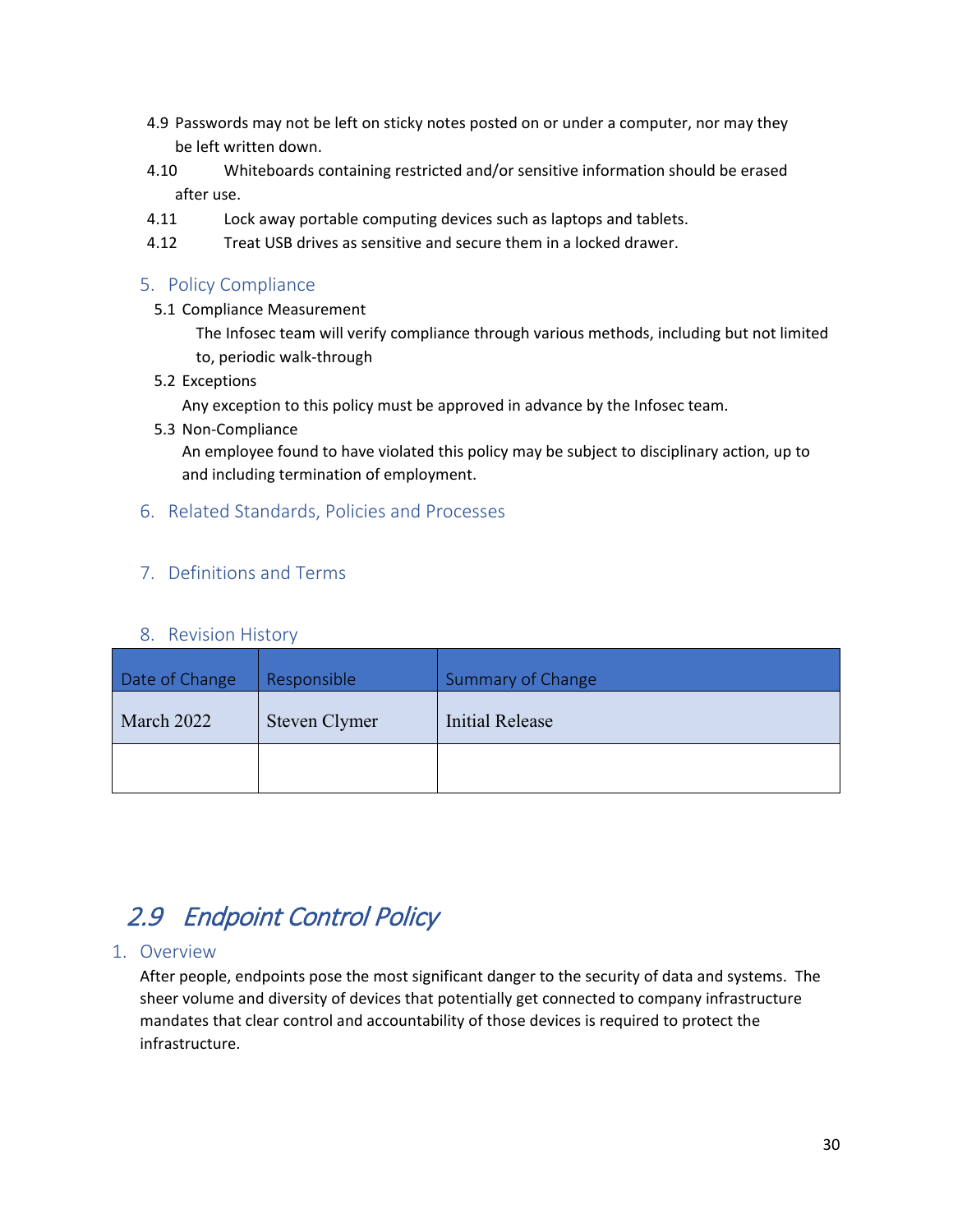## <span id="page-30-0"></span>2. Purpose

The purpose of this policy is to establish the minimum requirements for all endpoints that utilize The Judge Group networks to gain access to services supplied by systems to ensure that the integrity and availability of those systems are not compromised.

### <span id="page-30-1"></span>3. Scope

This policy applies to all Judge Group employees and affiliates across all sites.

- <span id="page-30-2"></span>4.1 The Judge Group does not have, nor does it support a **BYOD** environment
- 4.2 Limited guest wireless internet access is provided on a separate SSID from general Judge wireless access.
- 4.3 Non-computer endpoints such as VOIP telephones, IoT devices, APs etc. should be checked at least twice annually to ensure that operating firmware is the most up to date and secure version available from the device manufacturer.
- 4.4 Any devices that no longer have supported firmware and are considered end of life by the manufacturer should be replaced as soon as resources are available to do so.
- **4.5 Only Judge Group owned, sanctioned, or managed equipment is authorized to be connected to Judge Group internal networks.**
- 4.6 Infrastructure and Infosec staff shall work together to actively ensure that rogue endpoints connected to Judge networks are discovered as quickly as possible and actively denied that connection.
- 4.7 All personal computers and laptops in use must run legally licensed, currently supported versions of a Judge Group standard OS.
- 4.8 The standard OS for personal computers and laptops at the time of this writing is Microsoft Windows 10.
- 4.9 All endpoint computer devices should be routinely examined and kept up to date on drivers and software patches.
- 4.10 Machines should be configured with a baseline install of software and settings and this should be cataloged in a controlled repository.
- 4.11 All user endpoint computers must have an up to date commercially licensed and supported anti malware program that can be remotely managed and updates regularly to protect the health of the endpoint.
- 4.12 All endpoint computers should have an up to date commercially licensed and supported management agent to facilitate updates, as well as asset and security controls.
- 4.13 All endpoint computers should be configured to follow industry standard best practices.
- 4.14 Removable storage devices such as USB drives should be disabled via management agent and only enabled for authorized personnel.
- 4.15 Internal storage should be encrypted using AES 256 encryption as the minimum level of acceptable key length.
- 4.16 All machines should be configured with a standard local user account as well as an admin account with an alternate naming convention.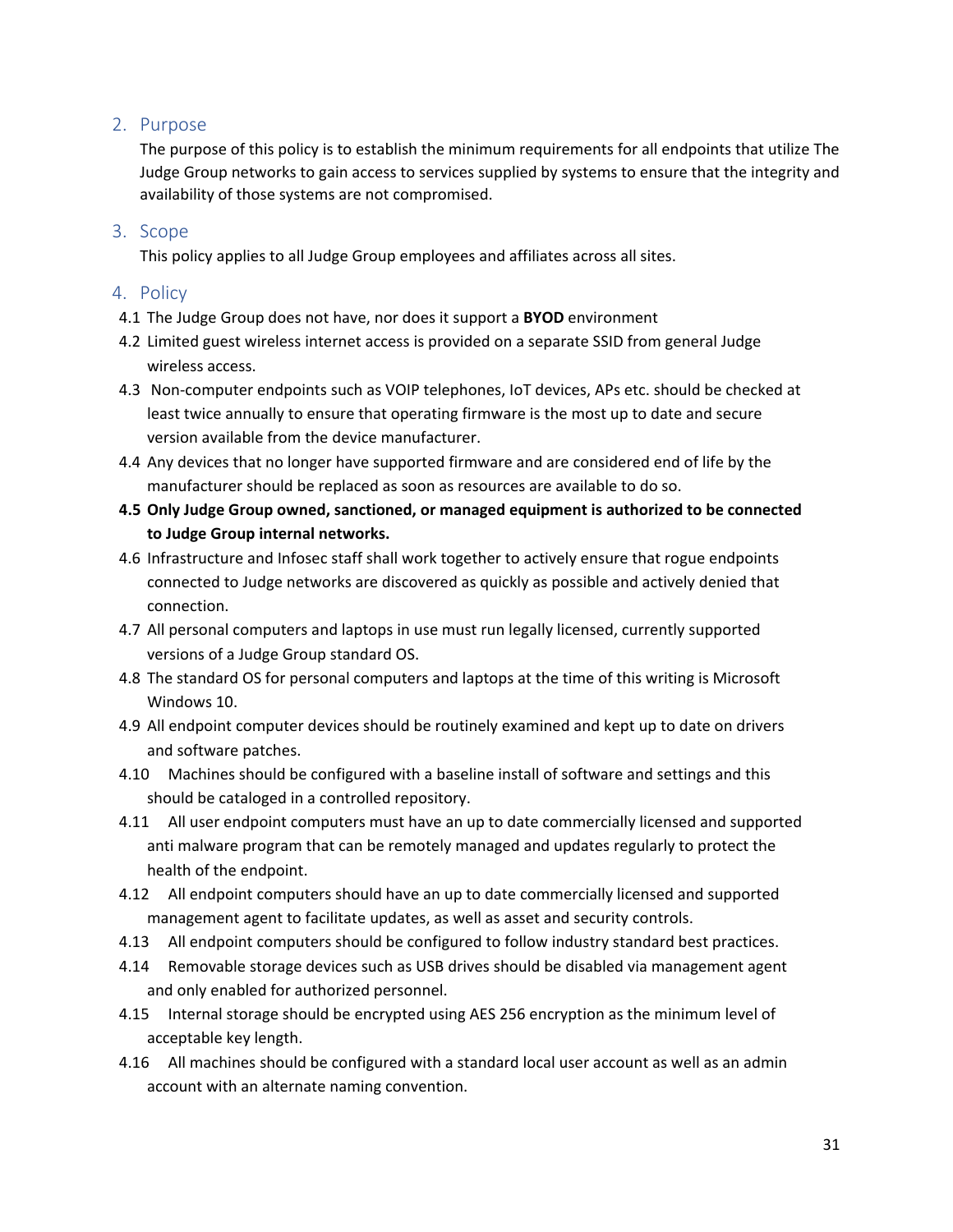- 4.17 Standard users should never be granted access to the admin account and their user account should not have admin level rights on assigned systems.
- <span id="page-31-0"></span>4.18 All system generated accounts should be renamed from the default and deleted or inactivated.

5.1 Compliance Measurement

The Infosec team will verify compliance through various methods, including but not limited to, periodic walk-through

5.2 Exceptions

Any exception to this policy must be approved in advance by the Infosec team.

5.3 Non-Compliance

<span id="page-31-6"></span>An employee found to have violated this policy may be subject to disciplinary action, up to and including termination of employment.

<span id="page-31-1"></span>6. Related Standards, Policies and Processes

## <span id="page-31-2"></span>7. Definitions and Terms

#### <span id="page-31-5"></span><span id="page-31-3"></span>8. Revision History

<span id="page-31-9"></span><span id="page-31-8"></span><span id="page-31-7"></span><span id="page-31-4"></span>

| Date of Change | Responsible   | Summary of Change |
|----------------|---------------|-------------------|
| March 2022     | Steven Clymer | Initial Release   |
|                |               |                   |

# <span id="page-31-10"></span>2.10 BYOD, Mobile, and Personal Device Policy

#### <span id="page-31-11"></span>1. Overview

The 21<sup>st</sup> century has seen a dramatic increase in the number of electronic devices that every person owns that can connect to the internet. The rise of cloud-based applications has enabled those many devices to potentially access company data without a direct connection to company networks. The events of 2020 forced everyone to use whatever device was available to them to keep working to support themselves and their organizations. We need to move past the time of expedient action that was required then to a new balanced and secure model moving forward.

#### <span id="page-31-12"></span>2. Purpose

The purpose of this policy is to clearly define how and when a personal or mobile device can be used to access Judge Group systems and data.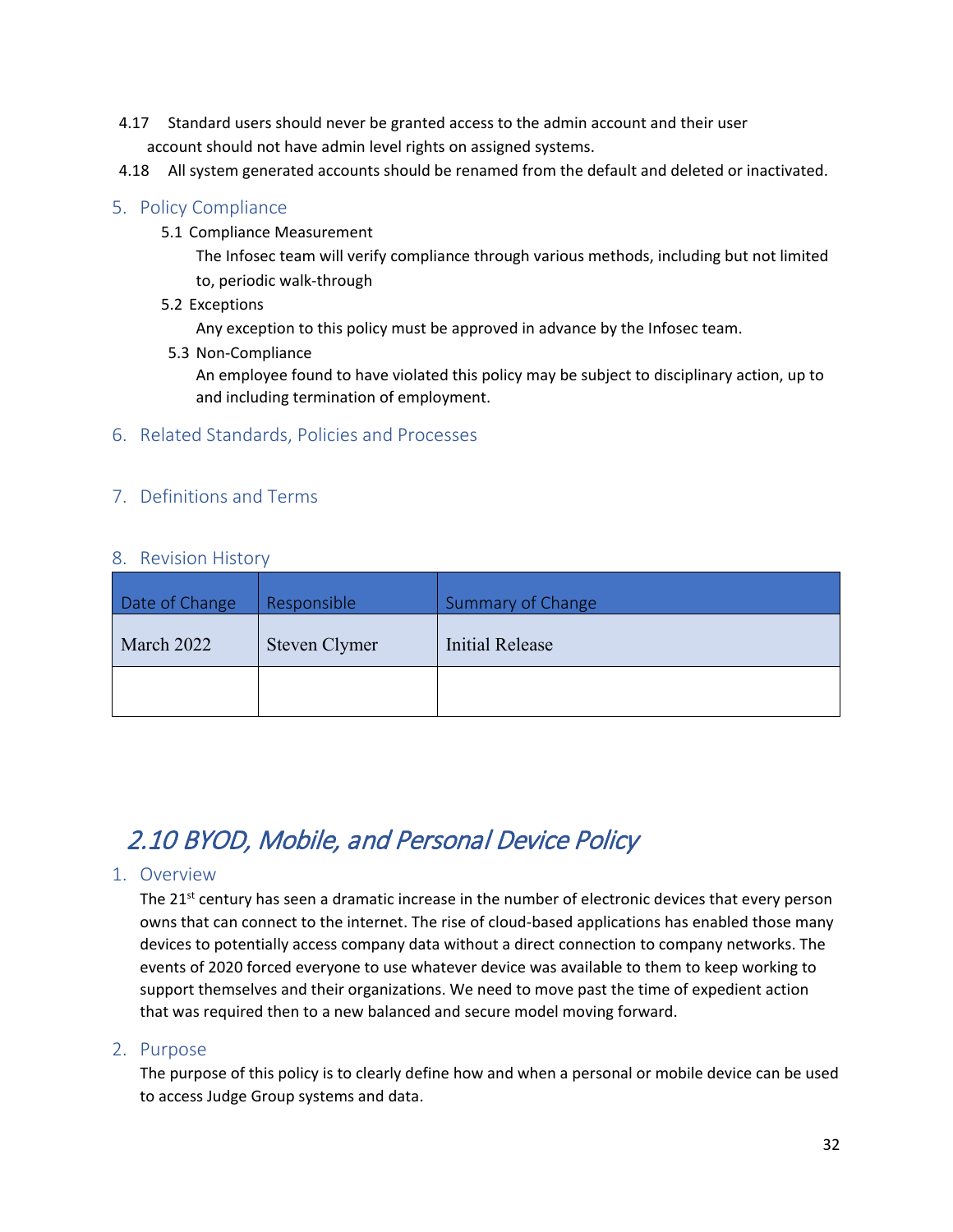## <span id="page-32-0"></span>3. Scope

This policy applies to all Judge Group staff, contractors, and affiliates.

#### <span id="page-32-1"></span>4. Policy

- 4.1 The Judge Group does not have, nor does it support a BYOD environment. No personal computer, laptop, IoT device, tablet, or cell phone should be brought into a Judge owned or leased space and connected to the Judge Group internal network.
- 4.2 Unmanaged devices are only authorized to access guest WiFi services.
- 4.3 Using a personal computer or laptop to store any Judge Group data is expressly forbidden.
- 4.4 Through the enterprise license agreement with Microsoft, all employees have access to an O365 E3 license which entitles them to access Microsoft office products via office.com or through installation of office apps on machines.
- 4.5 Using the Judge Group assigned M3 License for the installation of Microsoft Outlook or OneDrive on a personal computer or laptop is not authorized.
- 4.6 The use of the browser-based assets of Office.com is the recommended method for Judge Group personnel needing access to office products on a personal computer or laptop.
- 4.7 Mobile versions of Office products including Outlook and OneDrive are available on Android and IOS devices. In order to access and store email and data on a mobile device it must be enrolled in The Judge Group mobile device management platform.
- 4.8 The internal storage of the mobile device must be encrypted.
- 4.9 At a minimum the MDM will be configured to enforce lock screen passwords, screen timeout locks and remote wipe of devices.
- 4.10 The purpose of the mobile device management platform and encryption requirement are to safeguard both Judge Group and personal data on an employee-owned mobile device.
- 4.11 To request installation of MDM to enable email and file access on mobile devices staff must contact the IT helpdesk.
- 4.12 Access to Judge Group email and files on a mobile device is not guaranteed and may be revoked at any time.
- 4.13 Personal computers and laptops can be used for full remote access utilizing the VMware Horizon agent if the staff role permits.

## <span id="page-32-2"></span>5. Policy Compliance

5.1 Compliance Measurement

The Infosec team will verify compliance through various methods, including but not limited to, periodic walk-through

5.2 Exceptions

Any exception to this policy must be approved in advance by the Infosec team.

5.3 Non-Compliance

An employee found to have violated this policy may be subject to disciplinary action, up to and including termination of employment.

<span id="page-32-3"></span>6. Related Standards, Policies and Processes

Remote Access Policy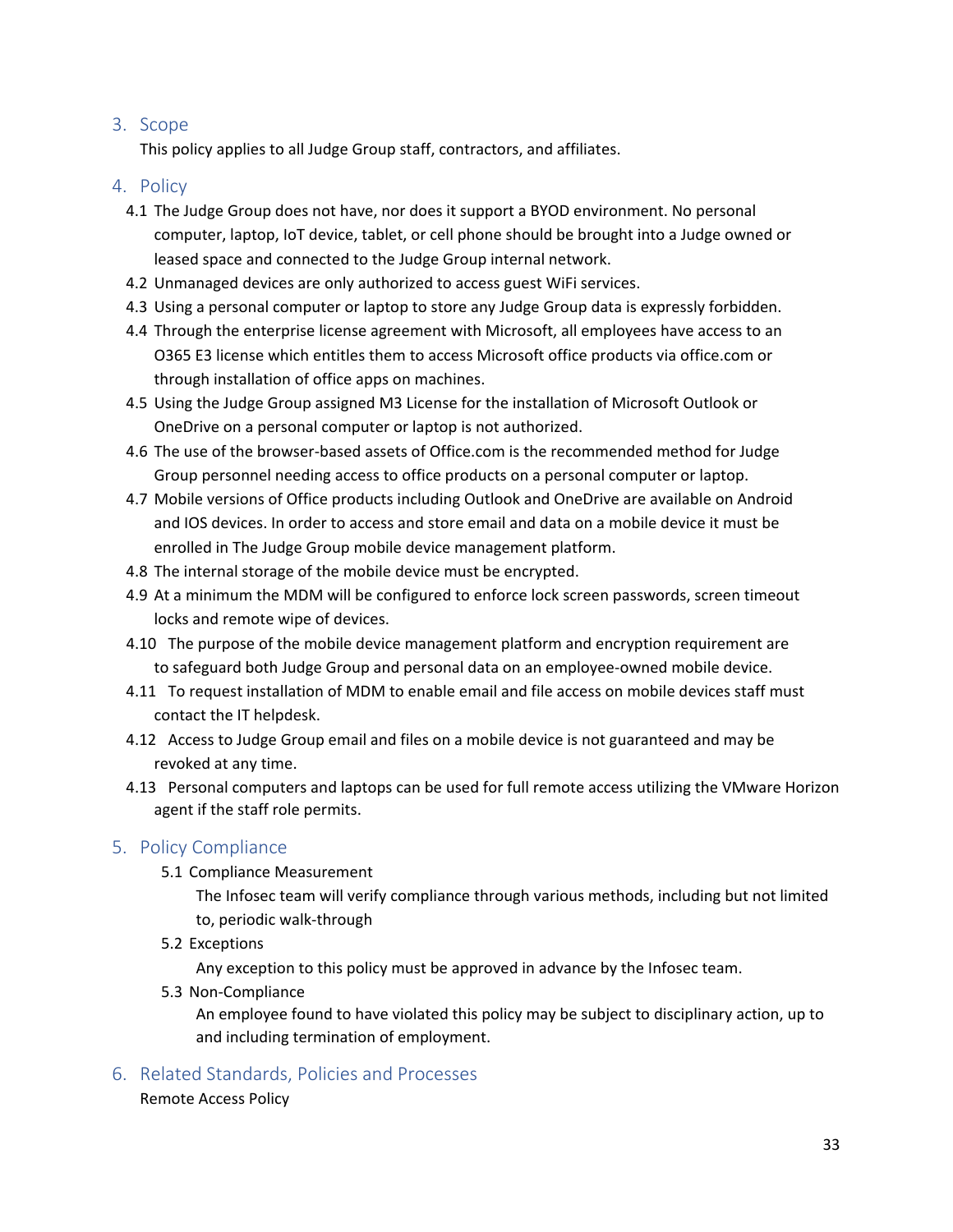## <span id="page-33-0"></span>7. Definitions and Terms

#### <span id="page-33-4"></span><span id="page-33-3"></span><span id="page-33-1"></span>8. Revision History

<span id="page-33-7"></span><span id="page-33-6"></span><span id="page-33-5"></span><span id="page-33-2"></span>

| Date of Change | Responsible   | <b>Summary of Change</b> |
|----------------|---------------|--------------------------|
| March 2022     | Steven Clymer | <b>Initial Release</b>   |
|                |               |                          |

# <span id="page-33-8"></span>2.11 Remote Access Policy

### <span id="page-33-9"></span>1. Overview

It is no longer possible to have every global employee conduct all business from within the confines of an owned or leased space where the company has built out and controls the network and interconnection resources. It is essential that work conducted outside of controlled networks does not induce unacceptable levels of risk or not comply with other security policies.

#### <span id="page-33-10"></span>2. Purpose

The purpose of this policy is to detail how and when employees may access company resources when not physically operating within a Judge facility to ensure that hose employees do not pose a danger to the company.

#### <span id="page-33-11"></span>3. Scope

This policy applies to all Judge Group staff, contractors and affiliates worldwide.

- <span id="page-33-12"></span>4.1 All connections to Judge Group networks made from remote non-Judge owned or leased facilities must employ multifactor authentication as part of the authentication process.
- 4.2 There are only two acceptable methods to connect remotely to Judge resources, via FortiClient VPN or WMware Horizon.
- 4.3 FortiClient VPN can be used to connect a Judge owned and centrally managed endpoint to resources.
- 4.4 Username and passwords should not be saved in the VPN client and should manually be entered at each login attempt.
- 4.5 Personal devices can be used to connect to the VMware Horizon cluster to gain access to a Judge controlled virtual machine to facilitate access to resources.
- 4.6 Individually assigned company roles determine which if any remote access option is available to an employee.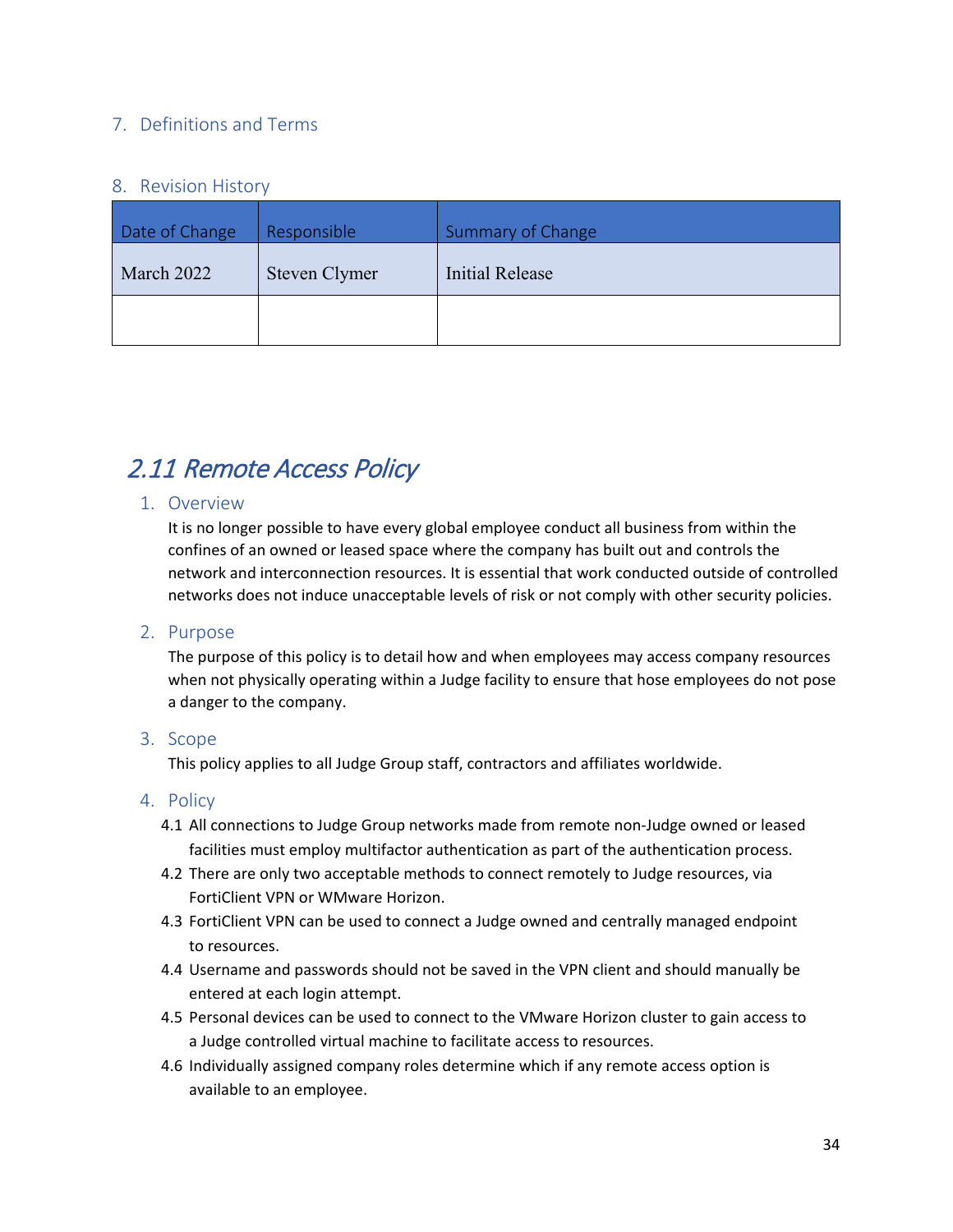#### <span id="page-34-0"></span>5.1 Compliance Measurement

The Infosec team will verify compliance through various methods, including but not limited to, reporting tools and employee feedback.

5.2 Exceptions

Any exception to this policy must be approved in advance by the Infosec team.

5.3 Non-Compliance

An employee found to have violated this policy may be subject to disciplinary action, up to and including termination of employment.

### <span id="page-34-1"></span>6. Related Standards, Policies and Processes

## <span id="page-34-2"></span>7. Definitions and Terms

#### <span id="page-34-9"></span><span id="page-34-8"></span><span id="page-34-6"></span><span id="page-34-5"></span>8. Revision History

<span id="page-34-7"></span><span id="page-34-4"></span><span id="page-34-3"></span>

| Date of Change | Responsible   | Summary of Change |
|----------------|---------------|-------------------|
| March 2022     | Steven Clymer | Initial Release   |
|                |               |                   |

## <span id="page-34-10"></span>2.12 Audit Policy

## <span id="page-34-11"></span>1. Overview

The methodical examination and review of an organization's accounts, files, and systems is vital to support the veracity of those items. Without determining truthfulness, one cannot guarantee the confidentiality or integrity of data in those systems, files, and accounts. It is therefore mandatory to audit systems and data on a consistent basis to ensure secure operations.

#### <span id="page-34-12"></span>2. Purpose

This policy provides details concerning the particulars of how and what The Judge Group will audit on a consistent basis to ensure the integrity of data and to uncover any unauthorized access to systems or data.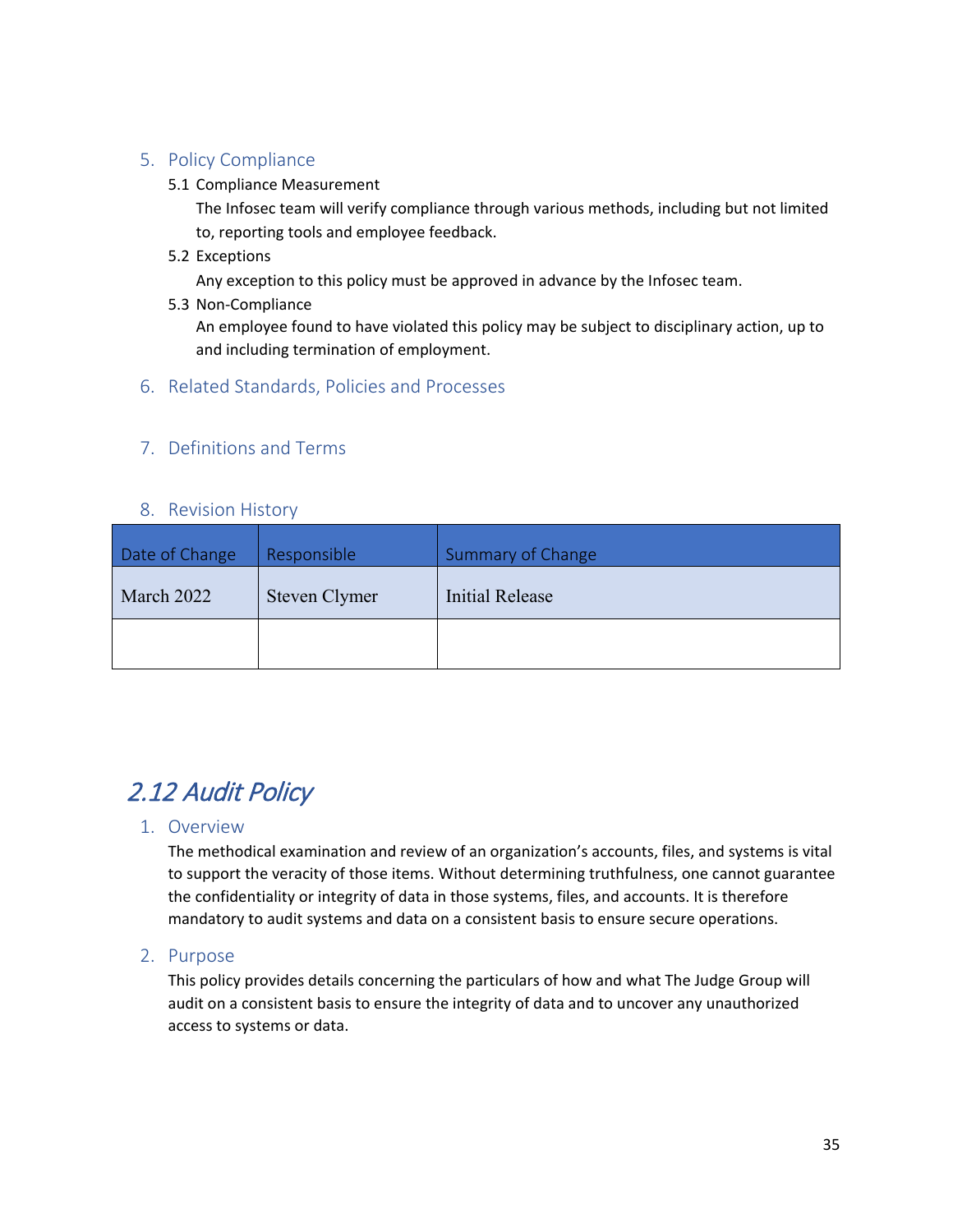## <span id="page-35-0"></span>3. Scope

This policy applies to all endpoints, infrastructure systems, files, applications, databases, and facilities used by The Judge Group or its' subsidiary companies worldwide to conduct any Judge related actions.

#### <span id="page-35-1"></span>4. Policy

- 4.1 The Judge Group Infosec team shall employ automated tools to assist in auditing, monitoring, and alerting of events such as vulnerabilities, intrusion, and unauthorized access.
- 4.2 Only the Infosec team is authorized to use scanning tools and protocols on the Judge Group networks. Any use of packet capture or other sniffing utilities must be authorized by the Infosec team and thorough documentation of the intended use must be supplied.
- 4.3 Log data should be kept for one year if storage space permits. A minimum of 45 days of logs on all infrastructure systems must be available for investigation.
- 4.4 All data entering or leaving the company networks shall be logged and monitored.
- 4.5 All logins to switches, routers, and firewalls should be logged and monitored.
- 4.6 All system and application access shall be logged and monitored. Any suspicious activity should trigger alerts to the Infosec team for investigation.
- 4.7 Infrastructure systems should be monitored for unauthorized changes from system baselines.
- 4.8 Changes to file and folder permissions should be logged.
- 4.9 All changes made to Active Directory will be logged and reviewed.
- 4.10 Network shares should be scanned for PII to ensure that data is stored appropriately.
- 4.11 Endpoint devices should be monitored for unauthorized changes from system baselines.
- 4.12 All user account creation shall be logged and monitored to ensure that all created accounts are valid. If a privileged account is created the Infosec team should be alerted.
- 4.13 All user accounts will be monitored for changes and any change to a privileged account should trigger an alert to the Infosec team.
- 4.14 Any account that has its privileges elevated to a privileged level should trigger an alert to the Infosec team.
- 4.15 All accounts that are deleted should be logged and monitored. If a privileged account is deleted this should trigger an alert to the Infosec team.
- 4.16 The Judge Group shall contract with an accredited outside third firm to perform external audits as needed to ensure that the organization remains in compliance with best practices and any regulatory obligations.

## <span id="page-35-2"></span>5. Policy Compliance

5.1 Compliance Measurement

The Infosec team will verify compliance through various methods, including but not limited to, periodic walk-through, reporting tools and employee feedback.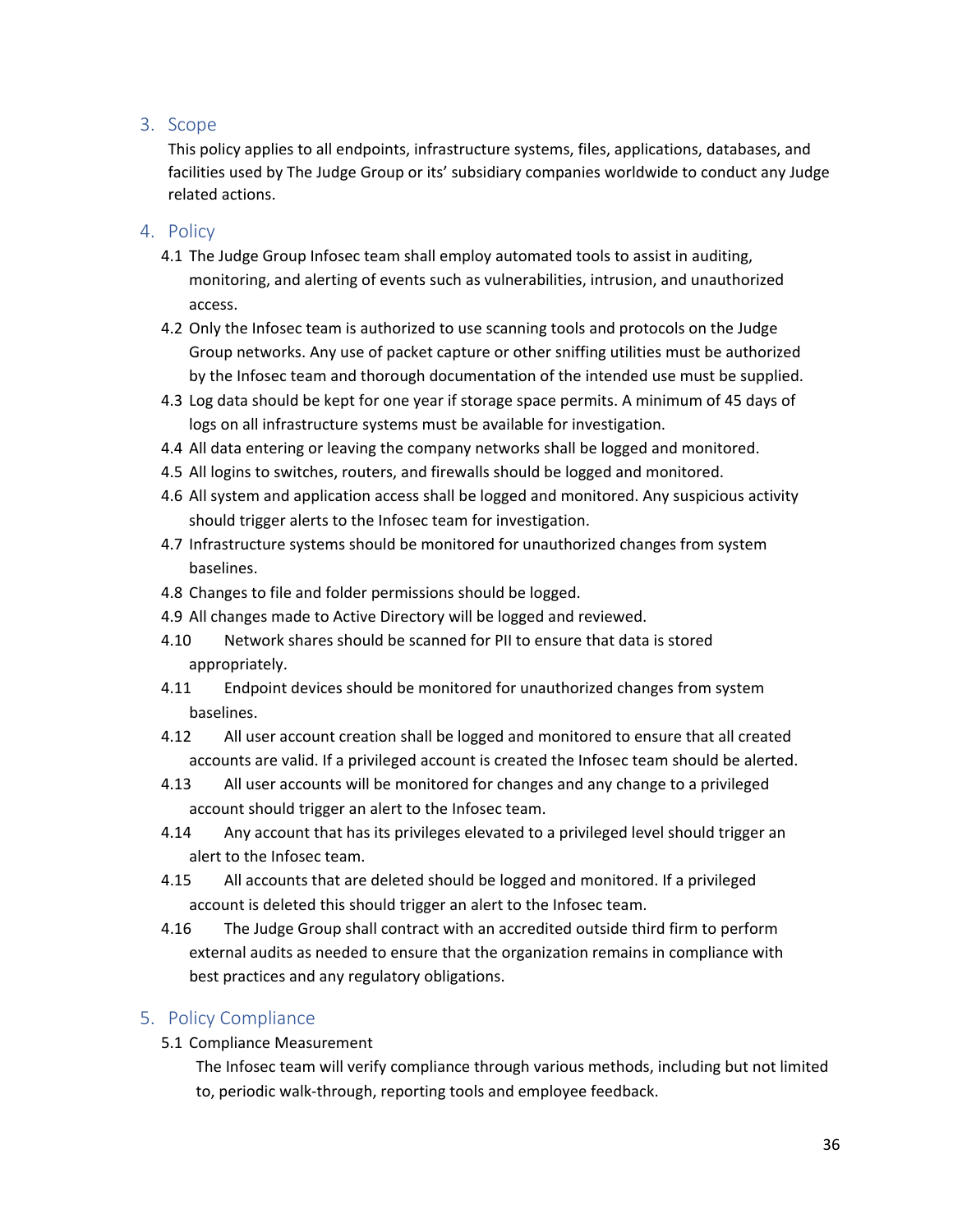#### 5.2 Exceptions

Any exception to this policy must be approved in advance by the Infosec team.

5.3 Non-Compliance

An employee found to have violated this policy may be subject to disciplinary action, up to and including termination of employment.

<span id="page-36-0"></span>6. Related Standards, Policies and Processes

## <span id="page-36-1"></span>7. Definitions and Terms

### <span id="page-36-8"></span><span id="page-36-7"></span><span id="page-36-5"></span><span id="page-36-4"></span>8. Revision History

<span id="page-36-6"></span><span id="page-36-3"></span><span id="page-36-2"></span>

| Date of Change | Responsible   | Summary of Change |
|----------------|---------------|-------------------|
| March 2022     | Steven Clymer | Initial Release   |
|                |               |                   |

## <span id="page-36-9"></span>2.13 Acquisition Assessment Policy

#### <span id="page-36-10"></span>1. Overview

The process of integrating a newly acquired company can have a drastic impact on the security posture of either the parent company or the child company. The network and security infrastructure of both entities may vary greatly, and the workforce of the new company may have a drastically different culture and tolerance to openness. The goal of the security acquisition assessment and integration process should include:

- Assess company's security landscape, posture, and policies
- Protect both The Judge Group and the acquired company from increased security risks
- Educate acquired company about The Judge Group policies and standards
- Adopt and implement Judge Group Security Policies and Standards
- Integrate acquired company
- Continuous monitoring and auditing of the acquisition

#### <span id="page-36-11"></span>2. Purpose

The purpose of this policy is to establish Infosec responsibilities regarding corporate acquisitions and define the minimum-security requirements of an Infosec acquisition assessment.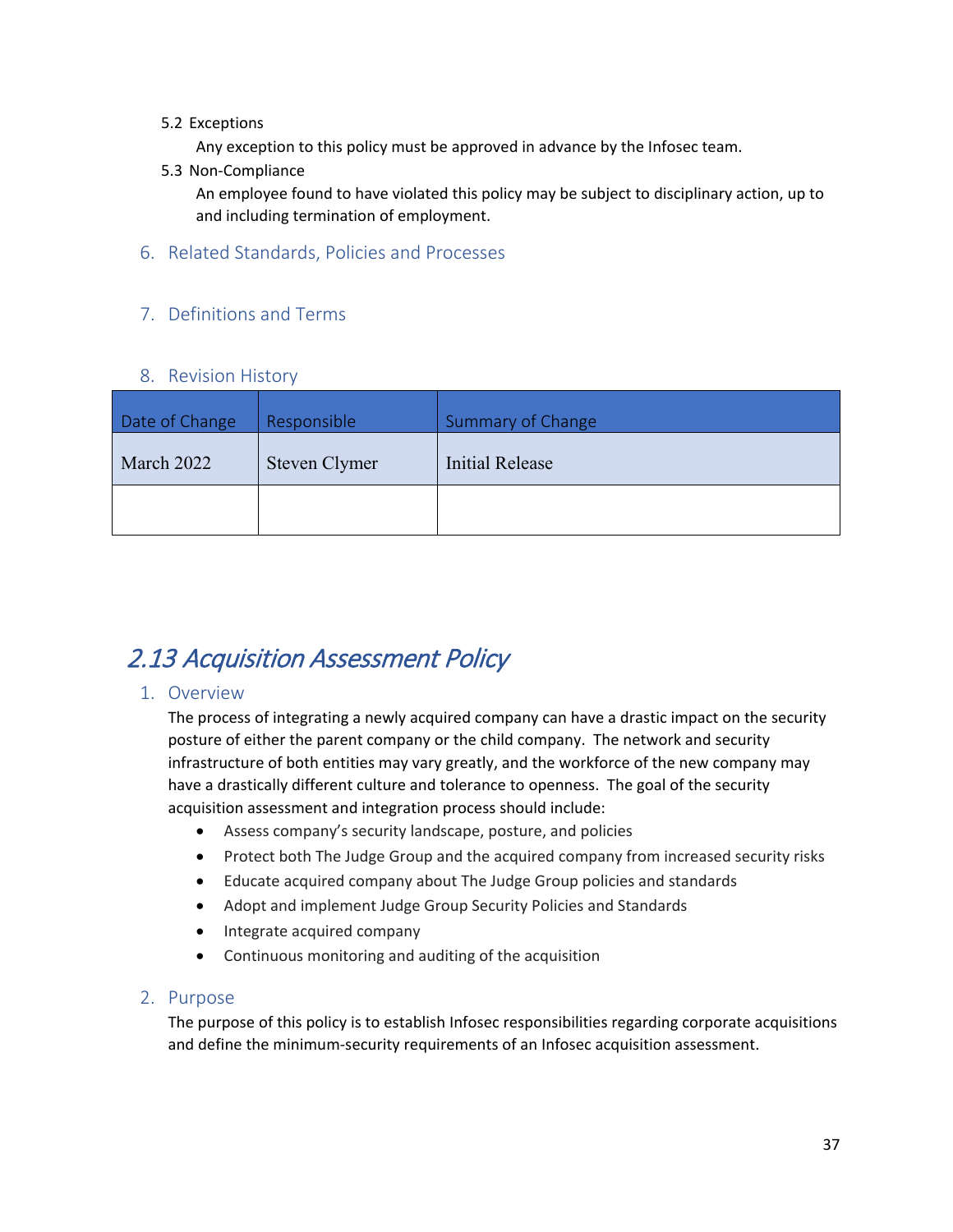### <span id="page-37-0"></span>3. Scope

This policy applies to all companies acquired by The Judge Group and pertains to all systems, networks, laboratories, test equipment, hardware, software, and firmware, owned and/or operated by the acquired company.

#### <span id="page-37-1"></span>4. Policy

#### 4.1 General

Acquisition assessments are conducted to ensure that a company being acquired by The Judge Group does not pose a security risk to corporate networks, internal systems, and/or confidential/sensitive information. The Infosec Team will provide personnel to serve as active members of the acquisition team throughout the entire acquisition process. The Infosec role is to detect and evaluate information security risk, develop a remediation plan with the affected parties for the identified risk, and work with the acquisitions team to implement solutions for any identified security risks, prior to allowing connectivity to The Judge Group's networks. Below are the minimum requirements that the acquired company must meet before being connected to The Judge Group network.

#### 4.2 Requirements

4.2.1 Hosts

- 4.2.1.1 All hosts (servers, desktops, laptops) will be replaced or re-imaged with a Judge Group standard image or will be required to adopt the minimum standards for devices.
- 4.2.1.2 Business critical production servers that cannot be replaced or re-imaged must be audited and a waiver granted by Infosec.
- 4.2.1.3 All PC based hosts will require Judge Group approved virus protection before the network connection.

#### 4.2.2 Networks

- 4.2.2.1 All network devices will be replaced or re-imaged with a Judge Group standard image.
- 4.2.2.2 Wireless network access points will be configured to the Judge Group standard.

#### 4.2.3 Internet

- 4.2.3.1 All Internet connections will be terminated.
- 4.2.3.2 When justified by business requirements, air-gapped Internet connections require Infosec review and approval.
- 4.2.4 Remote Access
	- 4.2.4.1 All remote access connections will be terminated.
	- 4.2.4.2 Remote access to the production network will be provided by The Judge Group
	- 4.2.4.3 In the event the acquired networks and computer systems being connected to the corporate network fail to meet these requirements, the Judge Group Chief Information Officer (CIO) must acknowledge and approve of the risk to The Judge Group's networks.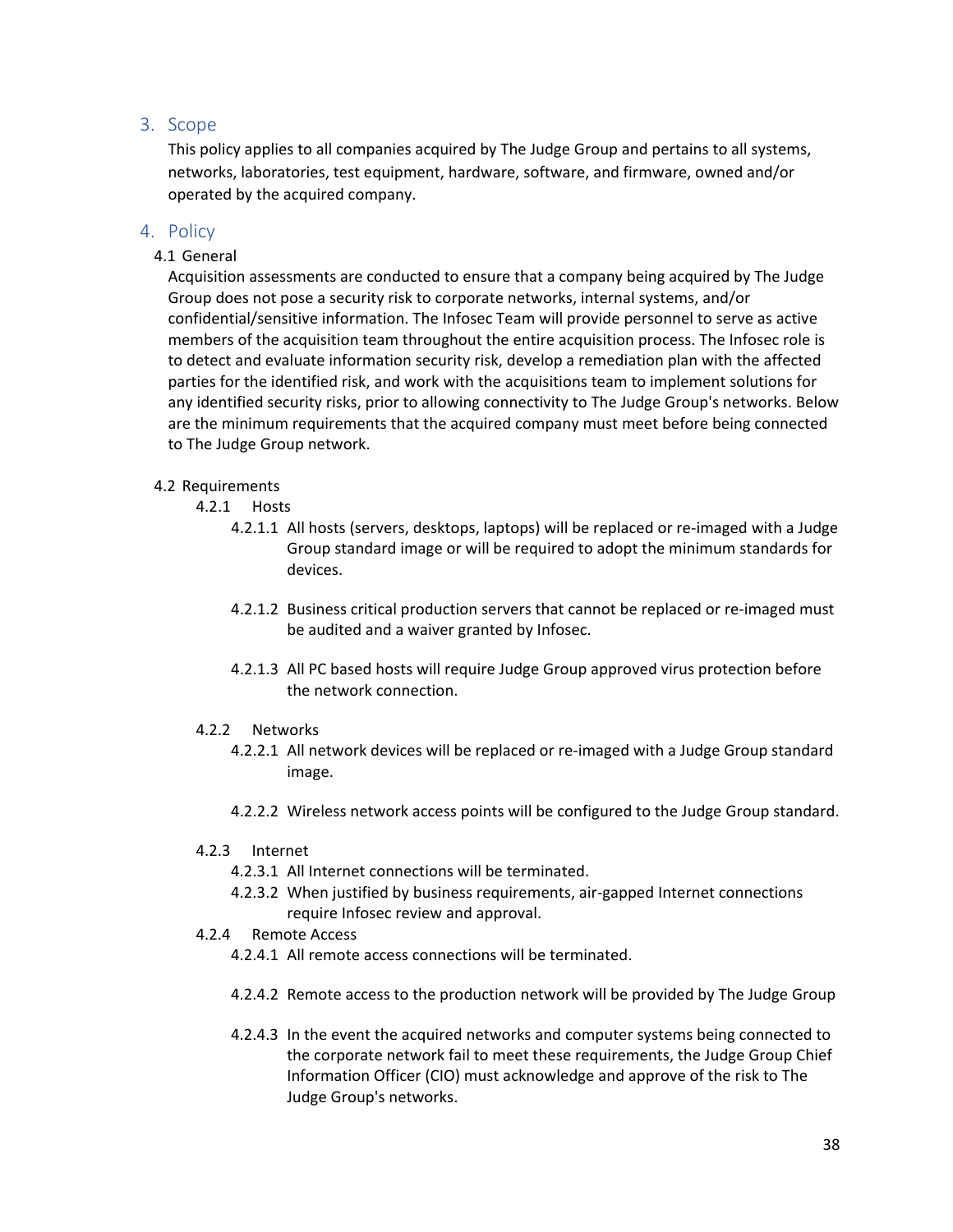<span id="page-38-0"></span>5.1 Compliance Measurement

The Infosec team will verify compliance through various methods, including but not limited to, periodic walk-through

5.2 Exceptions

Any exception to this policy must be approved in advance by the Infosec team.

5.3 Non-Compliance

An employee found to have violated this policy may be subject to disciplinary action, up to and including termination of employment.

<span id="page-38-1"></span>6. Related Standards, Policies and Processes

## <span id="page-38-2"></span>7. Definitions and Terms

### <span id="page-38-9"></span><span id="page-38-8"></span><span id="page-38-6"></span><span id="page-38-5"></span>8. Revision History

<span id="page-38-7"></span><span id="page-38-4"></span><span id="page-38-3"></span>

| Date of Change | Responsible   | Summary of Change |  |  |  |
|----------------|---------------|-------------------|--|--|--|
| March 2022     | Steven Clymer | Initial Release   |  |  |  |
|                |               |                   |  |  |  |

# <span id="page-38-10"></span>2.14 Infrastructure Control Policy

## <span id="page-38-11"></span>1. Overview

Infrastructure is the broad category of interconnected hardware and software that endpoints connect to in order to request services. At the macro level these interconnected devices span the entire planet and also now reach out into space around Earth. All of this interconnectedness works because of a system of trust between the various systems. At a micro level, all of the patch panels, switches, routers, firewalls, wireless access points, miscellaneous other network devices and servers make up the physical infrastructure. Layered on top all of these physical apparatuses are the software used to control the hardware as well as provide the services and data that endpoints are requesting. Ensuring the security of the micro infrastructure is crucial to maintain the trust that allows our modern interconnected systems to work.

## <span id="page-38-12"></span>2. Purpose

Protecting the infrastructure to assure confidentiality, integrity, and availability, is the core responsibility of Infosec at both the macro and micro level. This policy outlines what The Judge Group is required to do to participate in the global trust.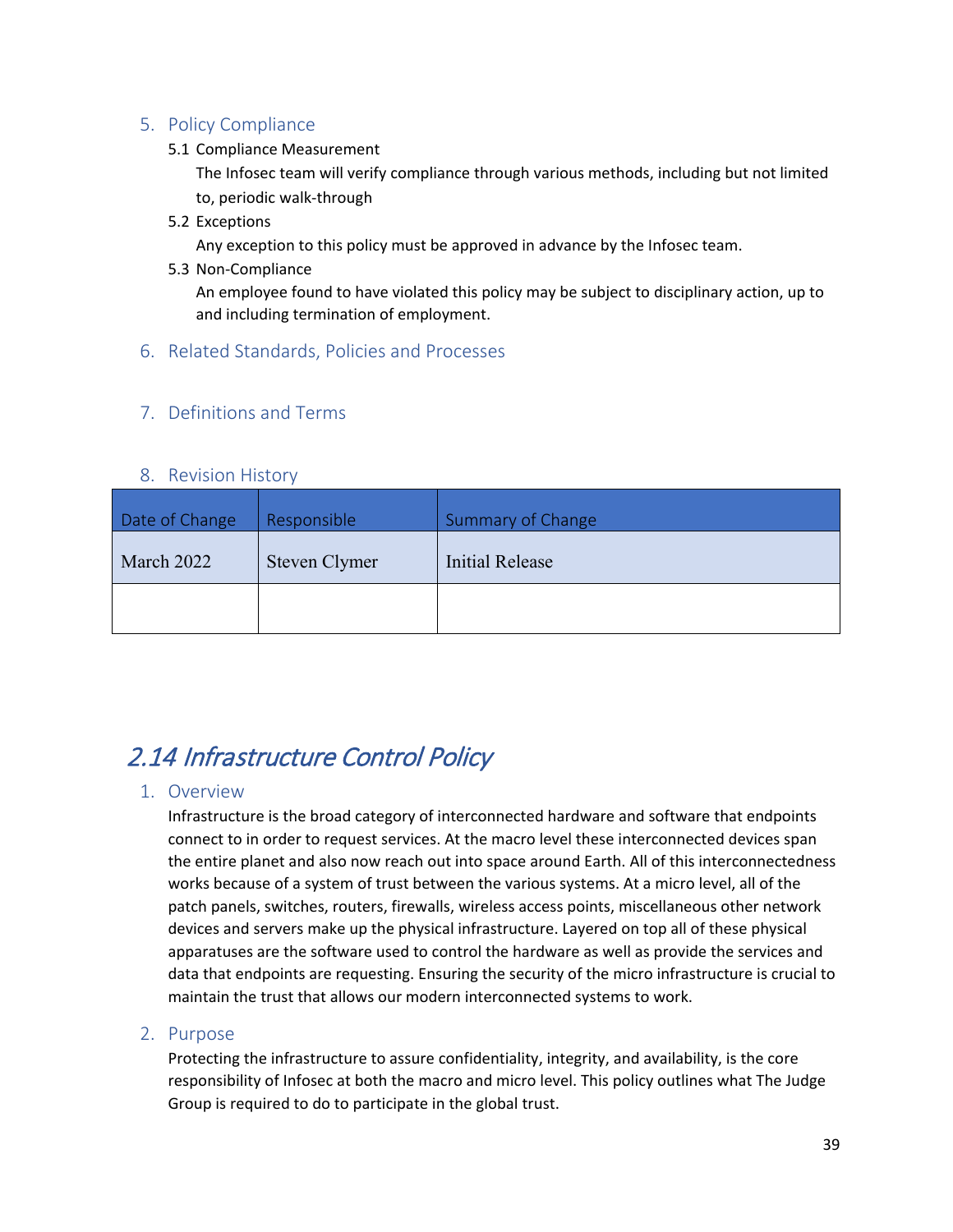#### <span id="page-39-0"></span>3. Scope

This policy applies to all Judge Group infrastructure systems in use worldwide.

- <span id="page-39-1"></span>4.1 All Judge Group infrastructure systems must synchronize to a central time service.
- 4.2 The Judge Group IT department is the only authorized group within the company to deploy infrastructure systems that connect either directly or remotely to Judge Group networks. Any violations of this tenet will not be tolerated.
- 4.3 All hardware and software in use by The Judge Group must be purchased and licensed from the manufacturer or an authorized reseller. Operating gray market systems and software is prohibited.
- 4.4 All infrastructure systems should be deployed in restricted areas.
- 4.5 An accurate accounting of infrastructure assets should be maintained and periodically reviewed to assure that all assets are properly tracked. A Configuration management database should be updated to reflect new items, changes to items, as well as removal of deprovisioned systems.
- 4.6 Systems that have reached end of life and no longer have updates to address vulnerabilities should be removed from production as soon as resources allow.
- 4.7 Infrastructure systems being removed from service must properly consider the destruction of systems that house data and reduction of environmental impact by supporting responsible recycling efforts.
- 4.8 All systems should be built from a baseline configuration that follows best practices for the particular type of system and its role within the infrastructure.
- 4.9 All baseline configurations should be recorded in the CMDB.
- 4.10 Changes to system configurations should be managed through a well-defined change control process. Change control drives better results, helps create understanding of the rate of change, helps mitigate bad changes, and improves consistency and efficiency in managing infrastructure.
- 4.11 All systems should have an identified primary custodian responsible for the health and operation of the system. Although there may be shared custodial control of a system the primary custodian would be relied on in the event of an incident. Should an incident with a system arise the custodian must report this to Infosec as quickly as possible.
- 4.12 Groups of infrastructure items such as firewalls, switches, printers, applications servers should be configured for centralized management whenever feasible.
- 4.13 A centralized anti malware service that is routinely monitored and updated should be used to protect Windows and Linux based servers across the infrastructure.
- 4.14 System event and security logging should be enabled on all systems. A minimum of 45 days' worth of logs should be maintained but if space permits logs should be retained for 1 year.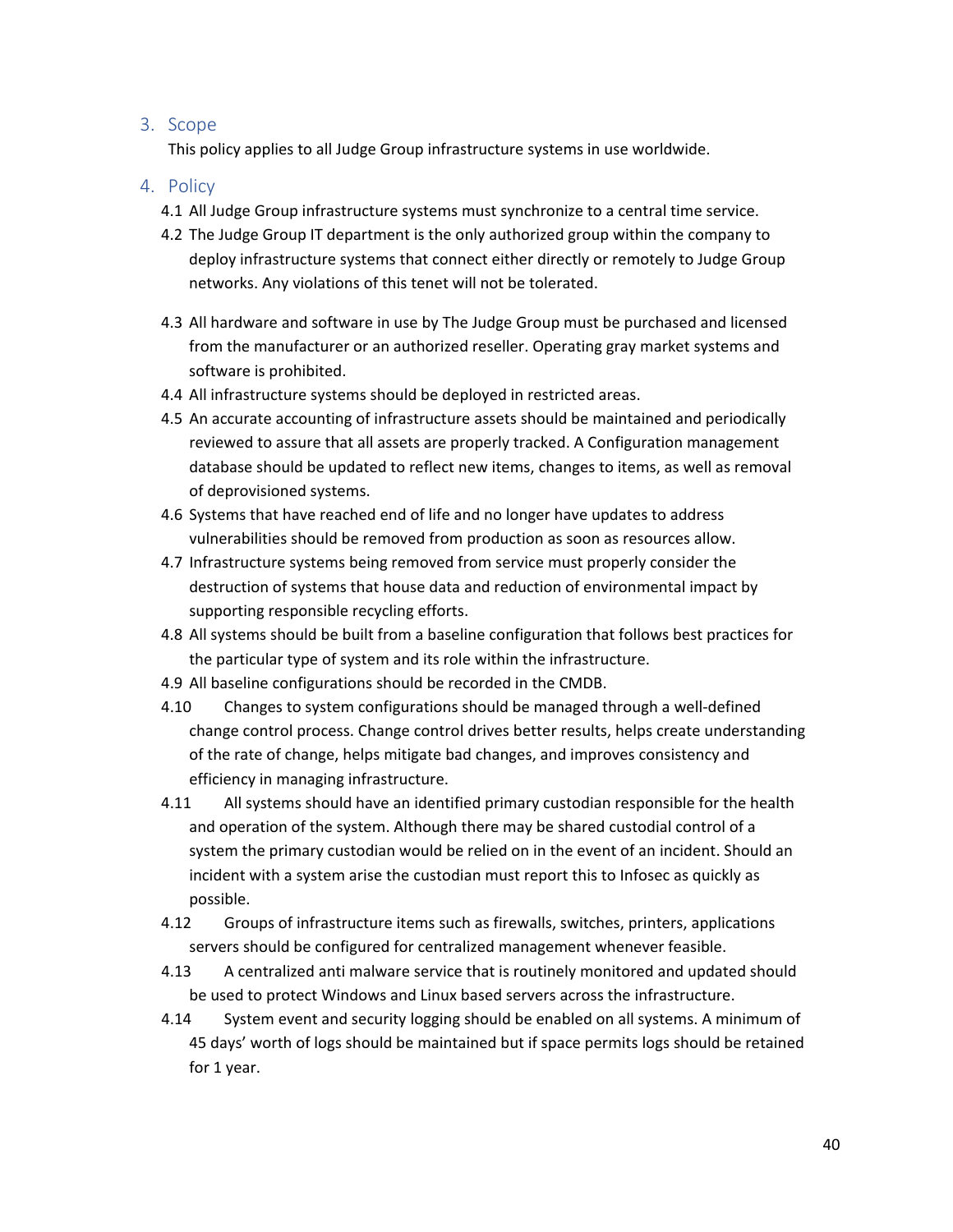- 4.15 Systems should be configured to send logs to a centralized logging service for automated analyzation.
- 4.16 All system drives and databases should be encrypted using a commercially supported product with a minimum requirement of AES with 256bit encryption key.
- 4.17 Systems that come pre-configured with default accounts should have those accounts renamed disabled and deleted if possible.
- 4.18 All passwords used for infrastructure systems must conform to the Password Policy.
- 4.19 The practice of least privilege should be adhered to so non elevated accounts should be used on systems unless the action at hand requires elevated privilege to complete.
- 4.20 Multi factor authentication should be used to connect to all infrastructure systems.
- 4.21 Only secure channels such as SSH should be used to connect to infrastructure systems and non-secure connections such as HTTP, FTP, Telnet should be disabled wherever possible.
- 4.22 Unused system services should be disabled wherever possible.
- 4.23 Only in use ports should be accessible all other ports should be set to admin disabled.
- 4.24 TLS version 1.2 or higher should be used for all network communications between systems.
- 4.25 Systems should be routinely monitored for security vulnerabilities and patches tested and applied in a timely fashion.
- 4.26 Systems should be backed up daily and at least one complete copy of backups should be store offsite with no direct connection between the storage and the Judge Group network.
- 4.27 Critical physical hardware should be operated in a redundant capacity in case of failure.
- 4.28 All branch infrastructure systems should have adequate surge protection and have a minimum of 15 minutes of battery power to carry them through a short disruption of power.

<span id="page-40-0"></span>5.1 Compliance Measurement

The Infosec team will verify compliance through various methods, including but not limited to, periodic walk-through

5.2 Exceptions

Any exception to this policy must be approved in advance by the Infosec team.

5.3 Non-Compliance

An employee found to have violated this policy may be subject to disciplinary action, up to and including termination of employment.

<span id="page-40-1"></span>6. Related Standards, Policies and Processes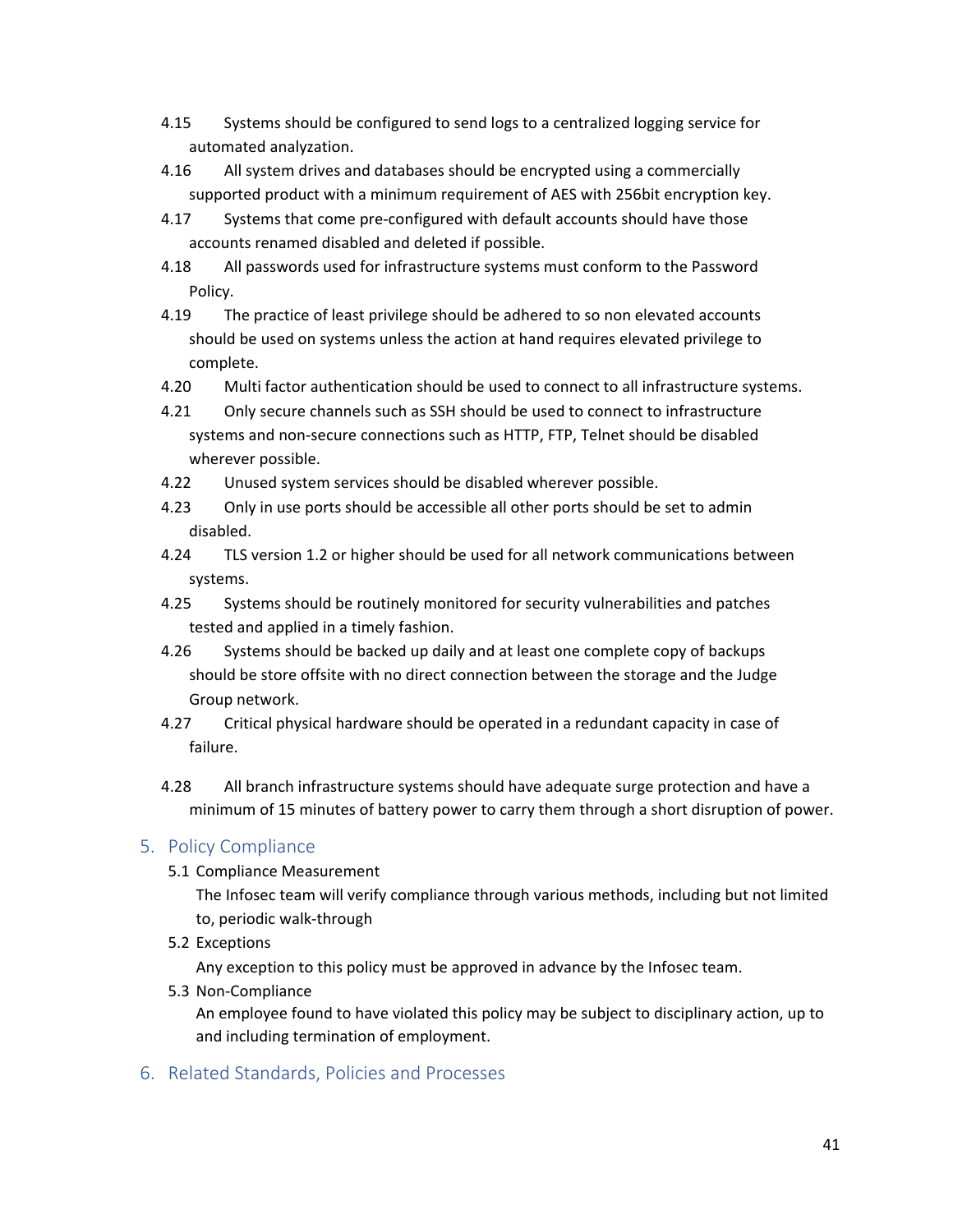## <span id="page-41-0"></span>7. Definitions and Terms

Infrastructure systems refers to any server, host, hypervisor management system, remote access card, switch, router, firewall, network multi-function device, storage area network, network attached storage and any other device that provides services to groups of people in an interconnected environment.

### <span id="page-41-7"></span><span id="page-41-6"></span><span id="page-41-4"></span><span id="page-41-3"></span>8. Revision History

<span id="page-41-5"></span><span id="page-41-2"></span><span id="page-41-1"></span>

| Date of Change | Responsible   | <b>Summary of Change</b> |  |  |
|----------------|---------------|--------------------------|--|--|
| March 2022     | Steven Clymer | Initial Release          |  |  |
|                |               |                          |  |  |

## <span id="page-41-8"></span>2.15 Incident Response Policy

#### <span id="page-41-9"></span>1. Overview

Things will happen. Incidents can come in many forms and have varied effects on an organization. Having a plan before something bad happens greatly increases the chance of a less negative outcome.

#### <span id="page-41-10"></span>2. Purpose

Due to the varied nature of the almost countless incidents that are possible, this policy is meant to be a guide to The Judge Group and the Infosec team on how to prepare for and respond to security related matters in a general sense. Unlike other policies, the Incident response needs to be flexible to face the ever-changing threat landscape.

#### <span id="page-41-11"></span>3. Scope

This policy applies to all Judge Group systems, data, networks, as well as any person or device accessing those systems and data.

- <span id="page-41-12"></span>4.1 The Judge Group takes the potential threats to the safety of its staff and property very seriously. Likewise, protecting the confidentiality, integrity, and availability of systems and data is vital to the continued operation and reputation of the organization.
- 4.2 All members of the Infosec team should be well versed in the details of NIST SP800-61r2 as emulating an incident response as detailed in that publication would satisfy the actions of a prudent man.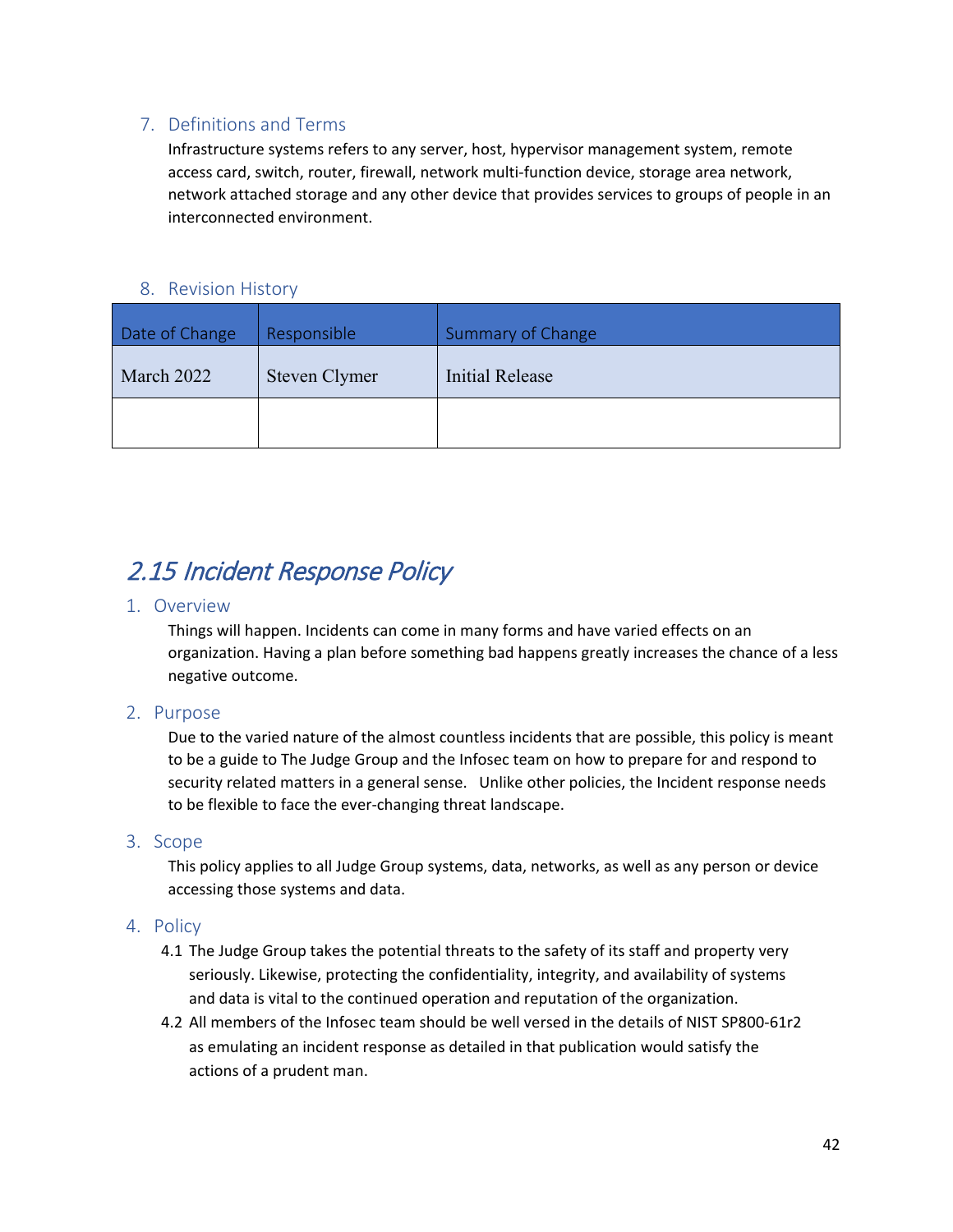- 4.3 The Judge Group security team operates with limited resources and as such must strike a balance between vigilance and alarm. To that end, information security efforts should be focused nominally on events and primarily on incidents.
- 4.4 **Events** are to be categorized as an exception to the normal operation of Judge Group facilities, infrastructure systems, or services. Events are reported through tickets or phone calls to the helpdesk, or through monitoring performed by automated systems. It is the responsibility of the IT Services team to make Infosec aware of events that come to them that may require Infosec scrutiny.
- 4.5 **Any Judge Group staff or affiliate who witnesses or who is party to an event must report the event to the IT helpdesk immediately**.
- 4.6 Not all events will become incidents.
- 4.7 **Incidents** are events that have been assessed by the Infosec team and found to violate Judge Group Information Security Policies or threaten the confidentiality, integrity, or availability of Judge Group systems or data.
- 4.8 In order to promote consistency and clarity, incidents shall be rated as other risk factors using the catastrophic, severe, moderate, minor, and negligible level rating.
- 4.9 Assigning severity levels also aids the team in assigning resources properly in the event of multiple incidents occurring simultaneously.
- 4.10 Although the Infosec team should be able to handle minor incidents by its own means, incidents of moderate through catastrophic level will require the activation of an Incident response team to handle the most potent incidents that could arise.
- 4.11 The incident response team should be comprised of the Infosec team as well as the IT Leadership team. The inclusion of the IT leadership team facilitates a couple of important items. Based upon the nature of the incident, the Leadership team can assign their most qualified technologists with expertise in the area affected by the incident. Including the ITLT also ensures that the entire department is aware that ongoing projects could be impacted or completely halted by a needed emergency response.
- 4.12 If an incident rises to the level of activating the IRT then senior management should formally be advised that an incident is occurring so they can take appropriate steps as needed.
- 4.13 All Judge Group staff must cooperate with the incident response team while they work towards resolution of the incident affecting the company. Depending on the severity and type of incident senior management should support the IRT by honoring requests for staff assistance from other groups with expertise related to the incident.
- 4.14 Based on NIST SP 800-61 documentation every incident has a lifecycle. The life cycle consists of Preparation, Detection & Analysis, Containment, Eradication & Recovery, and finally Post-Incident Activity.
- 4.15 The Judge Group Infosec team's daily operations reside within the incident life cycle and requires them to maintain a level high level of focus to remain effective.
- 4.16 **Preparation:** The following actions are undertaken to reduce the occurrence of incidents and ensure that The Judge Group can respond to an incident in an effective manner.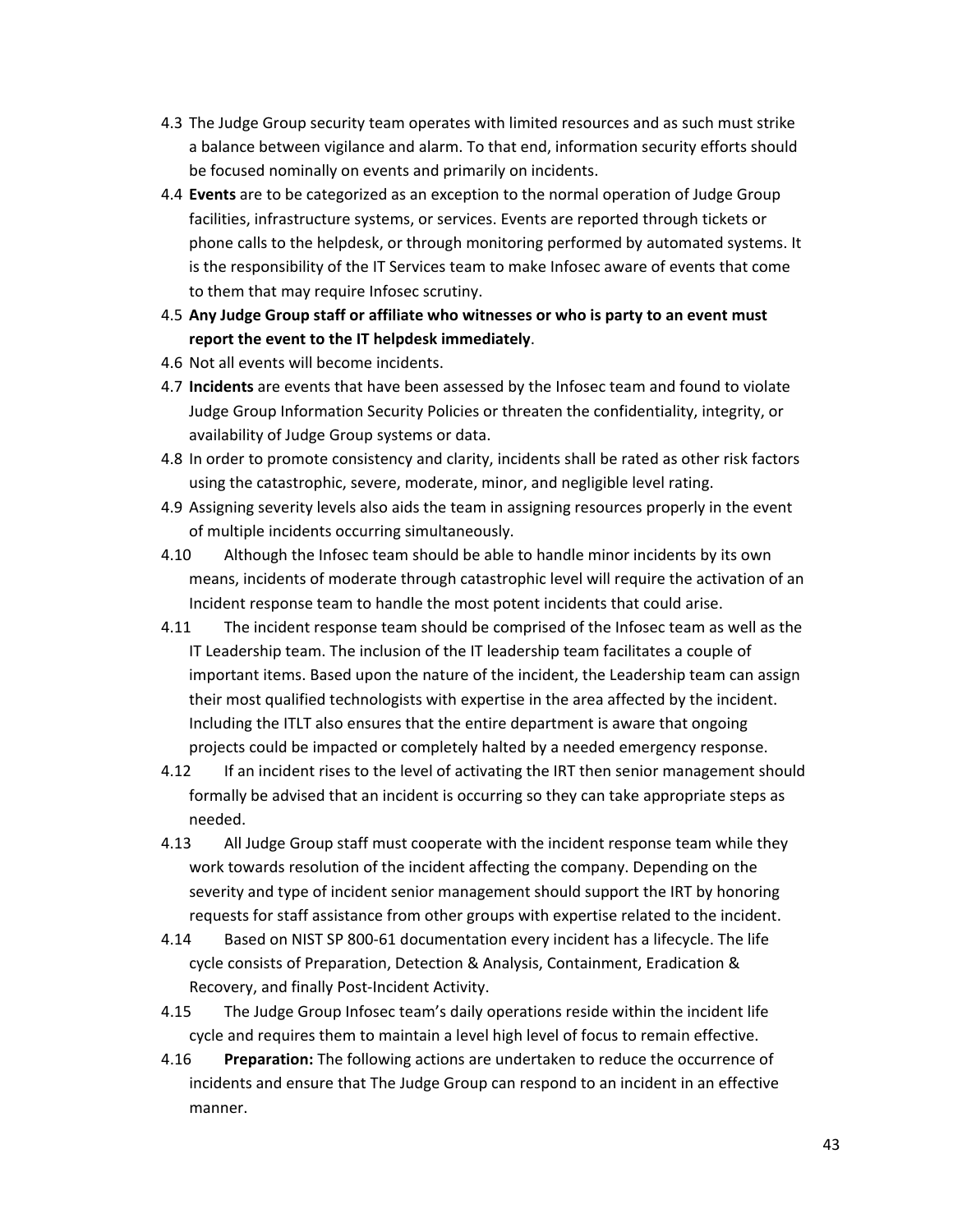- The Judge Group periodically performs risk assessments of systems, applications, and processes so that the company can mitigate threats and vulnerabilities thereby reducing risk to an acceptable level. Risk assessments are performed both internally and externally via a third-party security firm.
- Infrastructure systems and endpoints are configured via standard configurations. Systems and endpoints have both a management agent to facilitate auditing of configurations and application of patches on a scheduled basis as well as centralized anti-malware to protect and detect potential malicious activity. In the virtualized system environment security services and anti-malware is deployed at the host level to protect the entire environment.
- Network security is facilitated through central management of NGFWs, centralized analyzation of traffic logs, segmentation, and restriction of cross network traffic. The standard network rule is an implicit deny and only explicitly allowed traffic can traverse the network. We utilize a SIEM tool to analyze network traffic, monitor behavior, and help us respond to incidents on the network.
- User Awareness and Training is essential in reducing the number of incidents. The Judge Group operates an LMS to provide training to staff and contractors. The LMS host modules specific to end user security practices. We run monthly phishing awareness campaigns and coach staff where needed. In addition, we post security related items in social postings as well as notices concerning security topics.
- An action and contact list is maintained for incident notification for the ITLT and senior management.

4.17 **Detection and Analysis:** Although it is impossible to account for all possible incidents The Judge Group is committed to maintaining a system and approach to detect and mitigate incidents that use common attack vectors.

- **If an incident occurs with the potential for loss of life contact authorities immediately and try to reduce the loss of life by any means possible.**
- Incidents arising from malware on removable media is mitigated by disabling USB mass media support via the installed management agent.
- Enforcing failed login attempt lockout rules and CAPTCHA on web site forms helps to detect and mitigate attrition incidents
- Email is the most common attack vector, and The Judge Group leverages Proofpoint to detect, analyze, mitigate, and provide awareness tools to users to protect what is still the primary means of cross company communication.
- Our NGFWs employ web reputation services to analyze web requests to detect malicious site and block access to them reducing the number of incidents involving compromised or malicious sites.
- Improper usage of company assets and loss or theft of that equipment are important vectors to monitor for security incidents. The Judge Group uses tools to monitor normal behavior so that the Infosec team can be alerted to non-typical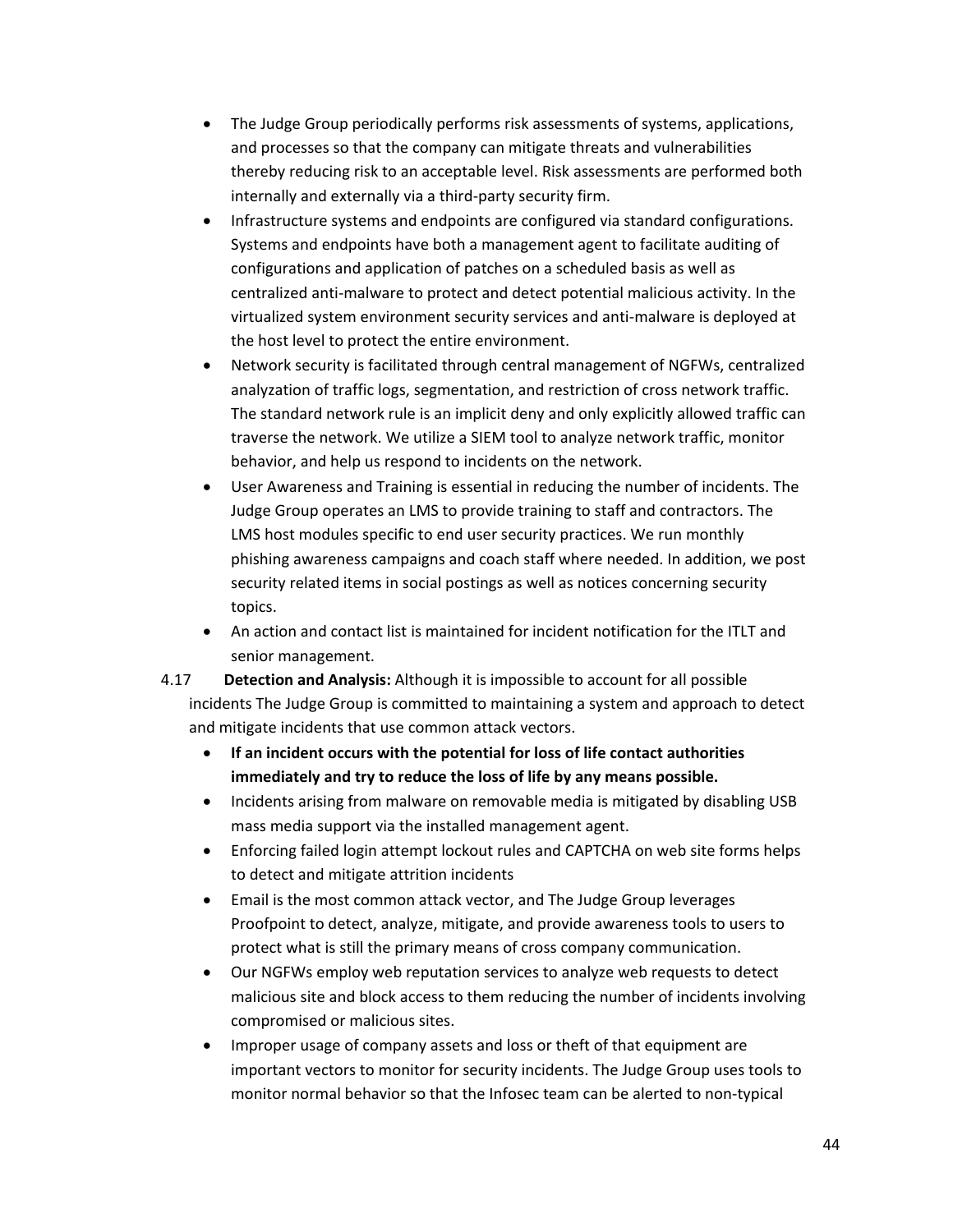behaviors. Users do not have admin access to their machines to mitigate installation of malicious software. The IT department manages and tracks assets as well as having remote access to machines to deny user access should the need arise.

- Although there are other avenues for malicious incidents to occur, The Judge Group maintains a suite of tools to automatically monitor activities and employs staff to actively review daily events so that there is a baseline of what "normal" activity represents. This collection of data allows the Infosec team to analyze events to detect abnormalities and then react.
- 4.18 **Containment, Eradication, and Recovery:** Once there has been a determination that an incident is in progress, evidence quickly needs to be gathered so that a course of action to contain, remove, and then ultimately recover from the incident, can be found. Once again, the variables are innumerable so having some general response framework will be critical in the success of this phase of the lifecycle.
	- The IRT should play to the strengths of its members and split the functions of the group into, analyze and investigate, fix and remediate, and communicate and annotate.
	- In order to properly proceed towards containing the occurring incident it should be classified into a category so that correct actions can be undertaken. A grease fire is a good example of classification of an incident as just a fire is not enough. Water is the go-to control to contain fire but in the case of grease it is a detriment. The Infosec team should devise an operational category assignment to help increase response time for particular known incident types.
	- Once the incident has been classified the IRT should take steps to triage systems to prevent the spread of the incident before it can cause more damage.
	- Triage measures must be conducted with due care to ensure that all possible evidence can be collect from affected systems.
	- Successful triage activities include, finding all affected systems and isolating them or mitigating what has happened to them, if the incident involves a breach from the outside, then cutting access and determining what systems or data are affected, if it is an internal use incident cutting access to the user and determining the damage done by the user. There are many other items, but this should present the general goal of triage.
	- Once triage efforts have taken place there should be enough information to properly communicate to those outside the IRT what has happened, and then next steps can be determined.
	- Evidence should be collected and maintained. All evidence needs to be logged, securely stored and a complete chain of custody must be maintained.
	- Once the incident has been contained and the full extent of the incident has been determined, removal of the problem and remediation of systems can begin. Depending on the breadth of the incident prioritization of what systems should be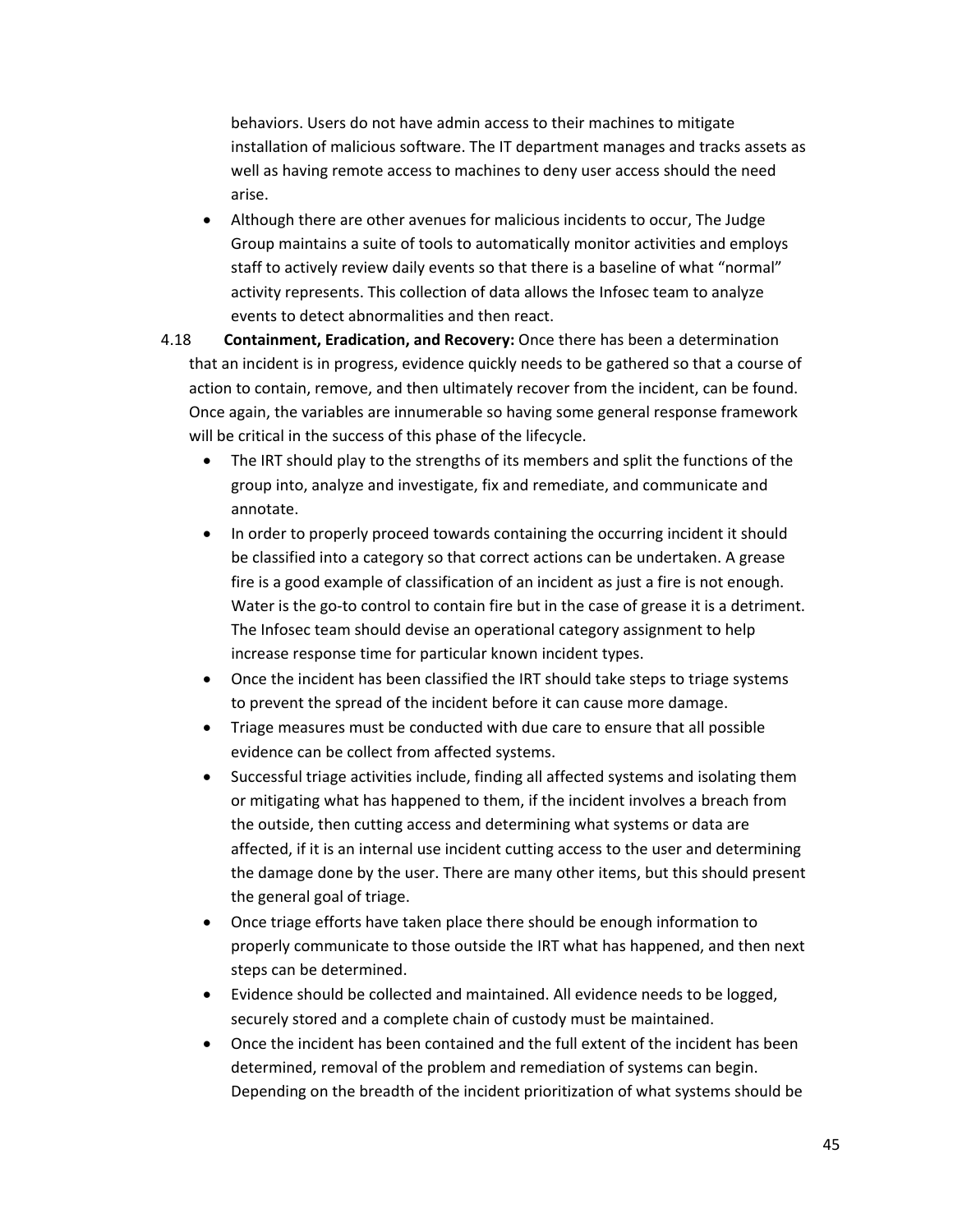remediated first should be determined. A hierarchy of systems should be maintained to assist in the prioritization of system remediation.

4.19 **Post-Incident Activity:** No system is perfect, with the ever-evolving threat landscape incidents both large and small will happen. As recovery concludes and the incident is wrapping up meetings need to be held to determine how we can improve response the next time an incident occurs. Some items of note for these proceedings are.

- A timetable of events should be constructed so that the incident can be tracked backwards to the source.
- If the incident caused machines to go offline were the recovery times acceptable?
- Did pre-existing procedures provide adequate methods to react and recover from the incident?
- How well were communications handled?
- Do we know what controls need to be implemented to stop this from happening again?
- Were the skills of the team adequate or do we need training and or outside help if such an incident occurs in the future.
- How could we have reacted differently to get a better outcome?
- Are existing tools enough or do we need to investigate other options to better detect analyze and mitigate such incidents in the future?
- Finally, a report of the incident should be created and retained for the record.

## <span id="page-45-0"></span>5. Policy Compliance

5.1 Compliance Measurement

The Infosec team will verify compliance through various methods, including but not limited to, periodic walk-through

5.2 Exceptions

Any exception to this policy must be approved in advance by the Infosec team.

5.3 Non-Compliance

An employee found to have violated this policy may be subject to disciplinary action, up to and including termination of employment.

- <span id="page-45-1"></span>6. Related Standards, Policies and Processes
- <span id="page-45-2"></span>7. Definitions and Terms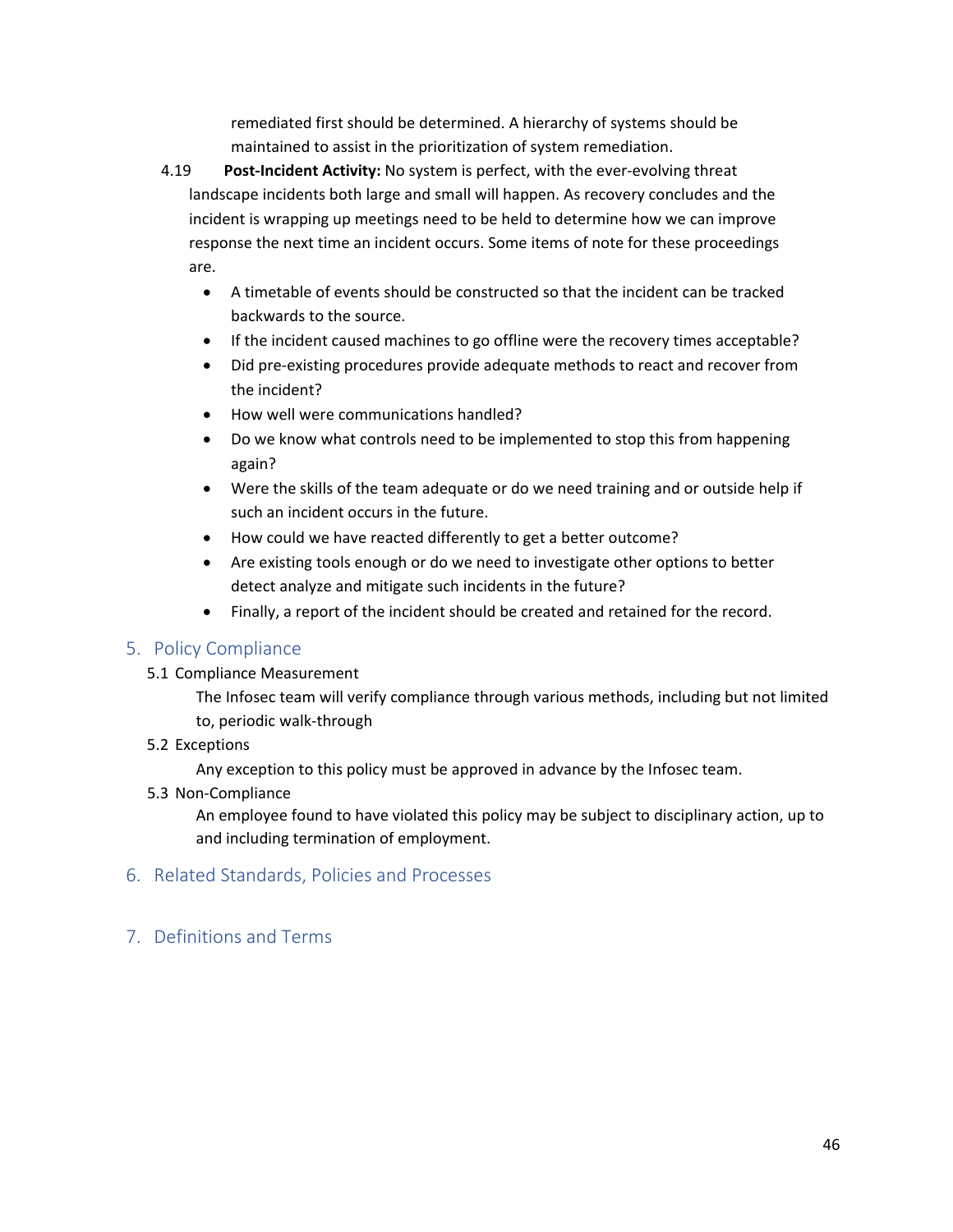### <span id="page-46-6"></span><span id="page-46-5"></span><span id="page-46-3"></span><span id="page-46-2"></span><span id="page-46-0"></span>8. Revision History

<span id="page-46-4"></span><span id="page-46-1"></span>

| Date of Change | Responsible   | <b>Summary of Change</b> |  |  |
|----------------|---------------|--------------------------|--|--|
| March 2022     | Steven Clymer | Initial Release          |  |  |
|                |               |                          |  |  |

## <span id="page-46-7"></span>2.16 Disaster Recovery Policy

#### <span id="page-46-8"></span>1. Overview

Disasters do not happen every day, at least we hope that they do not. It is difficult to devote resources to something that may never happen when there is always so much to do today. Restoring business operations after a natural or man-made disruption can only happen if there is a tested disaster recovery plan that the company can follow to become functional again.

#### <span id="page-46-9"></span>2. Purpose

The purpose of the disaster recover policy is to provide general rules for the creation, implementation, and management, of The Judge Group disaster recovery plan.

#### <span id="page-46-10"></span>3. Scope

This policy applies to Judge Group employees accountable for ensuring a recovery plan is developed, tested, and maintained.

- <span id="page-46-11"></span>4.1 The judge Group must create and implement a business continuity and disaster recovery process plan.
- 4.2 The DR plan must be periodically tested, and the results should be used for the ongoing improvement of the plan.
- 4.3 The DR plan, at a minimum, will identify and protect against risks to critical systems and sensitive information in the event of a disaster.
- 4.4 The DR plan shall provide for contingencies to restore information and systems if a disaster occurs. The core goal of the disaster recovery plan is to restore normal business operations with a RPO of 30 minutes and a RTO of 24 hours.
- 4.5 While planning the DR strategy the management team should devise a pre-arranged order of succession to remove ambiguity of authority should the disaster result in loss of life of key personnel.
- 4.6 Detailed documentation of the DR plan should provide clear instruction on all procedures associated with restoration of systems so that unfamiliar technical staff could follow the plan to successful completion.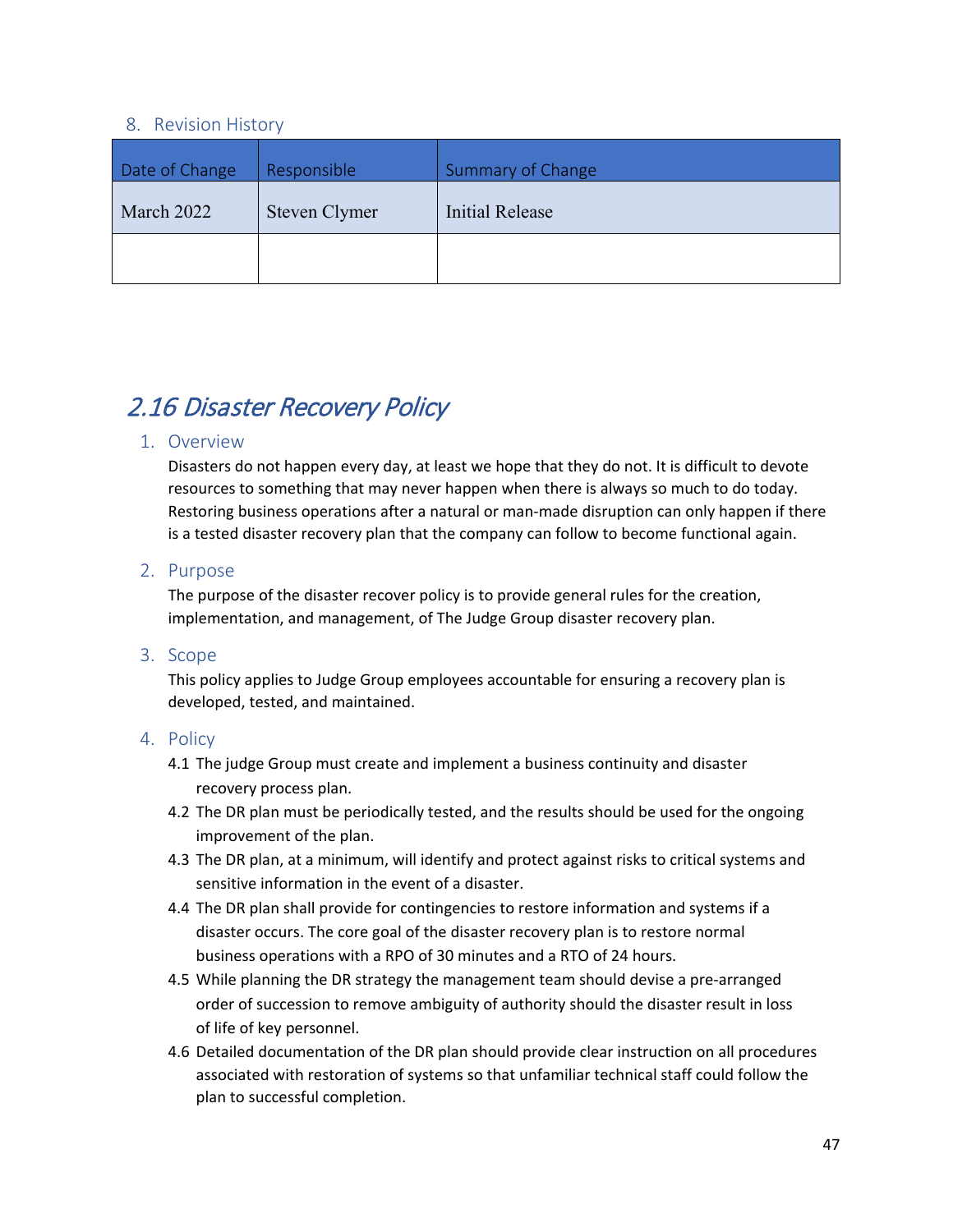- 4.7 Multiple copies of the DR plan should be stored in geographically diverse locations.
- 4.8 Scenarios based on different types of disaster should be devised to improve response times and resource allocation.
- 4.9 The increased cost of multiple off-site backups should be approved and maintained.
- 4.10 Staff should be trained to execute the recovery plan and testing of the plan should be done at least annually. The testing and training should involve alternates to the primary staff to increase resilience.

<span id="page-47-0"></span>5.1 Compliance Measurement

The Infosec team will verify compliance through various methods, including but not limited to, periodic walk-through

5.2 Exceptions

Any exception to this policy must be approved in advance by the Infosec team.

5.3 Non-Compliance

An employee found to have violated this policy may be subject to disciplinary action, up to and including termination of employment.

## <span id="page-47-1"></span>6. Related Standards, Policies and Processes

## <span id="page-47-2"></span>7. Definitions and Terms

#### <span id="page-47-9"></span><span id="page-47-8"></span><span id="page-47-6"></span><span id="page-47-5"></span>8. Revision History

<span id="page-47-7"></span><span id="page-47-4"></span><span id="page-47-3"></span>

| Date of Change | Responsible   | Summary of Change |  |  |
|----------------|---------------|-------------------|--|--|
| March 2022     | Steven Clymer | Initial Release   |  |  |
|                |               |                   |  |  |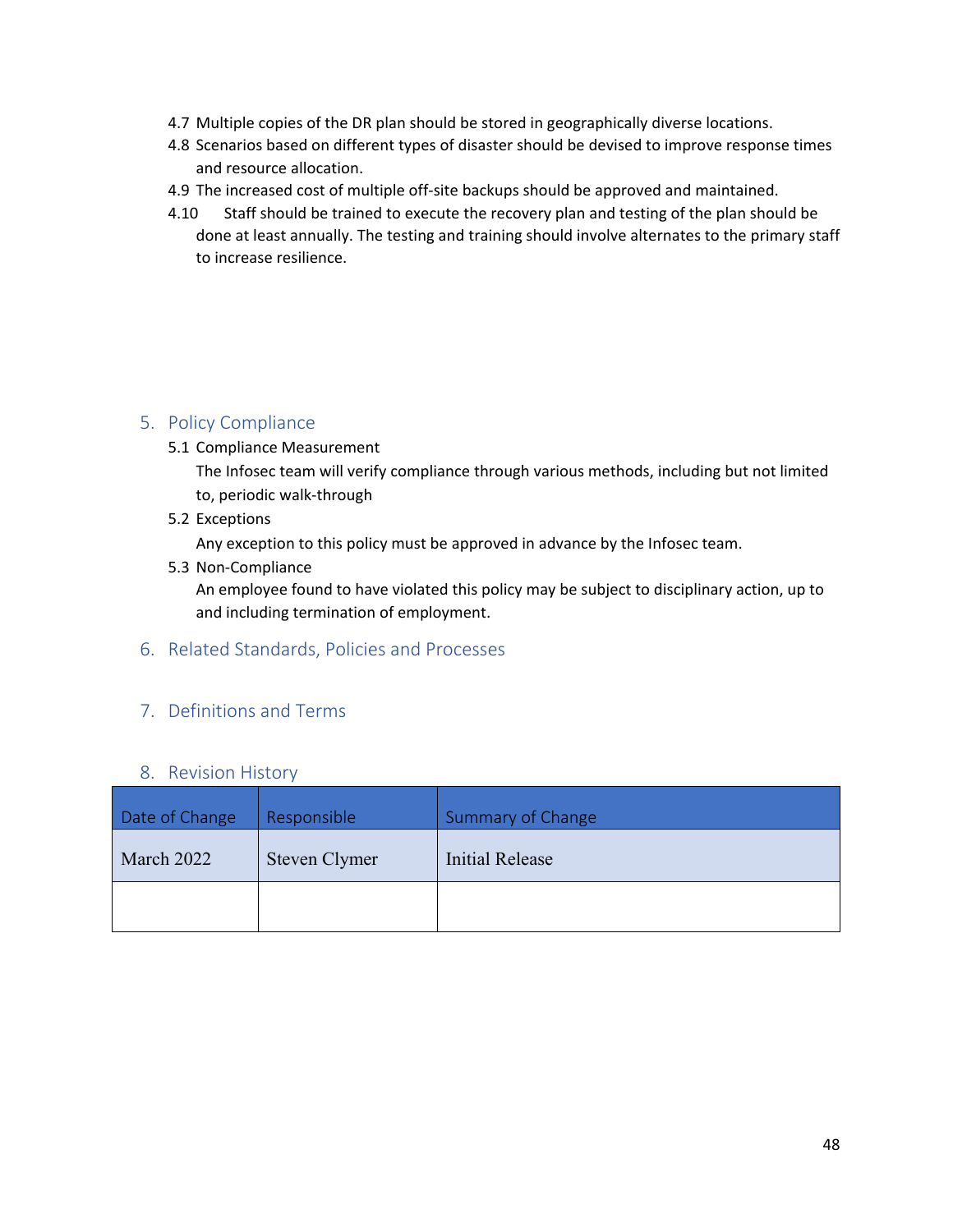## <span id="page-48-0"></span>2.17 Breach Response Policy

### <span id="page-48-1"></span>1. Overview

A data breach is a specific type of incident where information is stolen or taken from a system without authorization or knowledge of the owner. Companies that suffer data breaches incur both financial and reputational consequences based upon the breach itself and their conduct after the discovery of a breach.

#### <span id="page-48-2"></span>2. Purpose

The purpose of the Breach Response policy is to supply The Judge Group with a reaction plan in the event of a data breach.

## <span id="page-48-3"></span>3. Scope

This policy applies to Judge Group Privacy Officer, Infosec team, Incident Response Team, Judge Legal department, and Senior Management.

- <span id="page-48-4"></span>4.1 Any Judge Group staff or affiliate who suspects a data breach to have taken place must contact the IT helpdesk immediately to report the incident.
- 4.2 The Incident Response Plan should address the technical portions of the incident while this policy focus concerns the governance and communications surrounding the data breach.
- 4.3 Once the nature and the breadth of the breach has been quantified the Privacy Officer, ISO, CIO, and Senior Management should be provided with an initial report of the who, what, where, when, and how of the incident.
- 4.4 A risk assessment of the initial report should be conducted to quantify the specific amount and data type that was compromised.
- 4.5 The legal department and senior management must determine if law enforcement or other outside parties need to be notified and coordinate with the marketing team on the content of the communications.
- 4.6 If the data breach involves health related information the legal department should review <https://www.hhs.gov/hipaa/for-professionals/breach-notification/index.html> to see if the provisions apply.
- 4.7 If a data breach occurred and Social Security Numbers were involved the legal department should work with the marketing team to contact the major credit bureaus.
- 4.8 Notification timing with regards to data breaches are important as various local, state, federal, and client contracts dictate when notice of a breach must be sent. The Judge Group legal department should respond according to requirements.
- 4.9 Should a determination be made, that notice must go out to individuals then the following information should be included in the notification.
	- How the breach happened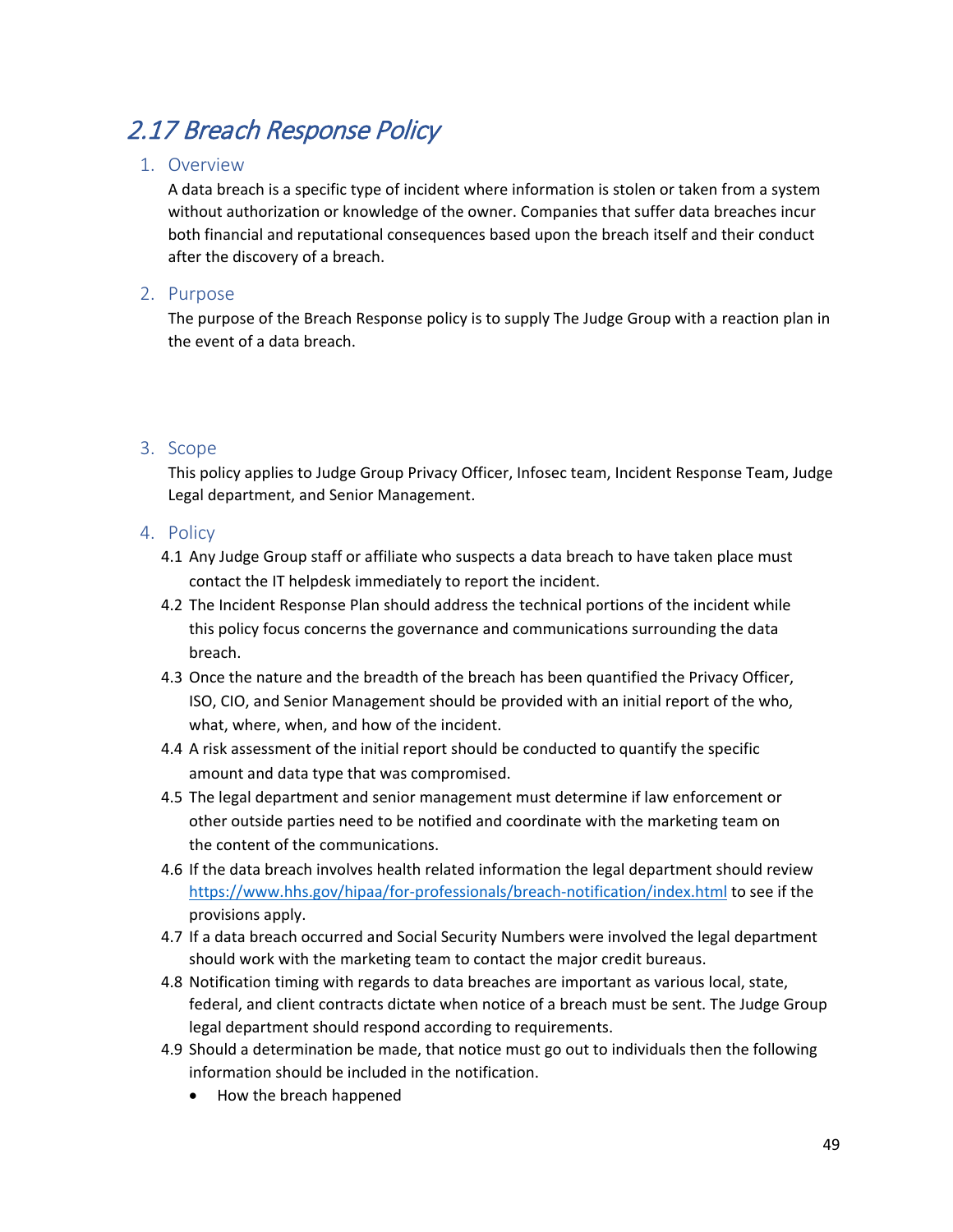- What information was taken
- How the stolen information has been used
- What actions have been taken to remedy the situation
- What actions are being taken to protect those affected
- How to reach contacts for further discourse

- <span id="page-49-0"></span>5.1 Compliance Measurement
	- The Infosec Team will verify compliance to this policy through various methods, including but not limited to, tool reports, direct monitoring, and feedback from staff.
- 5.2 Exceptions
	- Any exception to the policy must be approved by the Infosec team in advance.
- 5.3 Non-Compliance

An employee found to have violated this policy may be subject to disciplinary action, up to and including termination of employment.

## <span id="page-49-1"></span>6. Related Standards, Policies and Processes

## <span id="page-49-2"></span>7. Definitions and Terms

#### <span id="page-49-9"></span><span id="page-49-8"></span><span id="page-49-6"></span><span id="page-49-5"></span>8. Revision History

<span id="page-49-7"></span><span id="page-49-4"></span><span id="page-49-3"></span>

| Date of Change | Responsible   | <b>Summary of Change</b> |  |  |  |
|----------------|---------------|--------------------------|--|--|--|
| March 2022     | Steven Clymer | Initial Release          |  |  |  |
|                |               |                          |  |  |  |

## <span id="page-49-10"></span>2.18 Secure Software Development Policy

#### <span id="page-49-11"></span>1. Overview

Web apps, micro apps, software suites, operating systems, the myriad of different applications created to provide functionality to the masses take time and money to produce and building security into applications garners no money for the effort, so it often becomes an afterthought if anything. Designing software with security in mind from the start is more important than ever as software becomes a ubiquitous part of modern existence.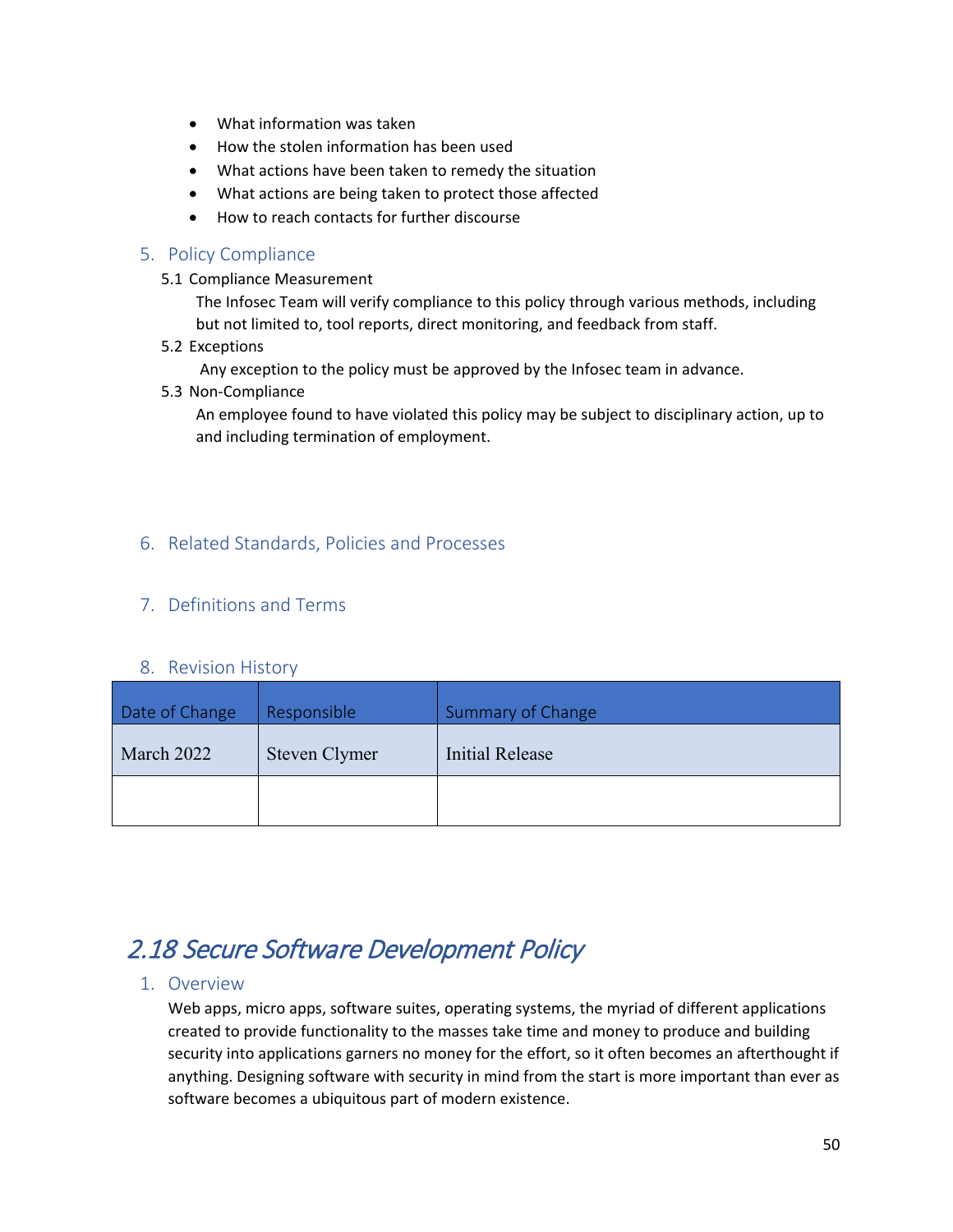## <span id="page-50-0"></span>2. Purpose

The purpose of this policy is to provide a general framework for Judge Group developers to be able to weave security practices into their processes from the beginning of software development to reduce the potential number of vulnerabilities in the products they produce.

### <span id="page-50-1"></span>3. Scope

This policy applies to all Judge Group staff involved in application development.

#### <span id="page-50-2"></span>4. Policy

- 4.1 The Judge Group must ensure that applications it develops in house follow an SDLC process which is consistent, repeatable, and factors in security at every stage.
- 4.2 A robust change control methodology must be in place that can be audited by the Infosec team or Senior management on a periodic basis.
- 4.3 Code changes should be reviewed by qualified personnel other than the author prior to release.
- 4.3 Production, test, and development activity should be logically or physically separated from one another to ensure security of production systems.
- 4.4 Active production environments should not be re-used as test environments unless all production data has been removed.
- 4.5 Production data should not be used in in testing or development environments. Should production data need to be used in a test environment that use must be authorized ahead of time by the CIO.
- 4.6 Source code and system backups should be stored in an offsite location.
- 4.7 Applications should be tested against the criteria listed in the OWASP testing project. The current iteration can be found at https://owasp.org/www-project-web-security-testingguide/v41/
- 4.8 Automated vulnerability testing tools should be leveraged to test applications prior to deployment.
- 4.9 Software developers should attend yearly classes devoted to software security to stay abreast of changes in the threat landscape.

## <span id="page-50-3"></span>5. Policy Compliance

5.1 Compliance Measurement

The Infosec Team will verify compliance to this policy through various methods, including but not limited to, tool reports, direct monitoring, and feedback from staff.

5.2 Exceptions

Any exception to the policy must be approved by the Infosec team in advance.

5.3 Non-Compliance

An employee found to have violated this policy may be subject to disciplinary action, up to and including termination of employment.

<span id="page-50-4"></span>6. Related Standards, Policies and Processes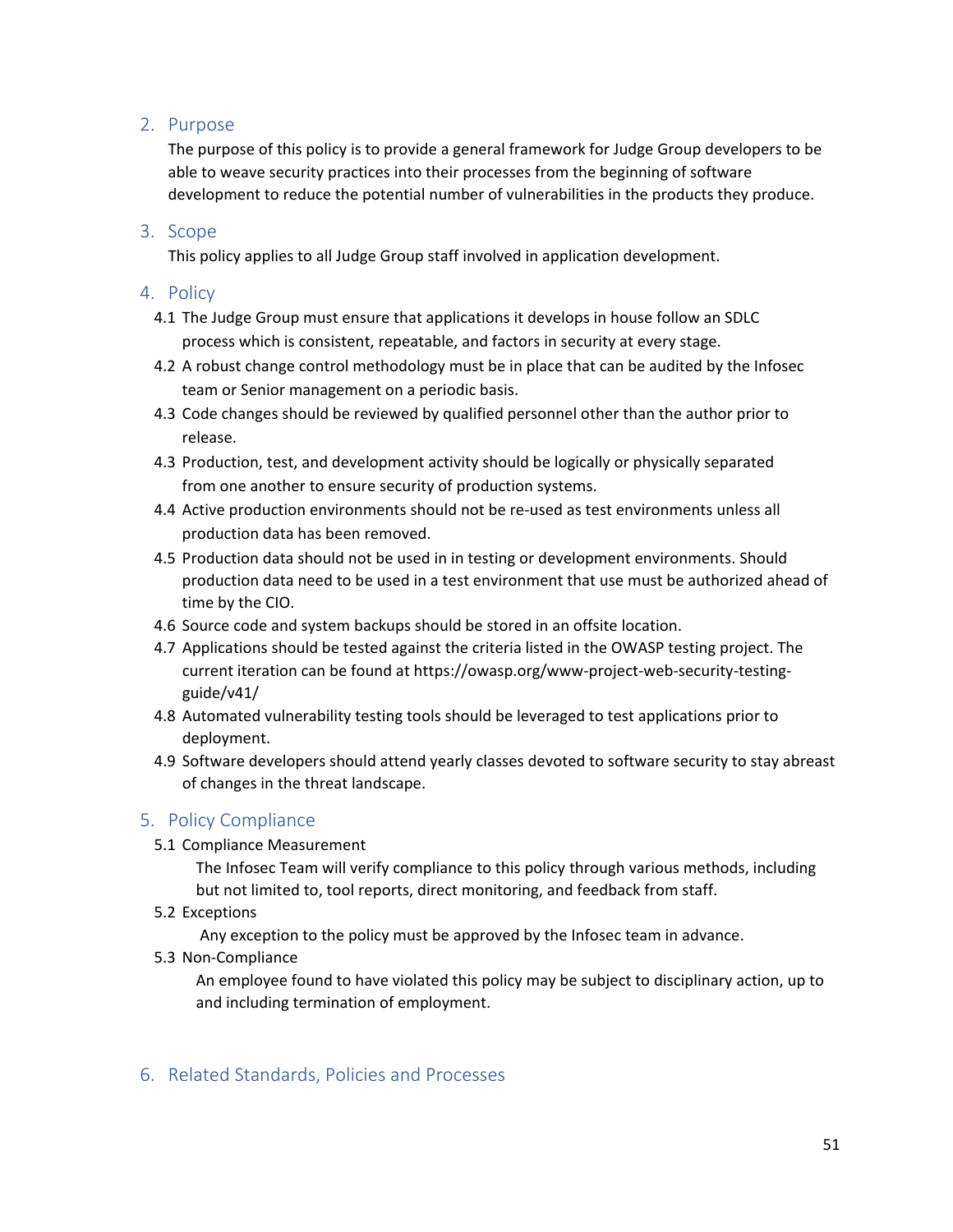## <span id="page-51-0"></span>7. Definitions and Terms

#### <span id="page-51-7"></span><span id="page-51-6"></span><span id="page-51-4"></span><span id="page-51-3"></span>8. Revision History

<span id="page-51-5"></span><span id="page-51-2"></span><span id="page-51-1"></span>

| Date of Change | Responsible   | <b>Summary of Change</b> |  |  |
|----------------|---------------|--------------------------|--|--|
| March 2022     | Steven Clymer | <b>Initial Release</b>   |  |  |
|                |               |                          |  |  |

# <span id="page-51-8"></span>2.19 Training and Awareness Policy

### <span id="page-51-9"></span>1. Overview

People are the most valuable asset of any organization, but they also represent the greatest threat to the security of an organization. In order to reduce the risk imposed by its' people to the confidentiality, integrity, and availability of company systems and data, a formal program to train and make people aware of good security habits is needed.

#### <span id="page-51-10"></span>2. Purpose

The purpose of this policy is to provide an outline of what The Judge Group security and awareness efforts should strive to accomplish.

#### <span id="page-51-11"></span>3. Scope

This policy applies to Judge Group employees and contractors.

- <span id="page-51-12"></span>4.1 Educating all Judge Group staff and contractors about their security responsibilities is important to the continued success and positive reputation of The Judge Group.
- 4.2 The Judge Group security policies are posted so that all staff can review and understand them.
- 4.3 Because it is necessary to train staff and contractors The Judge Group operates a LMS to increase knowledge with specific modules tailored for information security topics.
- 4.4 All employees are required to complete cyber awareness training within their first 30 days of employment.
- 4.5 Each year all employees are required to review security specific policy information and acknowledge that they understand and will comply with those policies.
- 4.6 The Infosec team operates email phishing campaigns to promote awareness of this common threat.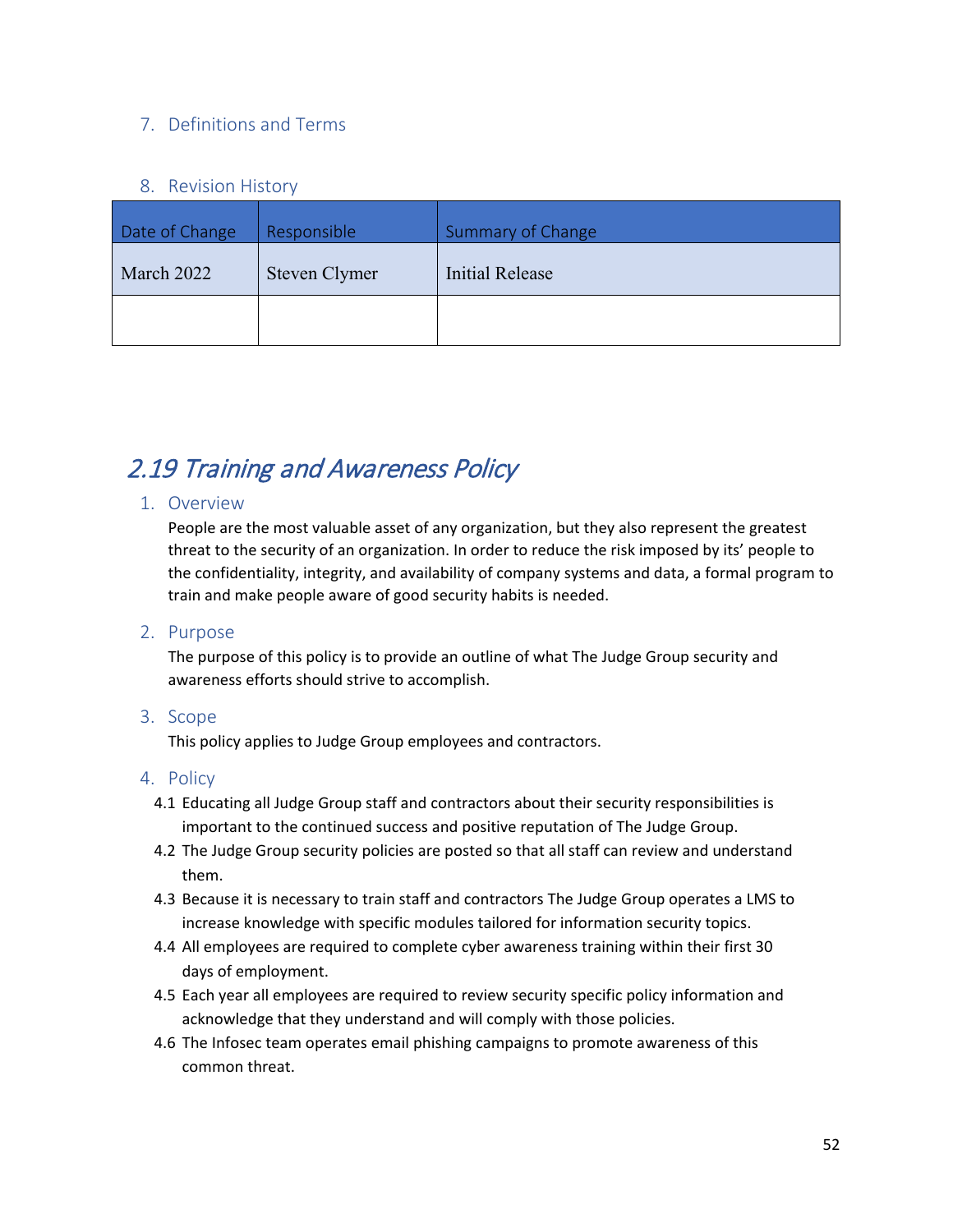- 4.7 Periodically the Infosec team will publish security related articles and information to increase awareness of security related topics.
- 4.8 The training and awareness efforts are reviewed and adjusted yearly to reflect changing security variables.

<span id="page-52-0"></span>5.1 Compliance Measurement

The Infosec Team will verify compliance to this policy through various methods, including but not limited to, tool reports, direct monitoring, and feedback from staff.

5.2 Exceptions

Any exception to the policy must be approved by the Infosec team in advance.

5.3 Non-Compliance

An employee found to have violated this policy may be subject to disciplinary action, up to and including termination of employment.

## <span id="page-52-1"></span>6. Related Standards, Policies and Processes

## <span id="page-52-2"></span>7. Definitions and Terms

### <span id="page-52-9"></span><span id="page-52-8"></span><span id="page-52-6"></span><span id="page-52-5"></span>8. Revision History

<span id="page-52-7"></span><span id="page-52-4"></span><span id="page-52-3"></span>

| Date of Change | Responsible   | Summary of Change |  |  |
|----------------|---------------|-------------------|--|--|
| March 2022     | Steven Clymer | Initial Release   |  |  |
|                |               |                   |  |  |

## <span id="page-52-10"></span>3. Appendices

<span id="page-52-11"></span>A. Maslow's Hierarchy of Needs.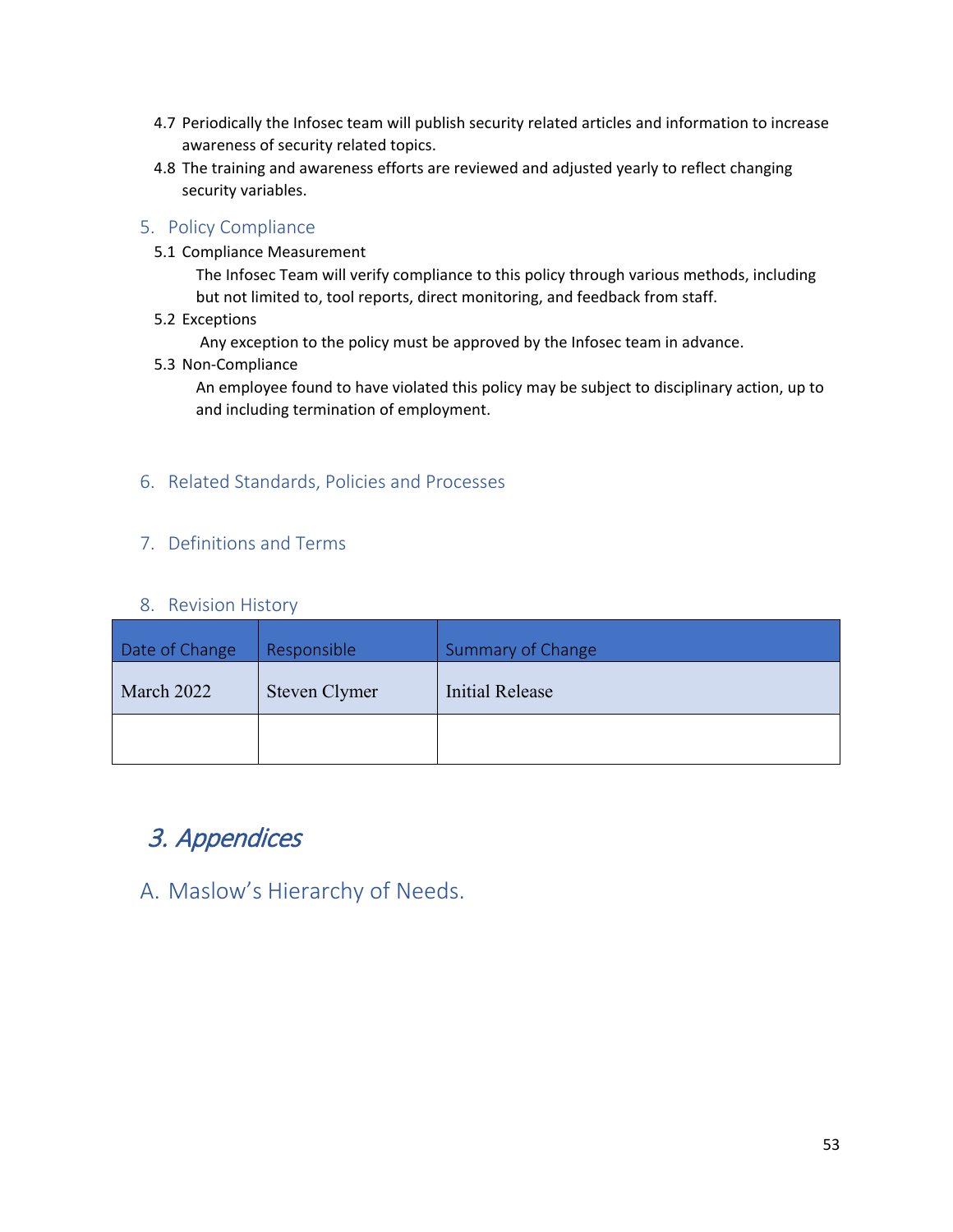

## <span id="page-53-0"></span>B. Risk Assessment Process

There are many methodologies that can be used to perform risk assessments. The Judge Group risk process is based on NIST SP 800-30 and is geared towards a quantitative approach in lieu of a qualitative one. The below defined sequence of action is not meant to be linear and some of the actions may occur simultaneously.

- **Assessment Target**: Define the scope for the assessment. An assessment can be aimed at a single system or process, or it can be a broad topic such as the risk of fire burning down a datacenter. Information must be gathered or provided so that a definitive boundary of what is and what is not part of the assessment so that a clear understanding can be reached.
- **Risk Variables**: A thorough and objective calculation of potential risk sources for the given target of assessment should be identified. There are many types of risk and NIST SP 800-30 contains a useful list of risk threats for IT related systems. The goal here is to come up with a list of threat sources that could exploit vulnerabilities.
- **Identify Weaknesses**: No system or process is perfect. Examine the target and come up with a list of factors that a risk source could potentially expose and or exploit.
- **Mitigation Analysis**: What controls are, will be, or can be put into place to reduce the impact of a realized risk or reduce the likelihood of a threat realization.
- **Rate of Occurrence**: How likely or how often can the identified risk sources be expected to happen given the controls and safeguards in place. It is important to quantify this, and we use a scale based on times per year that a risk may manifest itself.
- **Severity Level**: For each identified risk we determine how much impact that risk would inflict to the company based on associated costs of the assessment target.